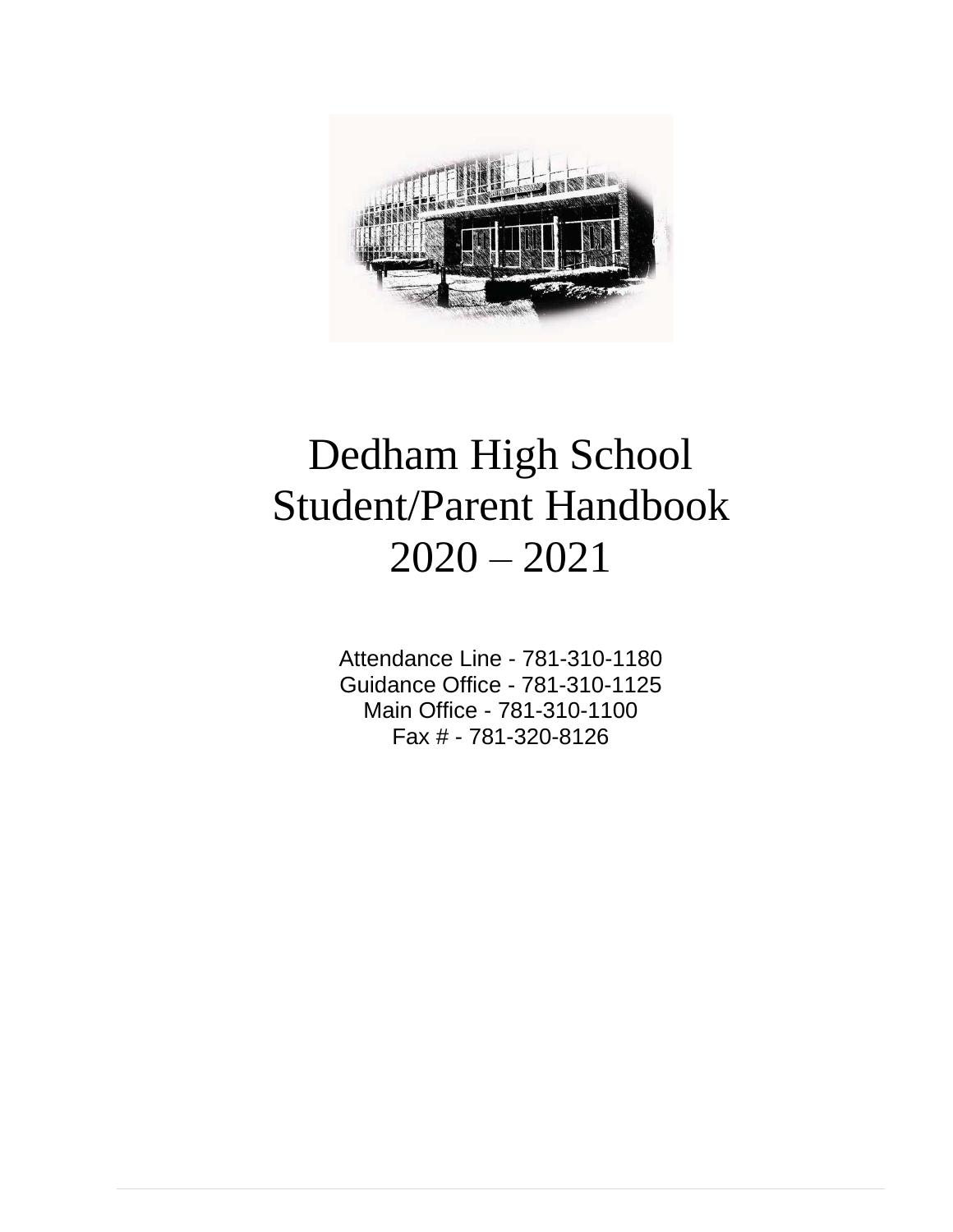WOMEN'S ROOM MEN'S ROOM BOY'S ROOM GIRL'S ROOM STORAGE BK = BOOK ROOM EL= ELEVATOR TL = TEACHERS LOUNGE VP = VICE PRINCIPAL



# *Dedham High School*

On behalf of the Administration, Faculty and Staff, welcome to a new school year at Dedham High School.

This handbook is provided to help you become familiar with the policies and procedures that govern the school. It can also assist you in addressing specific situations that may arise during the school year. Students, parents, teachers, and administrators created this handbook to communicate the rules, regulations, and responsibilities that enable Dedham High School to fulfill its mission. In partnership with the home and community, Dedham High School prepares each student for life's responsibilities, challenges, and opportunities to thrive in the 21<sup>st</sup> century.

High school can be a wonderful and fulfilling experience. Please take advantage of the exceptional academic, athletic, artistic, and extracurricular opportunities available at Dedham High School. By doing so, you will be able to graduate with a strong moral character, a thirst for knowledge, and the confidence and skills necessary to succeed in a global society.

We wish you a healthy, productive, and enjoyable year.

Sincerely,

James Forrest **Example 20** Kristy Yankee **Peter Cavanaugh** Principal Assistant Principal Assistant Principal

James ForrestKristy Yankee Peter Cavanaugh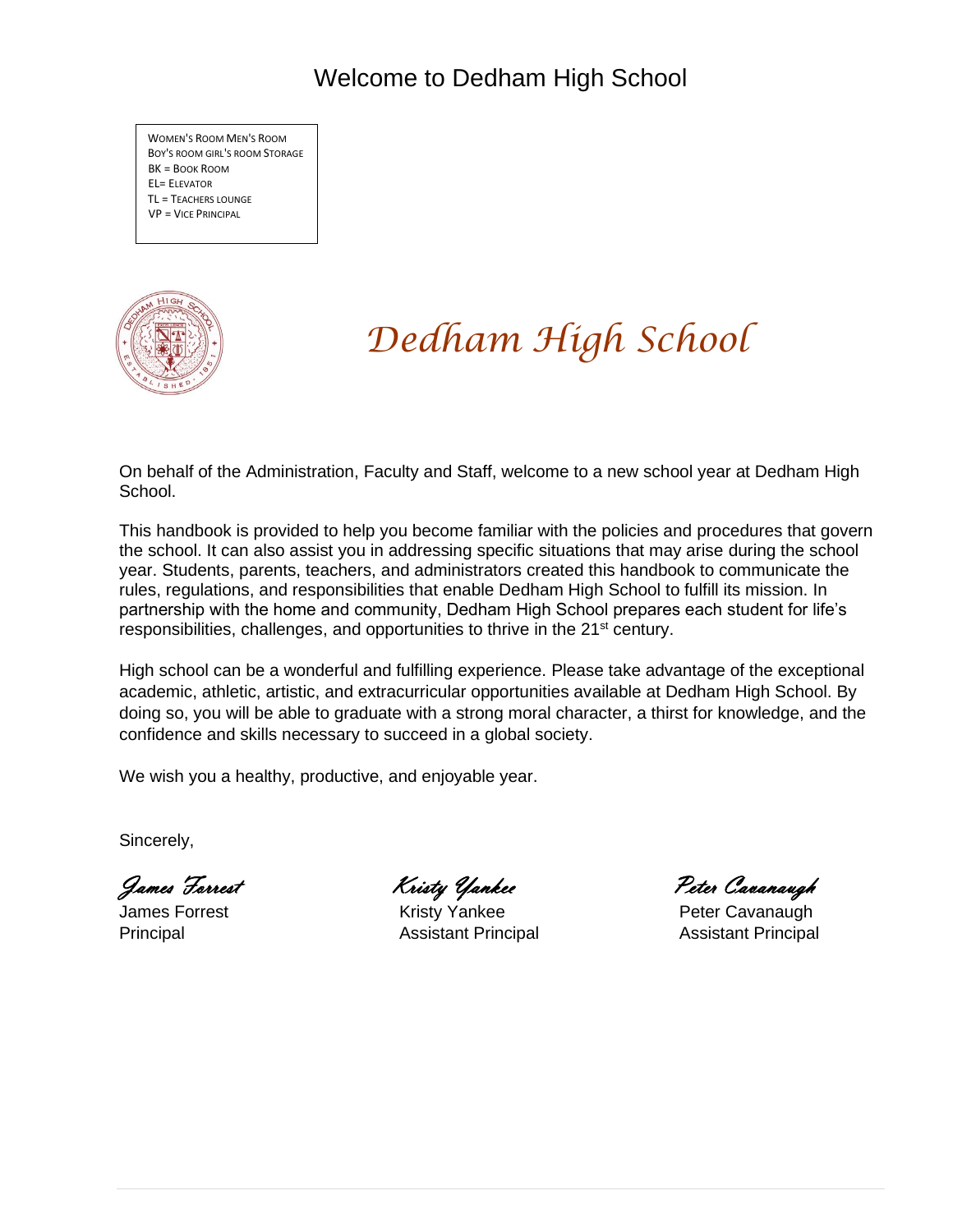# **Table of Contents**

|           | 1. General Information                                               |
|-----------|----------------------------------------------------------------------|
|           | Mission, Core Values, 21 <sup>st</sup> Century Learning Expectations |
| $\bullet$ | Website                                                              |
| $\bullet$ | <b>School Hours</b>                                                  |
| $\bullet$ | <b>Classes and Schedule Format</b>                                   |
| $\bullet$ | <b>Dress Code</b>                                                    |
| $\bullet$ | <b>School Cancellation/Delayed Opening</b>                           |
| $\bullet$ | <b>Announcements</b>                                                 |
| $\bullet$ | <b>Fire Drill</b>                                                    |
| $\bullet$ | <b>Accidents</b>                                                     |
| $\bullet$ | <b>Class Dues</b>                                                    |
| $\bullet$ | <b>Transfer of Withdrawal from School</b>                            |
|           | 2. School Services                                                   |
| $\bullet$ | <b>Library Media Center Mission Statement</b>                        |
| $\bullet$ | <b>Cafeteria</b>                                                     |
| $\bullet$ | <b>Guidance Services</b>                                             |
| $\bullet$ | <b>Health Services</b>                                               |
| $\bullet$ | <b>Psychological Services</b>                                        |
| $\bullet$ | <b>School Property</b>                                               |
| $\bullet$ | <b>Books</b>                                                         |
| $\bullet$ | <b>Lockers</b>                                                       |
| $\bullet$ | <b>Lost and Found</b>                                                |
| $\bullet$ | <b>Telephones</b>                                                    |
| $\bullet$ | <b>Parking Lot Regulations</b>                                       |
| $\bullet$ | <b>Bus Transportation</b>                                            |
|           |                                                                      |
| $\bullet$ | <b>Promotion Policy</b>                                              |
| $\bullet$ | <b>Graduation Requirements</b>                                       |
| $\bullet$ | <b>Summer Reading Program</b>                                        |
| $\bullet$ | <b>Community Service Learning Program</b>                            |
| $\bullet$ | <b>Homework</b>                                                      |
| $\bullet$ | <b>Examinations</b>                                                  |
|           | <b>School-wide Rubrics</b>                                           |
| $\bullet$ | Make-up work/Extra help                                              |
|           | Grades/GPA                                                           |
|           | <b>Honor Roll</b>                                                    |
| $\bullet$ | <b>Progress Reports and Grade Reports</b>                            |
|           | <b>Parent-Teacher Conferences</b>                                    |
|           | <b>Class Rank</b>                                                    |
| ٠         | <b>National Honor Society</b>                                        |
| $\bullet$ | <b>Course Directory</b>                                              |
| $\bullet$ | <b>Level General Criteria for Leveling of Courses</b>                |
|           | <b>Advance Placement Contract</b>                                    |
|           | <b>Independent Study</b>                                             |
|           | <b>Course Registration</b>                                           |
|           | <b>Summer Credit Recovery Program</b>                                |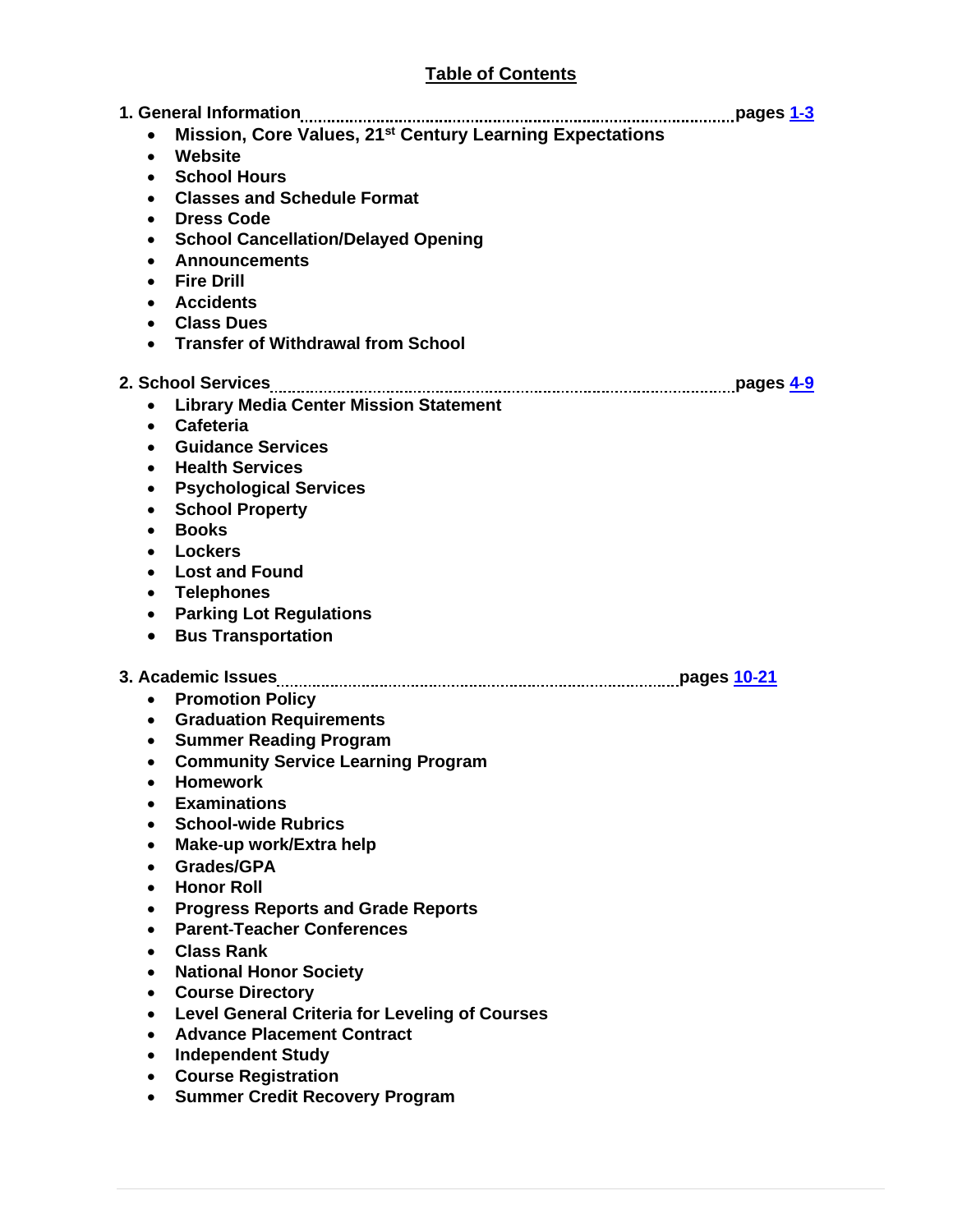| <b>Co-Curricular Activities</b>                                                  |  |
|----------------------------------------------------------------------------------|--|
| (https://www.dedham.k12.ma.us/domain/131)                                        |  |
| <b>Athletics</b><br>$\bullet$                                                    |  |
|                                                                                  |  |
|                                                                                  |  |
| • Corridor Conduct                                                               |  |
| <b>Student Passes</b><br>$\bullet$                                               |  |
| <b>Attendance Policy</b><br>$\bullet$<br><b>Absence</b><br>٠                     |  |
| <b>Tardiness</b>                                                                 |  |
| • Tardy Rules                                                                    |  |
| <b>Dismissal</b><br>٠                                                            |  |
| Departing Before the Official Close of the School Year<br>٠                      |  |
| <b>Cutting Class</b><br>٠                                                        |  |
| <b>Student Participation in School-Sponsored Activities</b><br>$\bullet$         |  |
| <b>Academic Integrity</b><br>$\bullet$                                           |  |
| <b>Discipline Code/Guidelines</b><br>$\bullet$                                   |  |
| <b>Suspension</b><br>$\bullet$                                                   |  |
| <b>Expulsion</b><br>$\bullet$                                                    |  |
| <b>Discipline for Special Needs Students</b><br>$\bullet$                        |  |
| 6. Legal Policies                                                                |  |
| <b>Bullying/Harassment Legislation &amp; Complaint Process</b><br>$\bullet$      |  |
| <b>Student Rights and Standards of Conduct</b><br>$\bullet$                      |  |
| Non-Discrimination Policy & Prohibition Against Harassment<br>$\bullet$          |  |
| <b>HIV and AIDS</b><br>$\bullet$                                                 |  |
| <b>Release of Information</b><br>٠                                               |  |
| <b>Acceptable Use of Technology</b><br>$\bullet$                                 |  |
| <b>Search and Seizure Policy Statement</b><br>$\bullet$                          |  |
| <b>Substance Abuse</b><br>$\bullet$                                              |  |
| <b>Memorandum of Understanding</b><br>$\bullet$                                  |  |
| <b>Chapter - 150 Weapons</b><br>$\bullet$                                        |  |
| <b>Chapter 209A - Abuse Prevention Order</b><br>٠                                |  |
| Chapter 227 - Drug-Free School Zone                                              |  |
| <b>Chapter 269 - Prohibiting Act of Hazing</b>                                   |  |
| <b>Excerpts from Education Reform Act</b>                                        |  |
| <b>Head Injuries and Concussions in Extra-Curricular Activities</b><br>$\bullet$ |  |
|                                                                                  |  |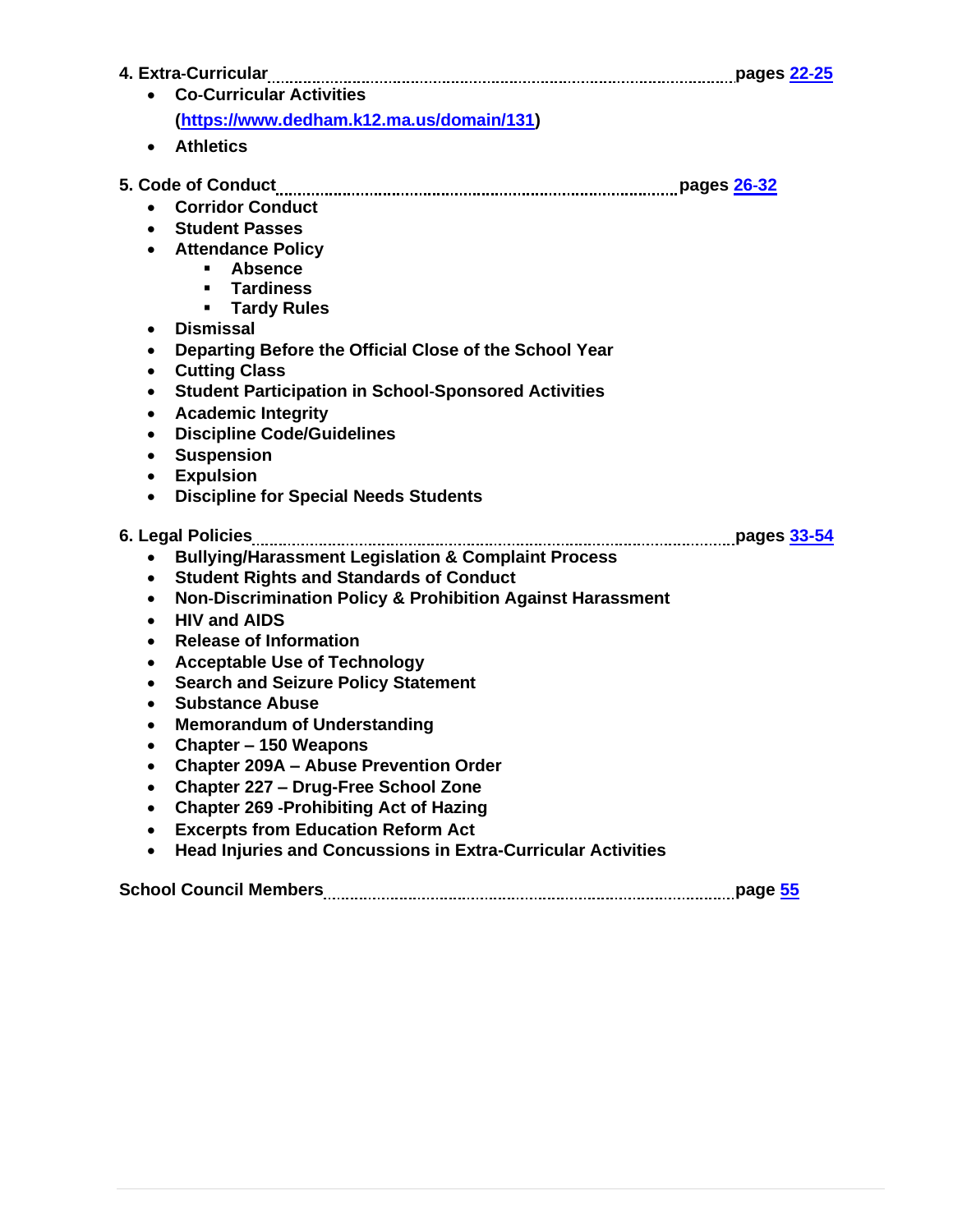# <span id="page-4-0"></span>**General Information**

# **District Mission Statement**

The mission of the Dedham Public Schools, in partnership with the community, is to promote excellence in learning, self-discipline, and motivation.

# **District Core Values**

*Academic Excellence:* The educators, parents, and citizens of Dedham are partners in a commitment to academic excellence to prepare students to succeed in a global society.

*Positive Learning Environment*: Our schools provide a safe environment that fosters curiosity, creativity, and positive attitudes. Students develop best when they are encouraged and feel supported in an open, collaborative environment.

*Respect:* By enriching learning and developing responsible citizens, we respect the dignity and diversity of all individuals and cultures.

*Support and Open Communication*: The schools create opportunities to share ideas, resources, and responsibility among students, parents, school personnel, town officials, and residents.

# **Dedham High School**

# **Mission**

In partnership with the home and community, Dedham High School prepares each student for life's responsibilities, challenges, and opportunities to thrive in the 21<sup>st</sup> century.

# **Core Values**

Rigor Relevance **Responsibility** Relationships **Respect** Resilience

# **21st Century Learning Expectations**

Students will:

- Be active, engaged learners
- Communicate clearly and effectively
- Work independently and collaboratively
- Use technology to access, evaluate and apply appropriate information for authentic learning opportunities
- Use analysis, evaluation, and creativity in problem-solving
- Demonstrate character through:
	- Personal responsibility
	- Appreciation of diversity
	- **Ethical behavior**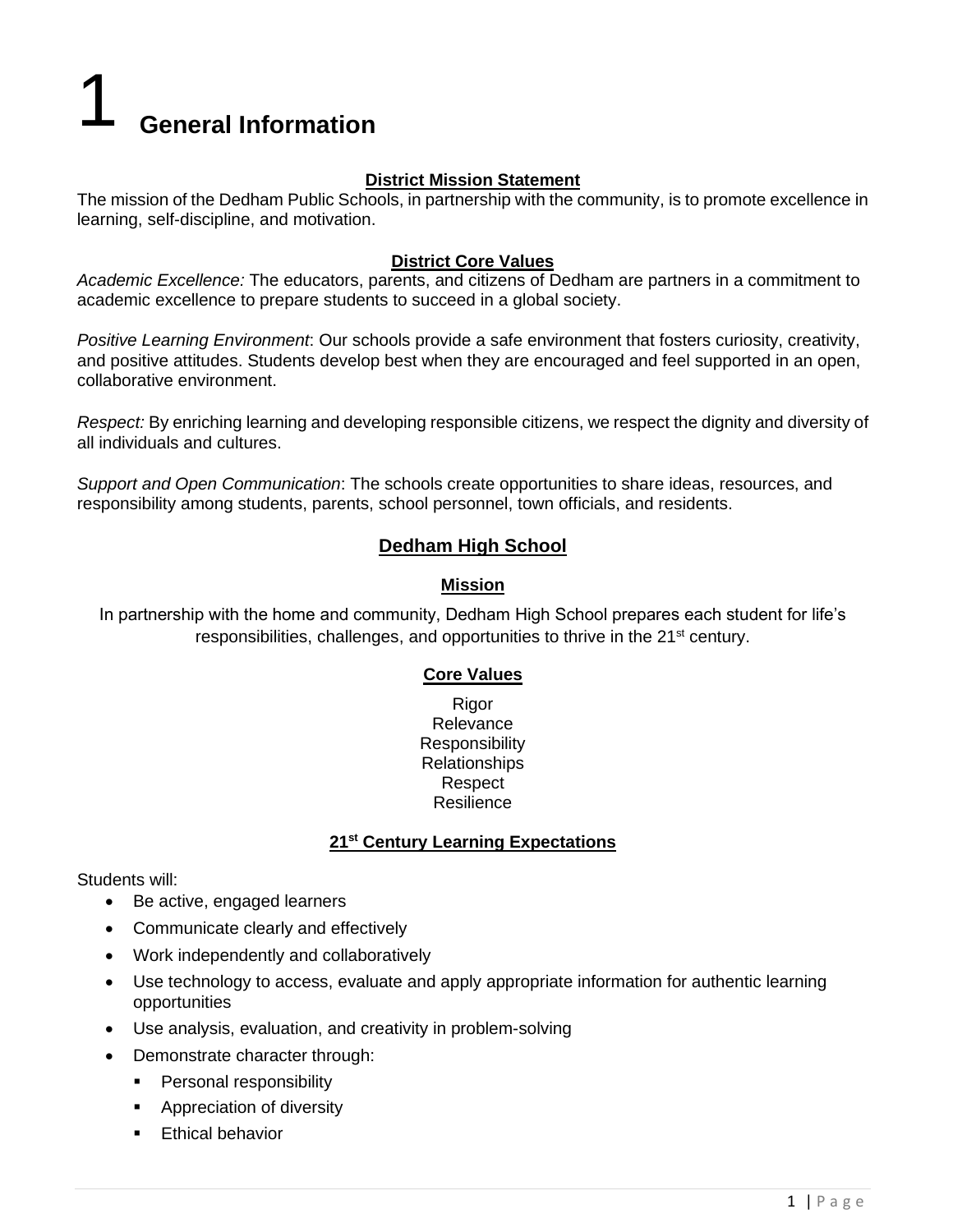# **Website**

Refer to the Dedham High School web site at [dhs.dedham.k12.ma.us](http://dhs.dedham.k12.ma.us/) to find all kinds of useful information about Dedham High School including this Student Handbook, the Course Directory, Faculty list, Student activities, and links to the Guidance and Athletics web sites.

# **School Hours**

In the interest of safety and security, students must not enter the main building until the 7:25 a.m. bell and must exit the building by 2:30 p.m. except when involved in activities under direct faculty supervision. Students will not be allowed to loiter in the corridors or gym lobby after school. Students are allowed in the main foyer, cafeteria, E wing first floor, and A wing first-floor corridor before 7:25 a.m. to avoid excess crowding at the front of the school building. All other areas of the building are out of bounds unless accompanied by a staff member.

# **Classes**

#### *Class Periods*

There are seven (7) class periods in the school program schedule. The schedule can be found on the Dedham High School website.

# **Class Size**

The level of the course and the nature of the activity determine class size. For specific information on particular class size, please contact the department chairs or an administrator.

# **Dress Code**

It is the responsibility of the school to provide the means for students to be educated, and it is the responsibility of the home to prepare the students to be educated. This preparation includes decisions about appropriate dress for those students in school. Thus, parents should monitor the attire of their children. However, we as a school community feel that it is necessary to establish basic guidelines of dress to ensure the well being of the entire student body. We feel the guidelines to be followed by all students should be safety, cleanliness, neatness, and decency. Student dress should facilitate a positive teaching/learning environment.

- 1. The following are *NOT* acceptable:
	- Hemlines or clothing that allows any part of a student's underwear to be visible.
	- Clothing that displays obscene/profane slogans or emblems or promotes or advertises alcohol/drug usage.
	- Excessively tight clothing.
	- Clothing that allows overexposure of a person's thighs, chest, or stomach.
	- Spiked collars, bracelets, chains, etc. that jeopardize safety.
- 2. Safety regulations in classes may require that shirts, blouses, and tee shirts be tucked into pants or skirts.
- 3. Hats (headgear of any kind) including bandanas and outer clothing such as coats, jackets, etc. *may not be* worn in school. Hats are not to be visible during the school day (unless for religious reasons). Pants and shorts must be worn above the hips. If the health and safety of the student is endangered or the proper order of school may be disrupted by the student's attire or appearance, he/she will be referred to the administration and will not be permitted to attend class until properly attired.

It is expected that students will dress in a manner which is conducive to good health practices, safety regulations and not detrimental to the classroom atmosphere. The wearing of any clothing that substantially interferes with the educational process is unlawful and forbidden. Local and state health laws prohibit bare feet in all public buildings. **Dress code enforcement begins at home.** A student in violation of the dress code may be sent home to correct the violation immediately or a parent may be asked to bring the appropriate dress. Please be aware that clothing that promotes inappropriate messages is unacceptable and forbidden.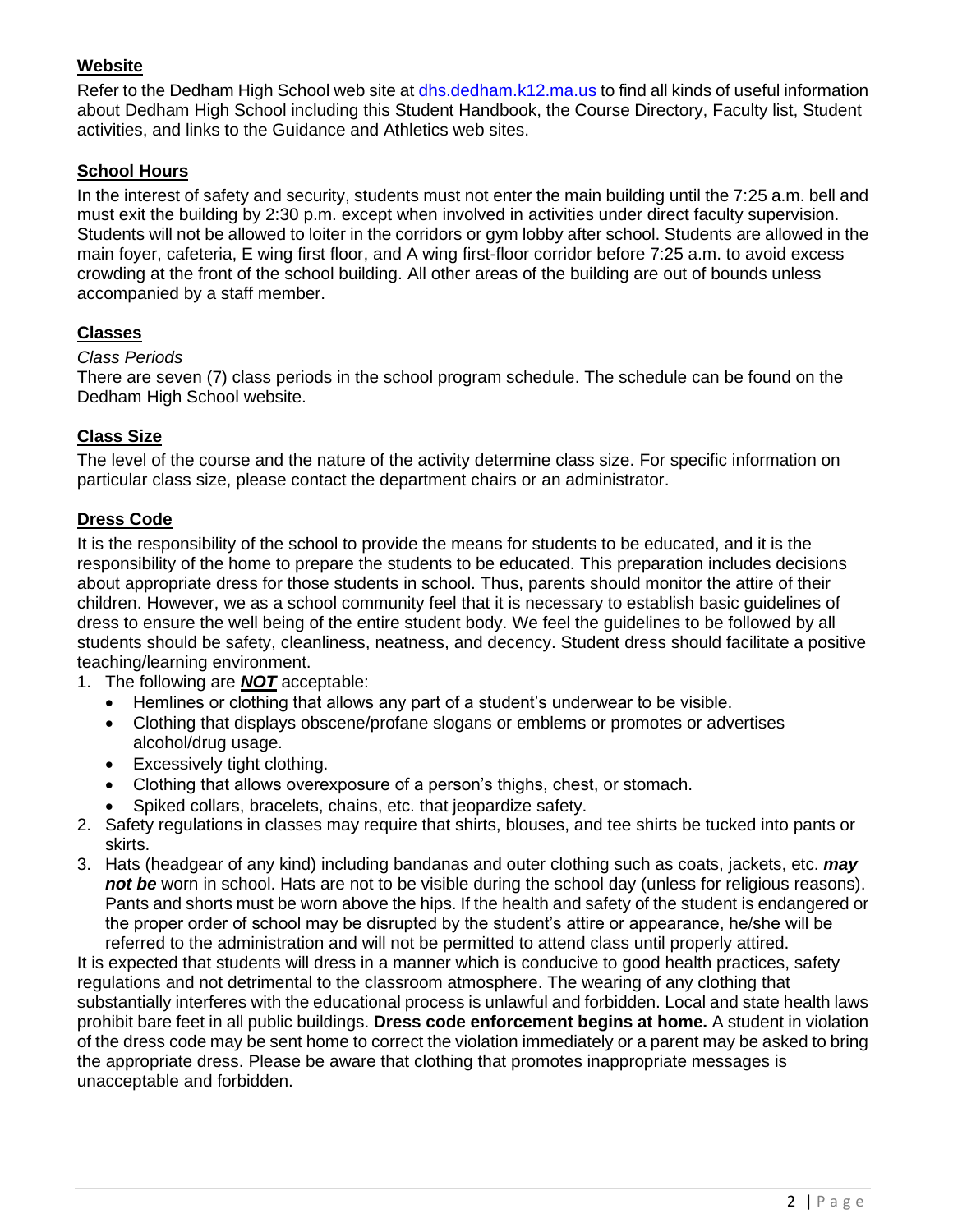# **School Cancellation/Delayed Opening**

The Dedham Public Schools generally contact students and their families through the Connect-Ed telephone notification system. The Connect-Ed messages are also sent via email to families whose email addresses are in the system. "No School" announcements are broadcast over WBZ (1030 AM), WEEI (850 AM), WBMX (104.1 FM), and WBUR (90.9 FM). Cancellation notices are also posted on Channels 4 CBS, 5 ABC, 7 NBC, and Fox25. Students are advised to listen to one of these stations after 6:30 a.m. on days with inclement weather. Please do not call the Fire or Police departments. This request is made in the interest of public safety. Parents may request to receive a text message.

# **Announcements**

Special announcements will be made after Block A of the school day. Interruption of class time for announcement purposes will be minimal.

# **Fire Drill**

- 1. Fire drills must be responded to immediately and seriously.
- 2. Fire drill instructions *MUST* be posted in each room.
- 3. Students and faculty are to be aware of the evacuation plan and alternate exits. It is the responsibility of the teacher in charge to go over the evacuation routes with his/her students.
- 4. Students are to be led from the building by a teacher in charge of the class.
- 5. Silence is to be maintained throughout the drill.
- 6. Students who do not conform to fire drill procedures are subject to immediate suspension from school.
- 7. If any fire alarm is sounded while the students are passing from one period to another in the corridors, they will use the closest exit to leave the building.

# **Accidents**

Any accident that occurs on school property is to be reported immediately to the Main Office and the name or names of the people involved and a brief description of their injuries, if known, should be included in the report. The Main Office will immediately inform the Health Office and either the Nurse or Principal/teacher will respond. An accident report form is to be placed on file for all such cases. A copy of the accident report will be forwarded to both the high school principal for further investigation and the office of the Assistant Superintendent for Business and Finance. The report form must be on file within 24 hours after the accident.

# **Class Dues**

In order to participate in class activities, class dues must be up to date. Class dues are normally \$50 per year, but this amount may vary in accordance with the needs of the class. Students and families who have difficulty meeting this obligation should contact the appropriate Assistant Principal.

# **Transfer or Withdrawal from School**

Any student who plans to transfer or withdraw from Dedham High School should follow this procedure:

- 1. Notify the guidance office regarding the date when you expect to leave the high school.
- 2. Clean out gym and corridor lockers.
- 3. Obtain a checkout slip from the guidance office. Return all books to the teachers, devices to an assistant principal, and have the checkout slip initialed by an assistant principal. When the slip is completed, return it to the appropriate assistant counselor.
- 4. If transferring to another school, obtain a transfer card. A transcript of grades will be forwarded directly to the new school.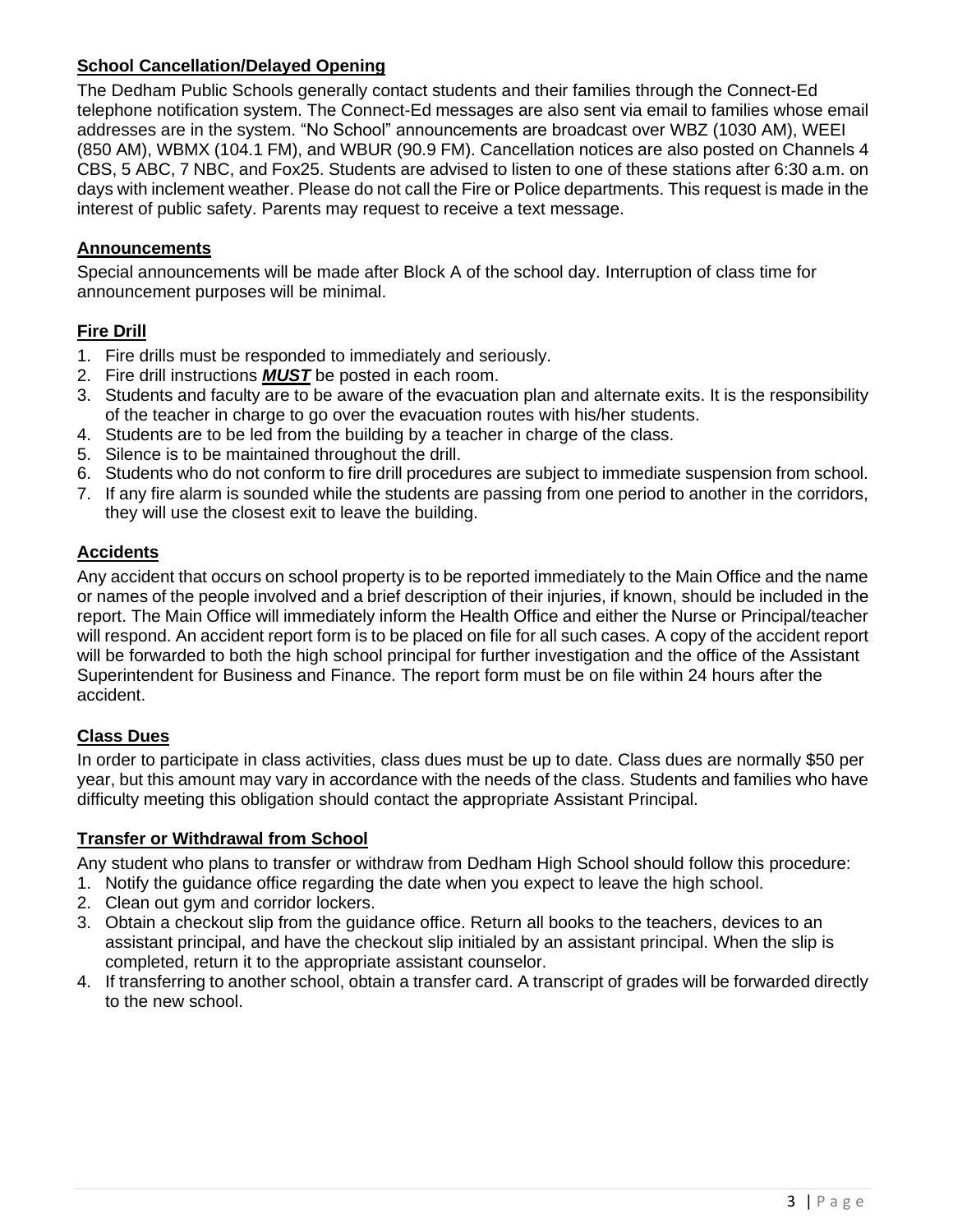# <span id="page-7-0"></span>2 **School Services**

# **Library Media Center Mission Statement**

The mission of the Dedham Public School Library Media Centers is to promote a love of reading and support both the school's curriculum and the ongoing development of 21st Century Skills. Creative collaboration with our partners will provide our students with resources to access, evaluate, use and produce information in order to become self-directed, critical thinkers.

# **Hours and Staffing**

The DHS Library is open **Monday through Friday from 7:00am until 3:30pm** and is staffed by a full-time library media specialist and a full-time library assistant. Policies and Procedures

**Behavior Expectations:**

- Students are *always* welcome in the Library and may visit without a pass before or after school, and also during lunch block.
- When not with a class, students visiting the Library during the regular school day are required to have a pass from a teacher.
- There is no food or drink (except water) allowed in the main area of the Library. In the computer labs, no food or drink is permitted.
- Computers and Chromebooks are for school-related use only (no games!).
- All students, *including those in Directed Study*, are expected to work quietly in the Library.

#### **Circulation Procedures:**

- Books may be borrowed for three weeks and may be renewed if not on reserve for another student.
- Reference books and magazines are for in-library use only.
- If students have an overdue book, they are not permitted to check out additional library materials.
- Overdue notices are sent out through X-Block classes. School Administration may be informed if a book is not returned within a reasonable amount of time.
- The library does not charge fines for overdue materials.
- If a book is lost or damaged, the student will be charged a replacement fee.

# **Cafeteria**

Students are assigned to the cafeteria for one of three lunch periods. Since this assignment is the same as a class assignment, students must report to the cafeteria during their lunch periods. Before leaving, students must clear the tables of all food and paper. Students are expected to exercise customary social standards in the cafeteria. Misconduct in the cafeteria (throwing food, refusing to clean up the eating area, etc.) may result in detention, suspension, or other disciplinary action, depending on the case. If a pattern of poor behavior develops in any student or group of students, then that student or group of students will be subject to assigned seating while in the cafeteria**.** *In the interest of neat, sanitary grounds and buildings, all food and drink will be consumed inside the cafeteria.* No food is to be allowed outside of the cafeteria; students taking food outside the cafeteria will be subject to disciplinary action. As a general rule, food is not to be ordered from an outside vendor for delivery to the school. With prior approval from an administrator, on special occasions, food can be brought into the building for consumption in appropriately designated areas.

# **Meals**

*Breakfast* is the most important meal of the day and it kick starts the brain! Take advantage of our nutritious, inexpensive breakfast that is available every school day from 7:00 a.m. – 7:30a.m.

*Lunch* the High School Cafeteria serves a variety of meals every full school day. Students are reminded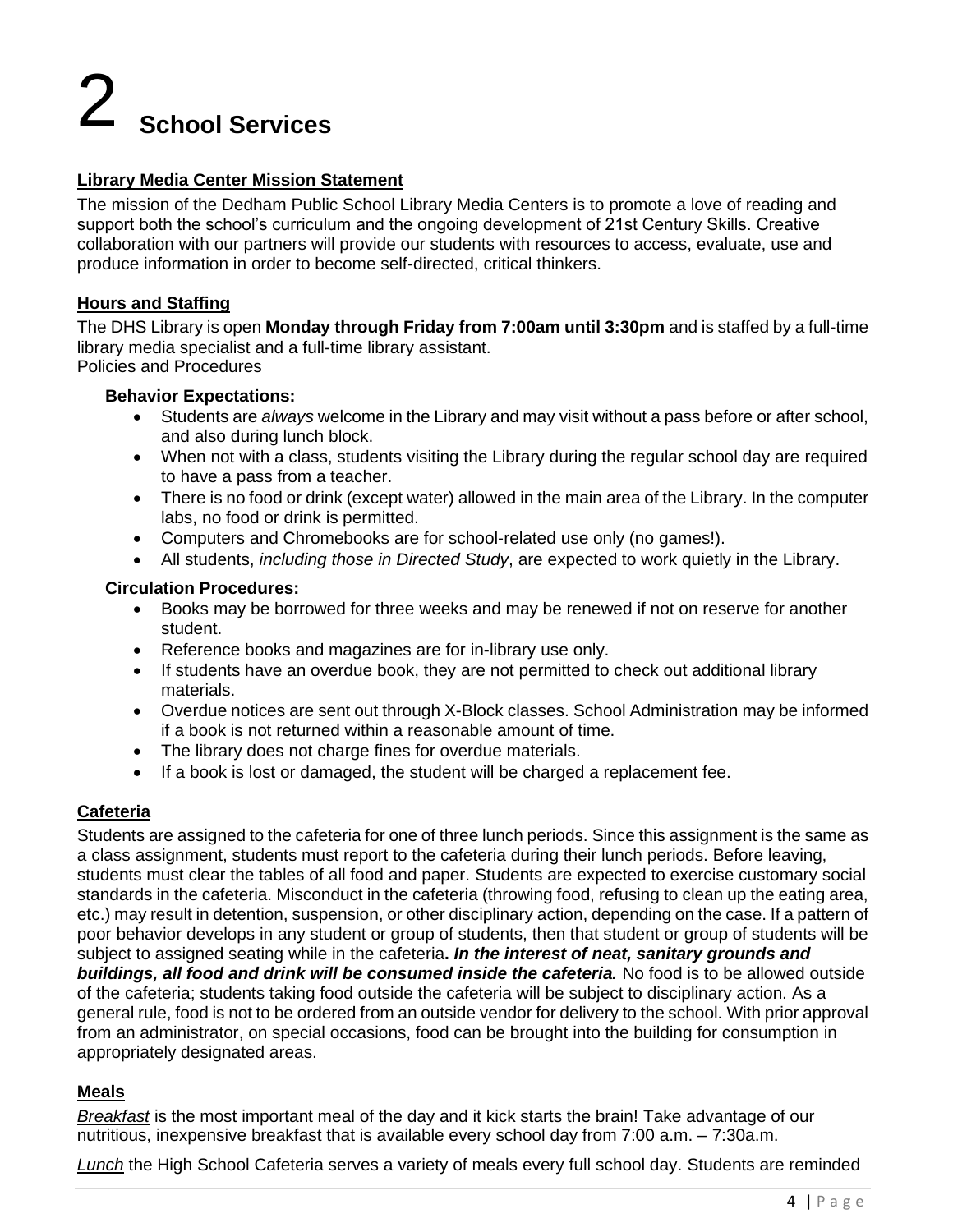that the cafeteria will not be open for lunch on release days. Lunch menus, nutrition information, and information on pre-payment options are available on the DHS website.

# **Guidance Services: Please refer to website.** *[https://www.dedham.k12.ma.us/domain/123.](https://www.dedham.k12.ma.us/domain/123)*

#### **Health Services**

The health office is located in the first floor E wing next to the Guidance Suite. In case of illness or need of first aid, the student should report directly to the nurse with a pass signed by the dismissing teacher. If the nurse is unavailable, students should report to the main office. No pupil may be dismissed without approval of a parent or guardian who must provide transportation when necessary. Nurse dismissal or time spent in the nurse's office is considered an absence from class.

Dedham High School has a full-time nurse on duty during regular school hours. The nurse is responsible for maintaining accurate health records for all of our students, administering first aid and in general overseeing the health needs of all students. Health insurance forms are made available to all students from their x-block teachers. The purchase of this insurance is optional. All student-athletes participating in school-supervised teams *MUST* provide evidence of health insurance coverage which must be filed with the Athletic Director *PRIOR* to the student's participation. In order to protect parents of participants from unusual expense due to injury, the school department has arranged to have available to student athletes a supplementary insurance policy for a small yearly fee. The policy covers the cost of all treatment for injuries sustained for all activities and includes interscholastic sports.

All sections of Dedham High School are accessible to individual, via elevator or ramps.

A sick student will be released into the custody of an adult over 18 years old with the permission of the student's parent or guardian.

#### Student Illness

To minimize the spread of infectious disease and to provide for a safe environment, students should be kept home from school for:

- Fever greater than 100 within the last 24 hours (fever should be under 100 for 24 hours **without the use of fever reducing medications** before returning to school)
- Vomiting/diarrhea within the last 24 hours
- A communicable disease
- An upper respiratory illness with significant coughing and/or nasal discharge
- Pain that requires the use of narcotic medications

# **Communication**

A full time nurse is on duty during the entire school day. The school nurse will notify a parent/guardian when she determines the need for student dismissal due to illness/injury. These dismissals are **not**  considered 'excused absences'. Parents/guardians should arrange for their child to be picked up within the half hour for the benefit of their child and other students coming into the health office. The school nurse can be reached by telephone or email if you have any questions about guidelines for school attendance or if you are in need of any health related information. The school nurse should be notified by the parent/guardian of any:

- Serious injury, illness or hospitalization
- Planned surgery
- Communicable diseases
- New diagnosis or change in your child's health status
- Fracture, sprain, stitches, cast, or crutches
- New medication and/or dosing change.
- Need to be excused from Physical Education.

**Health-related and emergency information must be completed and updated annually by parents/guardians either online through PowerSchool or in paper version on the pink "Student Health and Emergency Information" cards. All communication with the school nurse will be held confidential.**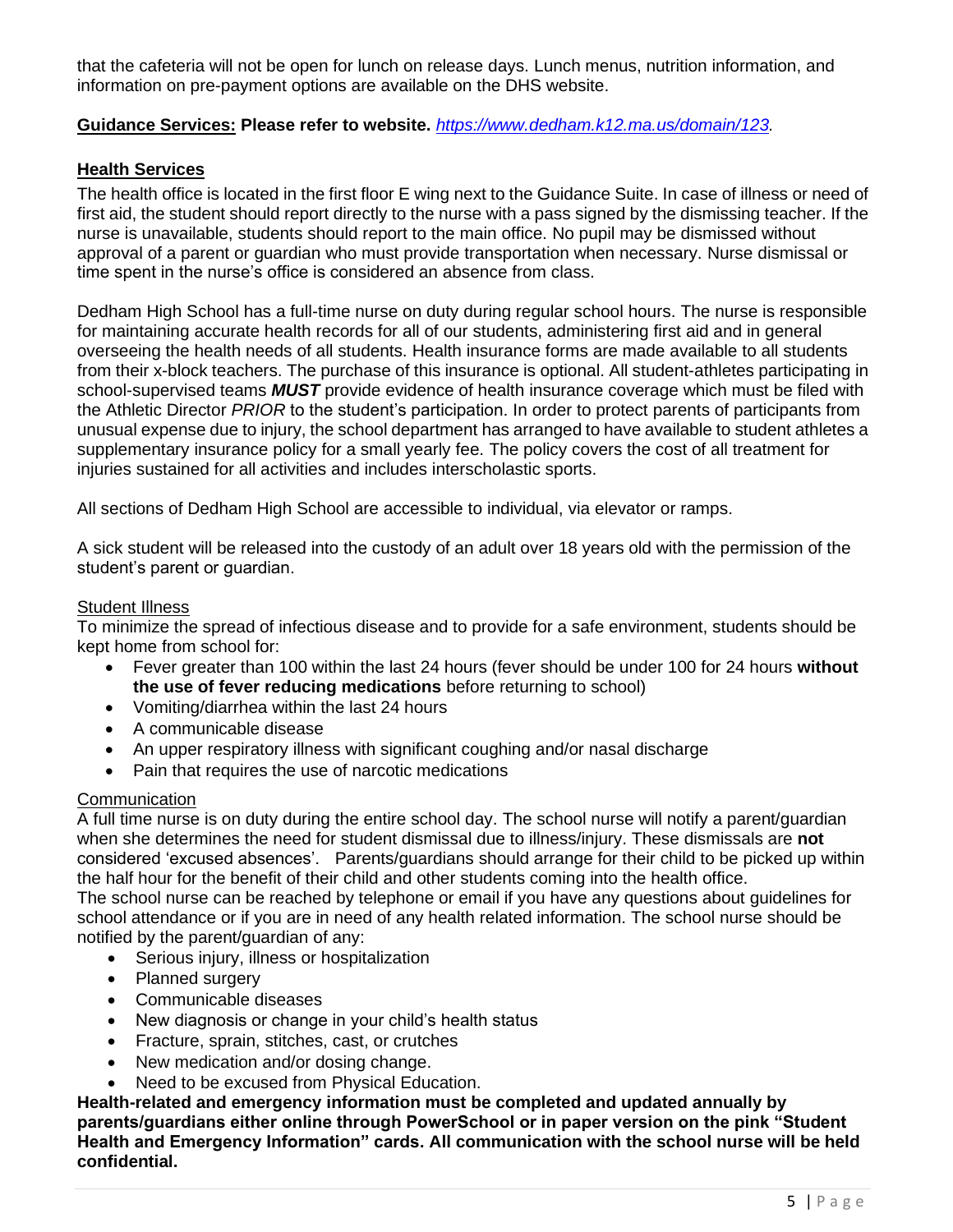# Universal Precautions

Universal precautions are the recommendations developed by the Centers for Disease Control and Prevention to control the spread of infectious diseases. Universal precautions treat all human blood and bodily fluids as infectious.

Strict adherence to universal precautions is practiced by all DPS nurses in all clinical situations.

#### Medication Policy

The Dedham Public Schools Medication Policy complies with the state guidelines which are available for review at the Massachusetts Department of Public Health website. The following are some important highlights of our policy:

- We encourage that medication be administered before and after school hours, if possible
- All medications, prescription or over-the-counter, require a physician's order and a completed parental permission form. Medication will not be administered until documentation is complete and received by the school nurse. A new medication order from the physician is required for all dose changes. All required forms are available on the Health Services website.
- All medication orders expire at the end of each school year.
- All medication must be delivered to the school nurse in a correctly labeled pharmacy or manufacturer's medication container by a parent/guardian or responsible adult. **Students are not permitted to bring medication into school. Medication will not be accepted in containers such as plastic bags.** Medication must be picked up at the end of each school year. Medication not picked up by the close of the school year will be destroyed.
- For short-term medications, i.e., those requiring administration for ten school days or fewer, the pharmacy-labeled container may be used in lieu of a licensed prescriber's order; if the nurse has a question, she may request a licensed prescriber's order.

After consultation with the school nurse and development of a plan, students who fall into the following categories may self-administer medication:

- Students with asthma or other respiratory diseases may possess and self-administer prescription inhalers
- Students with life-threatening allergies may possess and administer prescription epinephrine via an auto-injector.
- Students with cystic fibrosis may possess and administer prescription enzyme supplements
- Students with diabetes may possess and administer a glucose monitoring test and insulin delivery system.

# Health Requirements

The Dedham Public Schools in accordance with the regulations of the Massachusetts Department of Public Health requires the following information before a student enters school:

- Required immunizations: an immunization record must be submitted to and reviewed by the school nurse prior to school entry
- Exemptions: If there is a medical reason why immunizations are not done, a certificate must be obtained from your physician and forwarded to the school nurse. For a religious exemption, parent/guardian must fill out a Religious Exemption from Immunization form which can be found on our website or write a note to the school nurse.
	- Parents/guardians should be aware that students who are not immunized due to an exemption or those who are under-immunized will be excluded from school in the event of a disease outbreak.
- Physical examination: A physical exam is required for all new students. The examination should have been carried out within one year of the start of school. An updated physical exam is also required in grades 4, 7 and 10. However, parents/guardians are encouraged to send a copy of the student's physical to the nurse annually.

# Health Screenings

The Dedham Public School nurses follow the Mass Department of Public Health guidelines for vision, hearing, scoliosis and growth screenings. When a student fails any of these screenings, the parent/guardian will be notified and asked to follow up with a medical evaluation.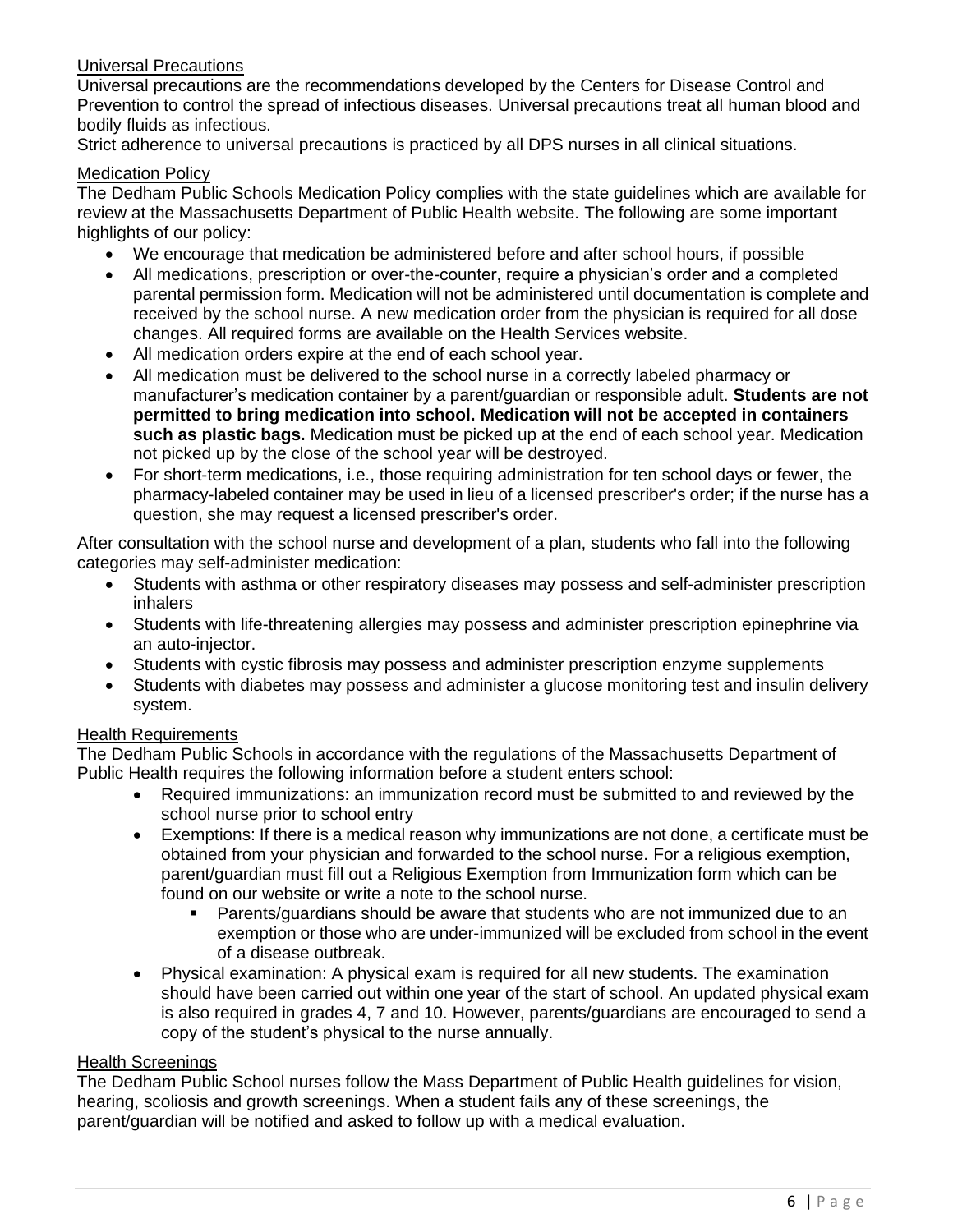# Life Threatening Food Allergy Policy

The Dedham Public Schools recognizes the increasing prevalence of food allergies and the life threatening nature of these allergies for many students. Our policy for Life-Threatening Allergies is available on our website. The implementation of this policy aims to minimize the risk of exposure, to assist students with assuming more individual responsibility for their health and safety as they grow older, and to ensure full participation in their educational programs and school sponsored activities. The management of students with food allergies requires the awareness, support and response of the entire school community.

#### **If a student has a life-threatening allergy, he/she must have access to emergency medication (EpiPen) at all times. Parents/guardians must be responsible for the school nurse obtaining the necessary medical information about child's emergency allergy action plan.**

Key points of the DPS Life-Threatening Allergy policy include:

- An individualized health care plan will be developed for each student with a medically diagnosed life-threatening allergy.
- Our school programs are not declared as allergen-free and foods with known allergies are not banned from our schools.
- Communication, planning, and education with staff, parents/guardians, and students will aim to minimize the risk of exposure to allergens that pose a threat to students.
- DPS staff is not responsible for implementing the Food Allergy Policy during school sponsored events beyond the school day that are open to the public (e.g. plays, concerts athletic contests, ceremonies).
- DPS staff is not responsible for implementing the Food Allergy Policy for programs or events on DPS property that are sponsored by various parent, community and private groups.

# Children with Special Health Care Needs

When a student has asthma, allergies, diabetes, seizures, attention deficit disorder, or any other medical or mental health condition requiring special health services in the school and/or requires the assistance of medical technology, it is vitally important that the parent/guardian meet with the school nurse to develop an Individualized Health Care Plan as soon as possible.

# Students with Medical Equipment Needs

A medical order is mandatory if a student requires the use of crutches, wheelchair or any other medically necessary equipment. If a student comes to school without a note for this equipment, the student will be sent home for reasons of liability and the potential for further injury. It is imperative that the nurse be aware when students with crutches, etc. are in the building so that, in the event of an emergency, an evacuation plan can be developed.

# **Concussions**

Concussion or Traumatic Brain Injury can occur whenever there is a blow or jolt to the head. DPS seeks to prevent concussions and provide a safe return to activity, both academic and athletic, after a head injury. Although every concussed student is different, the care and management of students who have sustatined a concussion requires education, supervision, and close collaboration between students, parents/guardians, school nurses and, when applicable, the athletic trainer, athletic director,

administrator, guidance counselors, and medical professionals. In accordance, when a student sustains a head injury, DHS' protocol for Re-entry to Academics and Return to Physical Activity is as follows:

- Student is removed from physical activity until medically evaluated
- Head injury report filled out by athletic trainer, coach, or school nurse as appropriate
- Parent/guardian notified and student is dismissed from school or athletic activity and referred for medical evaluation
- Medical provider evaluates student and documents diagnosis or traumatic brain injury or concussion
- Parent provides school nurse with documentation of head injury from medical provider and plan of care including accommodations for academic and physical activity
- School nurse will initiate the Return to Academics protocol
- School nurse will notify, as applicable, the athletic trainer when student has completed the Return to Academics protocol and is ready to begin the Gradual Return to Play protocol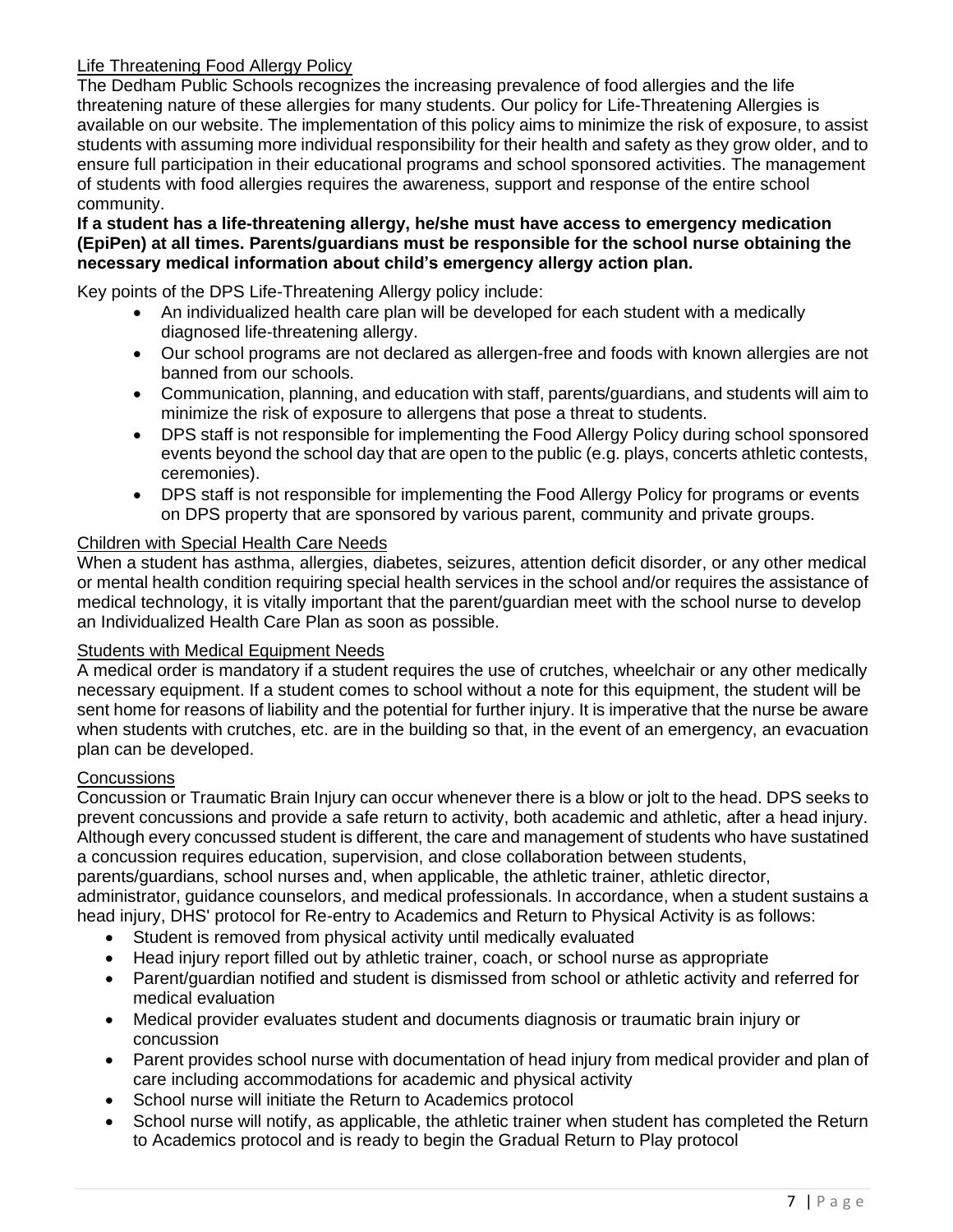Symptoms to look for following a blow to the head:

- Headache or feeling of pressure in head
- Nausea/vomiting
- Loss of consciousness
- Feeling groggy
- Sensitivity to noise or light
- Blurred or double vision
- Appears dazed or confused
- Balance problems or dizziness
- Answers questions slowly
- Behavior or personality changes
- Concentration or memory problems

Some of these symptoms will appear immediately after the blow to the head. Some may disappear quickly while others can increase or develop hours or even days after the injury.

What to do if your son/daughter has sustained a concussion:

- Seek medical consultation. If there has been loss of consciousness (even briefly), your child should be taken immediately to the hospital or MD office for evaluation. For concussions not involving loss of consciousness, report symptoms to primary care provider right away for advice on how to proceed.
- Brain and Physical Rest is the main treatment for a concussion. Doing as little as possible will allow symptoms to begin clearing and a graduated return to school and sports will be planned.
- Proper evaluation. Make sure to get written recommendations from a medical provider who understands current concussion management. Progression is very individualized with factors such as duration and type of symptoms and previous history of concussion.
- Inform your child's school nurse that your child has been diagnosed with a concussion and discuss the procedures and plans for your child's return to academics, physical activity and athletics.

Please see pages 15 to 17 for parameters regarding return to full academic and/or athletic participation.

#### **Psychological Services**

In addition to the counseling that is provided by the Guidance Department, Dedham High School also provides social and emotional counseling through two school psychologists and a school adjustment counselor. These staff members conduct individual counseling, group counseling, crisis intervention, family consultation, and team consultation. They are also a valuable resource for community-based services.

| Michael Monaghan     | 781-310-1144 | mmonaghan@dedham.k12.ma.us   |
|----------------------|--------------|------------------------------|
| Liz Vail             | 781-310-1880 | evail@dedham.k12.ma.us       |
| Svea Bissonette      | 781-310-1127 | sbissonette@dedham.k12.ma.us |
| <b>Nell Scribner</b> | 781-310-1100 | nscribner@dedham.k12.ma.us   |

# **School Property**

All items of school property lent to a student become the responsibility of that student. All such items must be returned in usable condition. Allowance will be made for reasonable wear. If items are returned in abused condition, a fine will be assessed. Failure to make restitution will result in the withholding of the privilege to use school property. All school property must be returned before final exams or graduation.

Schoolbooks and IPads are "loaned" to students, and always remain the property of Dedham Public Schools. It is expected that the book will be cared for in a reasonable fashion. Students should sign their name on the book label in the front of each book when issued. The responsible student will be charged for lost and/or damaged books. Students who fail to clear up financial obligations receive an invoice during the summer.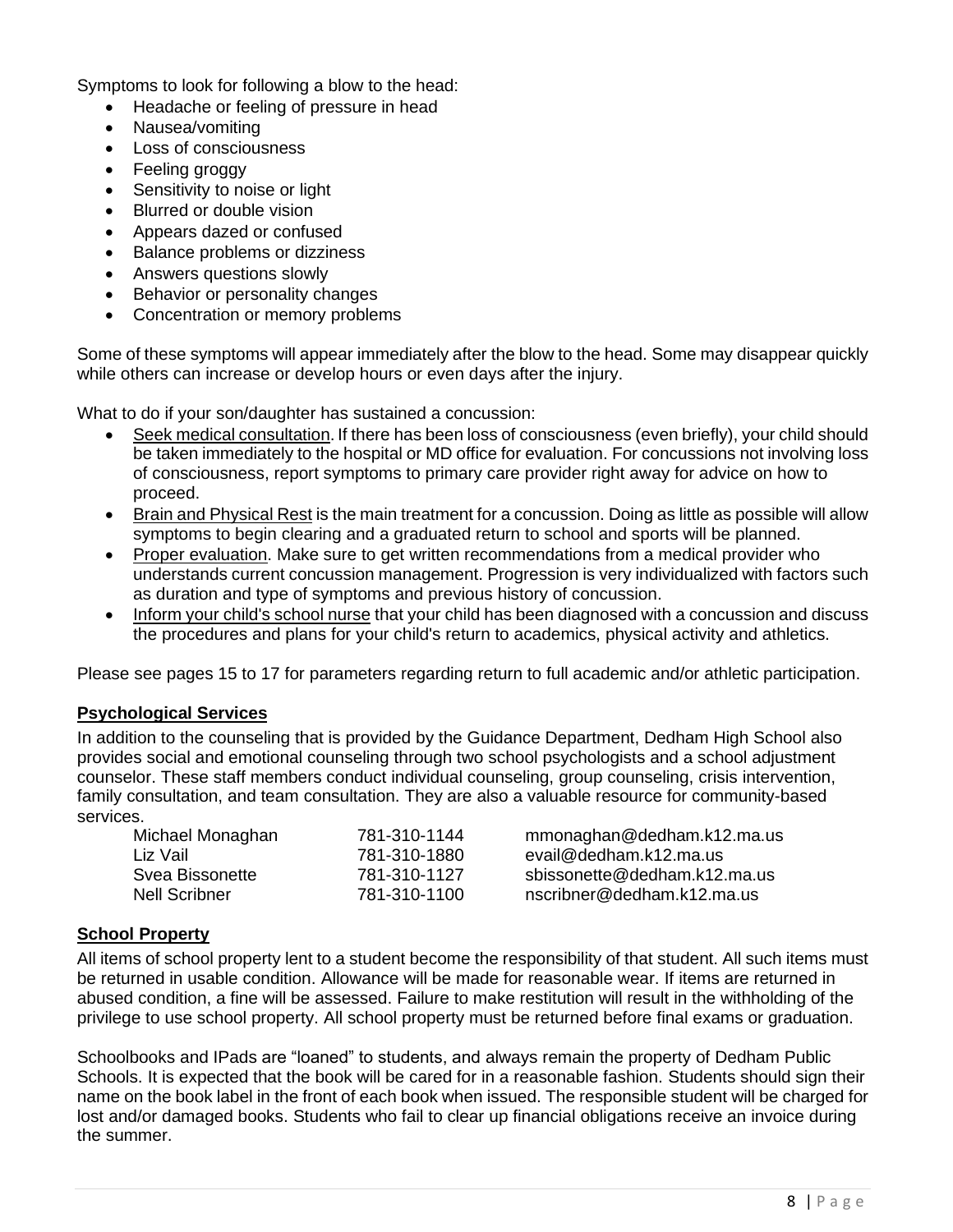# **Lockers**

- 1. Lockers and desks are to be treated as school property on loan to students
- 2. Master keys and copies of combinations are retained by the school
- 3. Certain items may not be stored in lockers, desks, or other receptacles. This would include weapons, illegal drugs, alcoholic beverages, stolen property, etc.
- 4. The school retains the right to inspect lockers and desks at any time for compliance with these rules and to maintain safety, health, and sanitation standards.

Each student is provided with a locker and a lock. Valuables are not to be stored in lockers. Dedham High School cannot assume any responsibility for lost or stolen personal property. Valuables that must be brought into school should be brought to the main office for safekeeping.

Since student lockers are the property of the Dedham Public Schools, they may, if necessary, be searched by a school administrator. Personal locks are not authorized to be used on lockers. Unauthorized locks will be removed. The replacement charge for lost locks will be six dollars. Students are not allowed to share lockers. For proper security, students should keep lockers locked at all times and not divulge the combination to anyone. Items reported as stolen usually were placed in unlocked lockers or left in an unsecured area. The "Lost and Found" in the Main Office should be checked for missing items.

# **Lost and Found**

The Lost and Found Department is located in the Main Office. A book or any article of value that is either lost or found should be reported to the office. The Dedham School Department is not responsible for lost or stolen articles on school grounds prior to or during the school day or after school hours.

# **Parking Lot Regulations**

If a student must drive to school, at times, for some critical need, the car must be parked in the student lot at the pool. Cars are not to be parked in the teachers' assigned spaces or on the streets around the school. Students violating this regulation risk having their vehicles tagged or towed. If a student is parked illegally on school property, he/she is subject to disciplinary action. *Students are not to bring their vehicles into the back school parking lot prior to 3:00 p.m. for after school activities. Students are not allowed to park at the Avery School. All vehicles are subject to being towed!*

# **Bus Transportation**

Because of the minimum availability of parking facilities and in the interest of student safety, transportation is available to all students who live more than two (2) miles from school with the payment of a user fee. Buses are driven by competent drivers, have the right of way, and are properly insured. High school students who live more than two (2) miles from the school will have the option of bus transportation. To exercise the option of bus transportation, all eligible students must pay a user's fee determined by the Dedham School Committee. The fee for the 2019-2020 school year is \$260.00 per student.

High school students living 2 miles or less from the school are not eligible for this option. Bus passes and regulations will be provided through the principal's office for middle and high school students. Parents with questions on eligibility for bus transportation should contact the central office at 781-310-1000.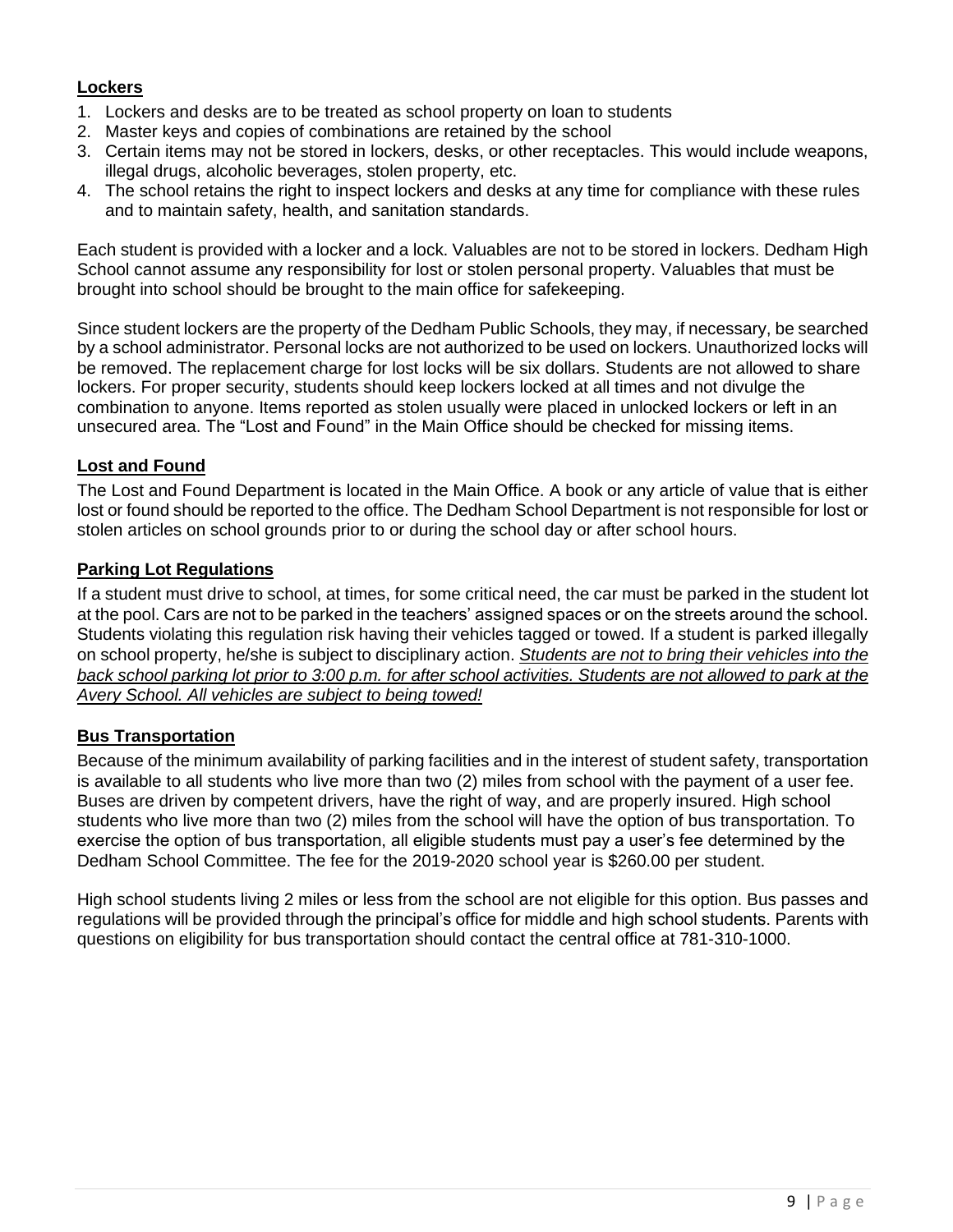# <span id="page-13-0"></span>3 **Academics Issues**

# **Promotion Policy**

A student will be moved to the next consecutive grade each year regardless of credits with the understanding that he/she will not graduate without meeting all graduation requirements listed below. The only exception is 9th grade students who are not ready to take the MCAS (ELA and Math) in the tenth grade because of their failing Math and/or English as 9th graders. Administrators, Guidance, and Department Chairs meet to discuss students individually and determine if they are ready to take the MCAS the following year. If not, they will remain in the  $9<sup>th</sup>$  grade. Students who are in their  $3<sup>rd</sup>$  year of high school, but were kept back because of MCAS, must be listed as 10th graders for MCAS purposes. These students may be promoted to their original graduating class the year after they take the MCAS.

# **Graduation Requirements**

- 1. Students must achieve a total of one hundred and eleven (111) credits.
- 2. Students must take and pass the following *CORE* requirements:
	- 4 years of English
	- 3 years of Science
	- 4 years of Mathematics
	- 3 years of Social Studies
	- 2 semesters of Health/Wellness
	- 4 years of Physical Education
	- 2 semesters of Computers, or Drama, Art, Chorus, or Band (with permission of Director only)
	- 2 years of the same Foreign Language
- 3. All students are required to complete forty (40) hours of Community Service
- 4. Students must take and successfully complete a minimum of twenty-five (25) credits in the senior year.
- 5. Students must pass state-mandated tests (MCAS). Students who pass but are not proficient in ELA or Math will receive an Educational Proficiency Plan (EPP).
- 6. Students must be enrolled in six (6) courses unless approved by an administrator.

# **Summer Reading Program**

Starting in the fall of 2015, all students will be required to participate in the summer reading program. Students who complete the summer reading program will receive .5 credits towards their graduation requirements.

# **Community Service Learning Program**

The Community Service Learning Program is an important part of the educational experience offered at Dedham High School. All students are required to complete 40 hours of service as part of their graduation requirement. The goal behind having students participate in community service is to broaden students' experiences beyond the traditional classroom through involvement in volunteerism, service learning, and career exploration. By engaging in such activities, students learn more about themselves, their interests, and the privileges and responsibilities of being a member of a school, local, and global community. If "Rising Seniors" have not completed their 30 hours of community service, they will not be granted senior privileges. Senior privileges will be reinstated upon completion of 30 hours.

Students may complete their community service learning requirements through volunteer work, an unpaid internship, or a combination of both. Community service opportunities are frequently posted in the cafeteria and guidance office as well as announced to the student population. Students are also welcome to check in with the career counselor, assistant principals, or the Youth Commission to discuss additional ideas or to find out more information about a particular organization.

Students must complete 40 hours. A minimum of 5 hours must be done with the same organization. Students may complete the entire 40 hours with one organization if they choose, or they may do 5 hours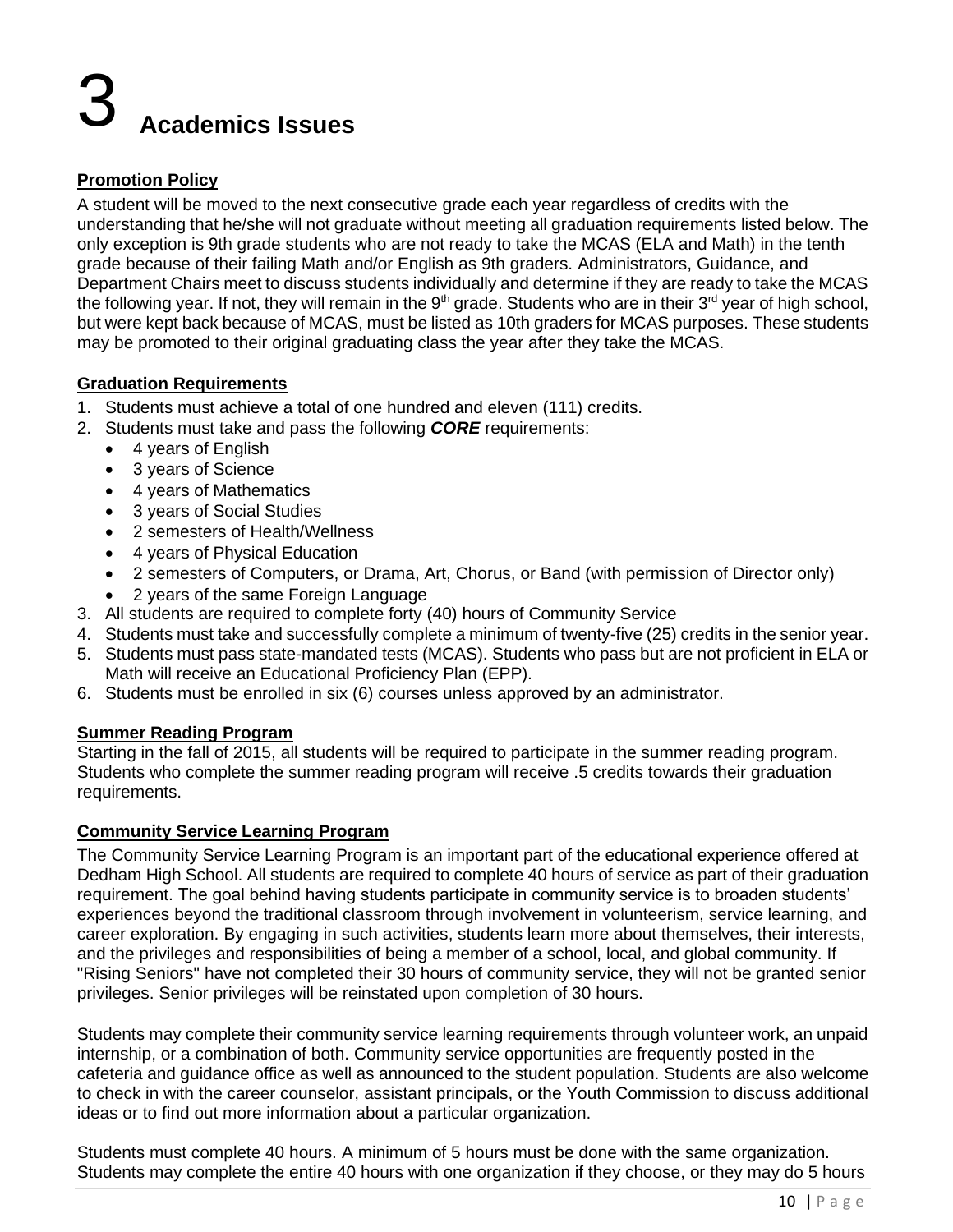each with eight different organizations. Students may start their community service learning hours beginning the summer prior to their freshman year. The Community Service Learning forms are available in the guidance office and can also be downloaded from the guidance web site. All forms must be signed by the appropriate assistant principal and returned to guidance office. Copies of forms should be made prior to turning them into the office.

All community service credits should be completed by January of the student's senior year. Students are encouraged, however, to begin fulfilling this requirement early on in their high school years. Experience has shown us that many students who actively engage in volunteer service from the beginning of high school sustain their involvement and participate in additional service activities. Additionally, volunteer work can help students begin the process of career exploration.

Students must complete at least 10 hours per year (i.e. 10 hours by start of sophomore year, 20 hours by the start of junior year, etc.). For students who enter after their freshman year, the requirement is prorated (i.e. less the 10 hours for each year missed).

# **Homework**

The School Committee, administrators and faculty believe that homework, an assignment given to students outside the regular class period, is of vital importance in the earning of a quality education. Homework must be assigned, completed, reviewed, and become a part of a student's assessment.

# **Examinations**

Students are required to take both midterm and final examinations. Midterm examinations will account for 10% of the total grade for the course. Final examinations will account for 10% of the total grade for the course. Seniors are exempt from finals if they have at least a B for Term 4 and the year (B=83 -86). Final examinations are administered only during the time scheduled for exams. Any examination to be made-up must be authorized by an administrator and will be given during the scheduled make-up period. Students are to be in their seat at the scheduled time for the exam to begin. Once the exam has begun, there is no late admission allowed. Any owed text books, materials, school property, and other obligations *must be met* before any student may take final examinations. Students enrolled in Advanced Placement courses and have taken the A.P. exam will be exempt from final exams.

# **School-Wide Rubrics**

#### BE ACTIVE, ENGAGED LEARNERS

|                         | Exceeds<br>Expectation                                                                     | <b>Meets</b><br>Expectation                                                                      | Approaches Expectation                                                                           | <b>Fails to Meet</b><br>Expectation                                                | No<br>Evidence | Student<br>Rating* | Teacher<br>Rating* |
|-------------------------|--------------------------------------------------------------------------------------------|--------------------------------------------------------------------------------------------------|--------------------------------------------------------------------------------------------------|------------------------------------------------------------------------------------|----------------|--------------------|--------------------|
| Following<br>Procedures | Student always:<br>Follows class and school<br>procedures                                  | Student <i>consistently</i> :<br>Follows class and school<br>procedures                          | Student occasionally:<br>Follows class and school<br>procedures                                  | Student rarely:<br>Follows class and school<br>procedures                          |                |                    |                    |
| Participation           | Student <i>always</i> :<br>Participates<br>appropriately in class and<br>school activities | Student <i>consistently</i> :<br>Participates<br>appropriately in class and<br>school activities | Student <i>occasionally</i> :<br>Participates<br>appropriately in class and<br>school activities | Student rarely:<br>Participates<br>appropriately in class and<br>school activities |                |                    |                    |
| Effort                  | Student always:<br>Demonstrates<br>appropriate effort and<br>initiative on tasks           | Student consistently:<br>Demonstrates<br>appropriate effort and<br>initiative on tasks           | Student occasionally:<br>Demonstrates<br>appropriate effort and<br>initiative on tasks           | Student rarely:<br>Demonstrates<br>appropriate effort and<br>initiative on tasks   |                |                    |                    |

Shaded column indicates targeted level of achievement for all students

\*Scoring Guide: EE=Exceeds Expectation; ME=Meets Expectation; AE=Approaches Expectation; FE=Fails to Meet Expectation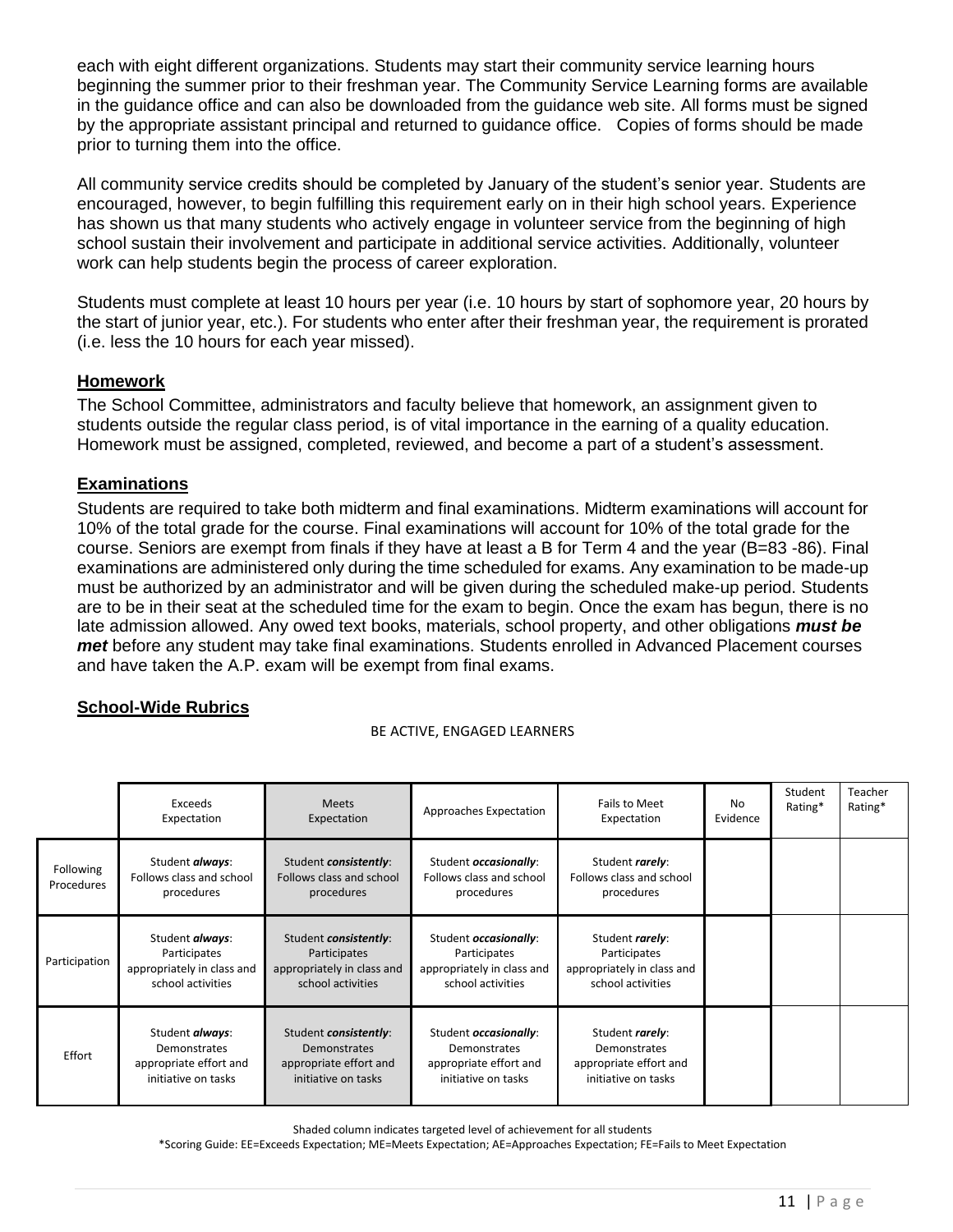|              | Exceeds<br>Expectation                                                                                      | <b>Meets</b><br>Expectation                                                                               | Approaches<br>Expectation                                                                                         | Fails to Meet<br>Expectation                                                                        | No<br>Evidence | Student<br>Rating* | Teacher<br>Rating* |
|--------------|-------------------------------------------------------------------------------------------------------------|-----------------------------------------------------------------------------------------------------------|-------------------------------------------------------------------------------------------------------------------|-----------------------------------------------------------------------------------------------------|----------------|--------------------|--------------------|
| Organization | Student <i>always</i> :<br>Structures ideas in a<br>coherent and unified<br>manner                          | Student consistently:<br>Structures ideas in a<br>coherent and unified<br>manner                          | Student <i>occasionally</i> :<br>Structures ideas in a<br>coherent and unified<br>manner                          | Student rarely:<br>Structures ideas in a<br>coherent and unified<br>manner                          |                |                    |                    |
| Evidence     | Student <i>always</i> :<br>Provides sufficient,<br>relevant and appropriate<br>evidence to support<br>ideas | Student consistently:<br>Provides sufficient,<br>relevant and appropriate<br>evidence to support<br>ideas | Student <i>occasionally</i> :<br>Provides sufficient,<br>relevant and<br>appropriate evidence to<br>support ideas | Student rarely:<br>Provides sufficient,<br>relevant and appropriate<br>evidence to support<br>ideas |                |                    |                    |
| Fluency      | Student <i>always</i> :<br>Communicates clearly<br>and uses content<br>appropriate vocabulary               | Student consistently:<br>Communicates clearly<br>and uses content<br>appropriate vocabulary               | Student <i>occasionally</i> :<br>Communicates clearly<br>and uses content<br>appropriate vocabulary               | Student rarely:<br>Communicates clearly<br>and uses content<br>appropriate vocabulary               |                |                    |                    |
| Style        | Student <i>always</i> :<br>Appropriately addresses<br>the audience                                          | Student consistently:<br>Appropriately addresses<br>the audience                                          | Student <i>occasionally</i> :<br>Appropriately<br>addresses the audience                                          | Student rarely:<br>Appropriately addresses<br>the audience                                          |                |                    |                    |

#### COMMUNICATE CLEARLY AND EFFECTIVELY

Shaded column indicates targeted level of achievement for all students

\*Scoring Guide: EE=Exceeds Expectation; ME=Meets Expectation; AE=Approaches Expectation; FE=Fails to Meet Expectation

#### WORK INDEPENDENTLY AND COLLABORATIVELY

|              | Exceeds                   | <b>Meets</b>              | Approaches Expectation    | Fails to Meet             | No       | Student | Teacher |
|--------------|---------------------------|---------------------------|---------------------------|---------------------------|----------|---------|---------|
|              | Expectation               | Expectation               |                           | Expectation               | Evidence | Rating* | Rating* |
|              | Student always:           | Student consistently:     | Student occasionally:     | Student rarely:           |          |         |         |
|              | Starts and completes      | Starts and completes      | Starts and completes      | Starts and completes      |          |         |         |
| Initiative   | tasks without prompting   | tasks without prompting   | tasks without prompting   | tasks without prompting   |          |         |         |
|              | and seeks clarification   | and seeks clarification   | and seeks clarification   | and seeks clarification   |          |         |         |
|              | when needed               | when needed               | when needed               | when needed               |          |         |         |
|              | Student <i>always</i> :   | Student consistently:     | Student occasionally:     | Student rarely:           |          |         |         |
| Efficiency   | Submits work that is on   | Submits work that is on   | Submits work that is on   | Submits work that is on   |          |         |         |
|              | time, organized, and of   | time, organized, and of   | time, organized, and of   | time, organized, and of   |          |         |         |
|              | high quality              | high quality              | high quality              | high quality              |          |         |         |
|              | Student <i>always</i> :   | Student consistently:     | Student occasionally:     | Student rarely:           |          |         |         |
|              | Generates and shares      | Generates and shares      | Generates and shares      | Generates and shares      |          |         |         |
| Contribution | relevant ideas to support | relevant ideas to support | relevant ideas to support | relevant ideas to support |          |         |         |
|              | a positive learning       | a positive learning       | a positive learning       | a positive learning       |          |         |         |
|              | environment               | environment               | environment               | environment               |          |         |         |

Shaded column indicates targeted level of achievement for all students

\*Scoring Guide: EE=Exceeds Expectation; ME=Meets Expectation; AE=Approaches Expectation; FE=Fails to Meet Expectation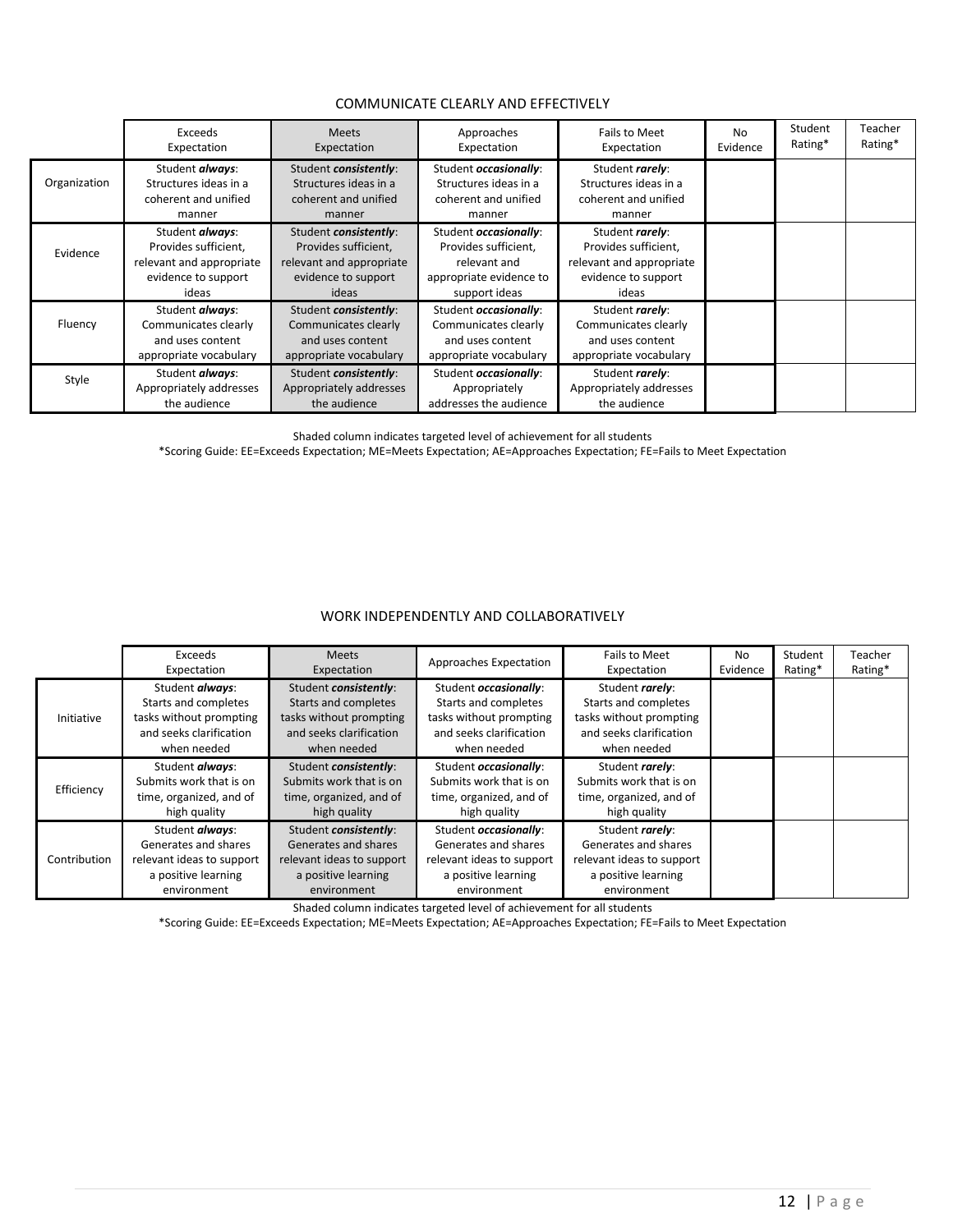#### USE TECHNOLOGY TO ACCESS, EVALUATE AND APPLY APPROPRIATE INFORMATION FOR AUTHENTIC LEARNING OPPORTUNITIES

|                    | Exceeds                  | <b>Meets</b>             | Approaches                    | <b>Fails to Meet</b>     | <b>No</b> | Student | Teacher |
|--------------------|--------------------------|--------------------------|-------------------------------|--------------------------|-----------|---------|---------|
|                    | Expectation              | Expectation              | Expectation                   | Expectation              | Evidence  | Rating* | Rating* |
|                    | Student <i>always</i> :  | Student consistently:    | Student occasionally:         | Student rarely:          |           |         |         |
| Appropriate use of | Follows school policies, | Follows school policies, | Follows school policies,      | Follows school policies, |           |         |         |
| technology         | including the            | including the            | including the                 | including the            |           |         |         |
|                    | acceptable use policy    | acceptable use policy    | acceptable use policy         | acceptable use policy    |           |         |         |
|                    | Student <i>always</i> :  | Student consistently:    | Student occasionally:         | Student rarely:          |           |         |         |
|                    | Chooses and cites        | Chooses and cites        | Chooses and cites             | Chooses and cites        |           |         |         |
| Information        | media and digital        | media and digital        | media and digital             | media and digital        |           |         |         |
| Literacy           | sources that are         | sources that are         | sources that are              | sources that are         |           |         |         |
|                    | relevant, reliable, and  | relevant, reliable, and  | relevant, reliable, and       | relevant, reliable, and  |           |         |         |
|                    | appropriate              | appropriate              | appropriate                   | appropriate              |           |         |         |
|                    | Student <i>always</i> :  | Student consistently:    | Student <i>occasionally</i> : | Student rarely:          |           |         |         |
| Digital            | Uses appropriate         | Uses appropriate         | Uses appropriate              | Uses appropriate         |           |         |         |
| Communication      | application to present   | application to present   | application to present        | application to present   |           |         |         |
|                    | researched data          | researched data          | researched data               | researched data          |           |         |         |
|                    | Student always:          | Student consistently:    | Student occasionally:         | Student rarely:          |           |         |         |
|                    | Selects and uses         | Selects and uses         | Selects and uses              | Selects and uses         |           |         |         |
| Technology         | applications effectively | applications effectively | applications effectively      | applications effectively |           |         |         |
| Literacy           | and transfers current    | and transfers current    | and transfers current         | and transfers current    |           |         |         |
|                    | knowledge to learning    | knowledge to learning    | knowledge to learning         | knowledge to learning    |           |         |         |
|                    | of new technologies      | of new technologies      | of new technologies           | of new technologies      |           |         |         |

Shaded column indicates targeted level of achievement for all students

\*Scoring Guide: EE=Exceeds Expectation; ME=Meets Expectation; AE=Approaches Expectation; FE=Fails to Meet Expectation

#### USE ANALYSIS, EVALUATION AND CREATIVITY IN PROBLEM SOLVING

|                | Exceeds<br>Expectation                                                                     | <b>Meets</b><br>Expectation                                                                      | Approaches<br>Expectation                                                                                | Fails to Meet<br>Expectation                                                               | N <sub>o</sub><br>Evidence | Student<br>Rating* | Teacher<br>Rating* |
|----------------|--------------------------------------------------------------------------------------------|--------------------------------------------------------------------------------------------------|----------------------------------------------------------------------------------------------------------|--------------------------------------------------------------------------------------------|----------------------------|--------------------|--------------------|
| Focus          | Student <i>always</i> :<br>Identifies problem                                              | Student consistently:<br>Identifies problem                                                      | Student <i>occasionally</i> :<br>Identifies problem                                                      | Student rarely:<br>Identifies problem                                                      |                            |                    |                    |
| Organization   | Student <i>always</i> :<br>Collects and organizes<br>information                           | Student consistently:<br>Collects and organizes<br>information                                   | Student <i>occasionally</i> :<br>Collects and organizes<br>information                                   | Student rarely:<br>Collects and organizes<br>information                                   |                            |                    |                    |
| Strategy       | Student always:<br>Selects appropriate<br>strategies and applies<br>them to new situations | Student consistently:<br>Selects appropriate<br>strategies and applies<br>them to new situations | Student <i>occasionally</i> :<br>Selects appropriate<br>strategies and applies<br>them to new situations | Student rarely:<br>Selects appropriate<br>strategies and applies<br>them to new situations |                            |                    |                    |
| Implementation | Student <i>always</i> :<br>Solves for, evaluates,<br>and presents solutions                | Student consistently:<br>Solves for, evaluates,<br>and presents solutions                        | Student <i>occasionally</i> :<br>Solves for, evaluates,<br>and presents solutions                        | Student rarely:<br>Solves for, evaluates,<br>and presents solutions                        |                            |                    |                    |

Shaded column indicates targeted level of achievement for all students

\*Scoring Guide: EE=Exceeds Expectation; ME=Meets Expectation; AE=Approaches Expectation; FE=Fails to Meet Expectation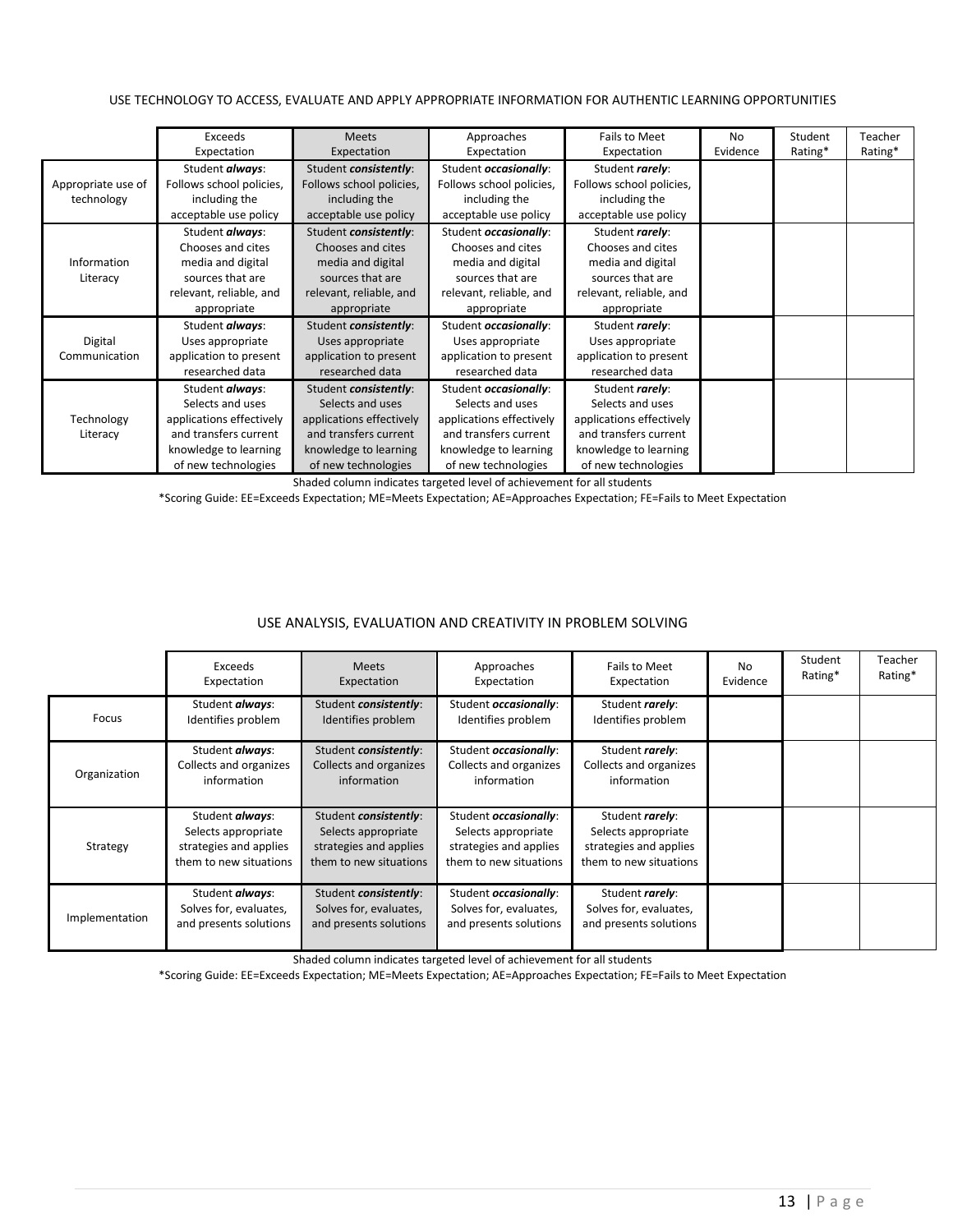#### DEMONSTRATES CHARACTER THROUGH:

- PERSONAL RESPONSIBILITY
	- APPRECIATION OF DIVERSITY

|                                                                                                                                                                                                                                                    | Exceeds<br>Expectation                                                                                                                  | <b>Meets</b><br>Expectation                                                                                                                   | Approaches<br>Expectation                                                                                                                     | <b>Fails to Meet</b><br>Expectation                                                                                                     | No<br>Evidence | Student<br>Rating* | Teacher<br>Rating* |
|----------------------------------------------------------------------------------------------------------------------------------------------------------------------------------------------------------------------------------------------------|-----------------------------------------------------------------------------------------------------------------------------------------|-----------------------------------------------------------------------------------------------------------------------------------------------|-----------------------------------------------------------------------------------------------------------------------------------------------|-----------------------------------------------------------------------------------------------------------------------------------------|----------------|--------------------|--------------------|
| Personal<br>Responsibility                                                                                                                                                                                                                         | Student <i>always</i> :<br>Completes<br>assignments in a<br>timely manner and<br>practices<br>self-advocacy                             | Student consistently:<br>Completes<br>assignments in a<br>timely manner and<br>practices<br>self-advocacy                                     | Student occasionally:<br>Completes<br>assignments in a<br>timely manner and<br>practices<br>self-advocacy                                     | Student rarely:<br>Completes<br>assignments in a<br>timely manner and<br>practices<br>self-advocacy                                     |                |                    |                    |
| Student <i>always</i> :<br>Student consistently:<br>Demonstrates<br>Demonstrates<br>Appreciation of<br>awareness of<br>awareness of<br>Diversity<br>differences and treats<br>differences and treats<br>others with respect<br>others with respect |                                                                                                                                         | Student <i>occasionally</i> :<br>Demonstrates<br>awareness of<br>differences and treats<br>others with respect                                | Student rarely:<br>Demonstrates<br>awareness of<br>differences and treats<br>others with respect                                              |                                                                                                                                         |                |                    |                    |
| <b>Ethical Behavior</b>                                                                                                                                                                                                                            | Student always:<br>Demonstrates<br>personal, social and<br>academic ethics by<br>adhering to all policies<br>in the student<br>handbook | Student consistently:<br>Demonstrates<br>personal, social and<br>academic ethics by<br>adhering to all policies<br>in the student<br>handbook | Student occasionally:<br>Demonstrates<br>personal, social and<br>academic ethics by<br>adhering to all policies<br>in the student<br>handbook | Student rarely:<br>Demonstrates<br>personal, social and<br>academic ethics by<br>adhering to all policies<br>in the student<br>handbook |                |                    |                    |

• ETHICAL BEHAVIOR

Shaded column indicates targeted level of achievement for all students

\*Scoring Guide: EE=Exceeds Expectation; ME=Meets Expectation; AE=Approaches Expectation; FE=Fails to Meet Expectation

#### **Make-up work / Extra Help**

Policies for make-up work and extra help availability varies by teacher. Refer to the course expectation sheets which every teacher provides to each student (and parents must sign) in September. Students with medical documentation, or other extenuating circumstances approved by an administrator will be afforded extra time.

#### **Concussions: Full Academic Participation Stages**

| <b>Current Stage</b>        | <b>Priorities</b>                       | <b>School Actions</b>                                                                                                                                                                         | <b>Student Actions</b>                                                                                                                                                                                                                                                                                                                                           | Parent/Guardian<br>Actions                                                                                                                                                                                                                                                                                  |
|-----------------------------|-----------------------------------------|-----------------------------------------------------------------------------------------------------------------------------------------------------------------------------------------------|------------------------------------------------------------------------------------------------------------------------------------------------------------------------------------------------------------------------------------------------------------------------------------------------------------------------------------------------------------------|-------------------------------------------------------------------------------------------------------------------------------------------------------------------------------------------------------------------------------------------------------------------------------------------------------------|
| <b>RED</b><br><b>Injury</b> | Complete physical<br>and cognitive rest | <b>Athletic Trainer will</b><br>notify nurse, athletic<br>director and coach as<br>applicable<br><b>Nurse</b> will notify<br>guidance, administrator<br>and athletic trainer as<br>applicable | Out of school, rest and<br>$\bullet$<br>sleep.<br>Treat with rest, not pain<br>$\bullet$<br>medication.<br>No mental<br>$\bullet$<br>exertion-computer,<br>texting, video games,<br>homework.<br>No driving.<br>٠<br>Stay well-nourished and<br>hydrated.<br>Once symptom-free at<br>$\bullet$<br>rest, attempt 15 minute<br>intervals of reading or<br>writing. | • Take child to<br>primary care<br>physician or ED if<br>indicated.<br>Submit medical<br>$\bullet$<br>documentation to<br>the school nurse or<br>athletic trainer.<br>Reinforce limits at<br>$\bullet$<br>home.<br>Email or call school<br>$\bullet$<br>nurse with<br>anticipated return<br>to school date. |

**MUST HAVE NO SYMPTOMS AT REST AND WITH 15 MINUTES OF READING OR WRITING BEFORE MOVING ON TO ORANGE STAGE**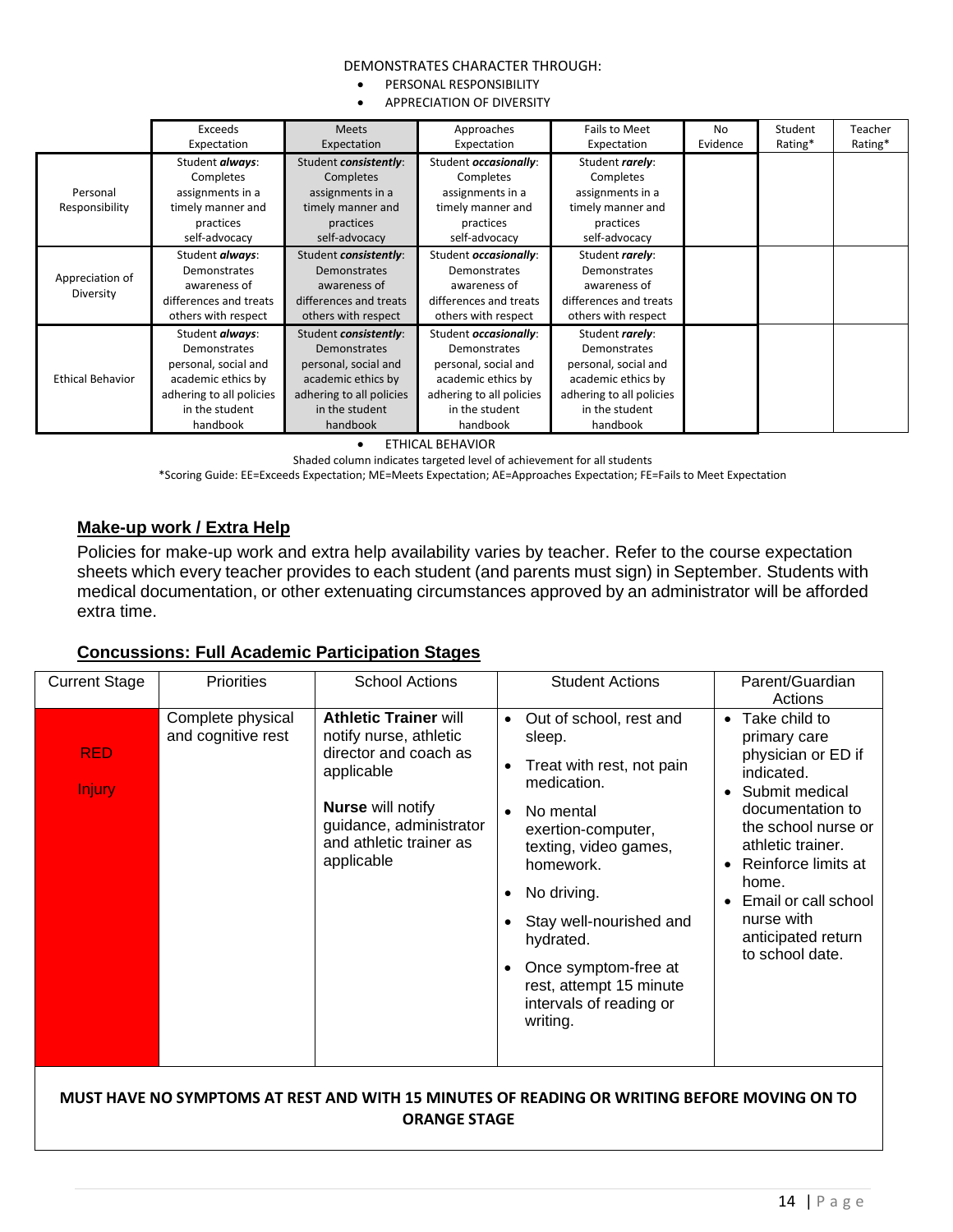**MUST HAVE NO SYMPTOMS WITH PART-TIME SCHOOL DAYS BEFORE MOVING TO THE YELLOW STAGE**

| <b>Current Stage</b>             | Priorities                                                                                   | <b>School Actions</b>                                                                                                                                                                                                                                                                                                 |                                                               | <b>Student Actions</b>                                                                                                                                                                                                                                                                       | Parent/Guardian Actions                                                                                                                              |
|----------------------------------|----------------------------------------------------------------------------------------------|-----------------------------------------------------------------------------------------------------------------------------------------------------------------------------------------------------------------------------------------------------------------------------------------------------------------------|---------------------------------------------------------------|----------------------------------------------------------------------------------------------------------------------------------------------------------------------------------------------------------------------------------------------------------------------------------------------|------------------------------------------------------------------------------------------------------------------------------------------------------|
| <b>YELLOW</b><br><b>Recovery</b> | Gradual<br>increase of<br>time and<br>energy as<br>student<br>resumes<br>normal<br>workload. | School nurse will:<br>Notify guidance<br>counselor of recovery<br>stage.<br><b>Guidance will:</b><br>Schedule Team<br>meeting if student has<br>not recovered within 3<br>weeks of injury.<br>Teachers should:<br>Set dates for work<br>completion<br>Help student avoid<br>scheduling more than<br>one test per day. | $\bullet$<br>$\bullet$<br>$\bullet$<br>$\bullet$<br>$\bullet$ | Attend full school days.<br>Self-advocate.<br>Maintain clear<br>communication with<br>teachers on priorities<br>and due dates.<br>Rest as needed.<br>Once asymptomatic<br>with full cognitive<br>activity, check in with<br>athletic trainer to<br>schedule an Impact<br>test, if applicable | Clear communication<br>with teachers on<br>priorities and due dates.<br>Revisit primary care<br>physician or specialist if<br>yellow stage >2 weeks. |
|                                  |                                                                                              |                                                                                                                                                                                                                                                                                                                       |                                                               | MUST HAVE NO SYMPTOMS WITH FULL SCHOOL DAYS BEFORE MOVING TO THE GREEN STAGE                                                                                                                                                                                                                 |                                                                                                                                                      |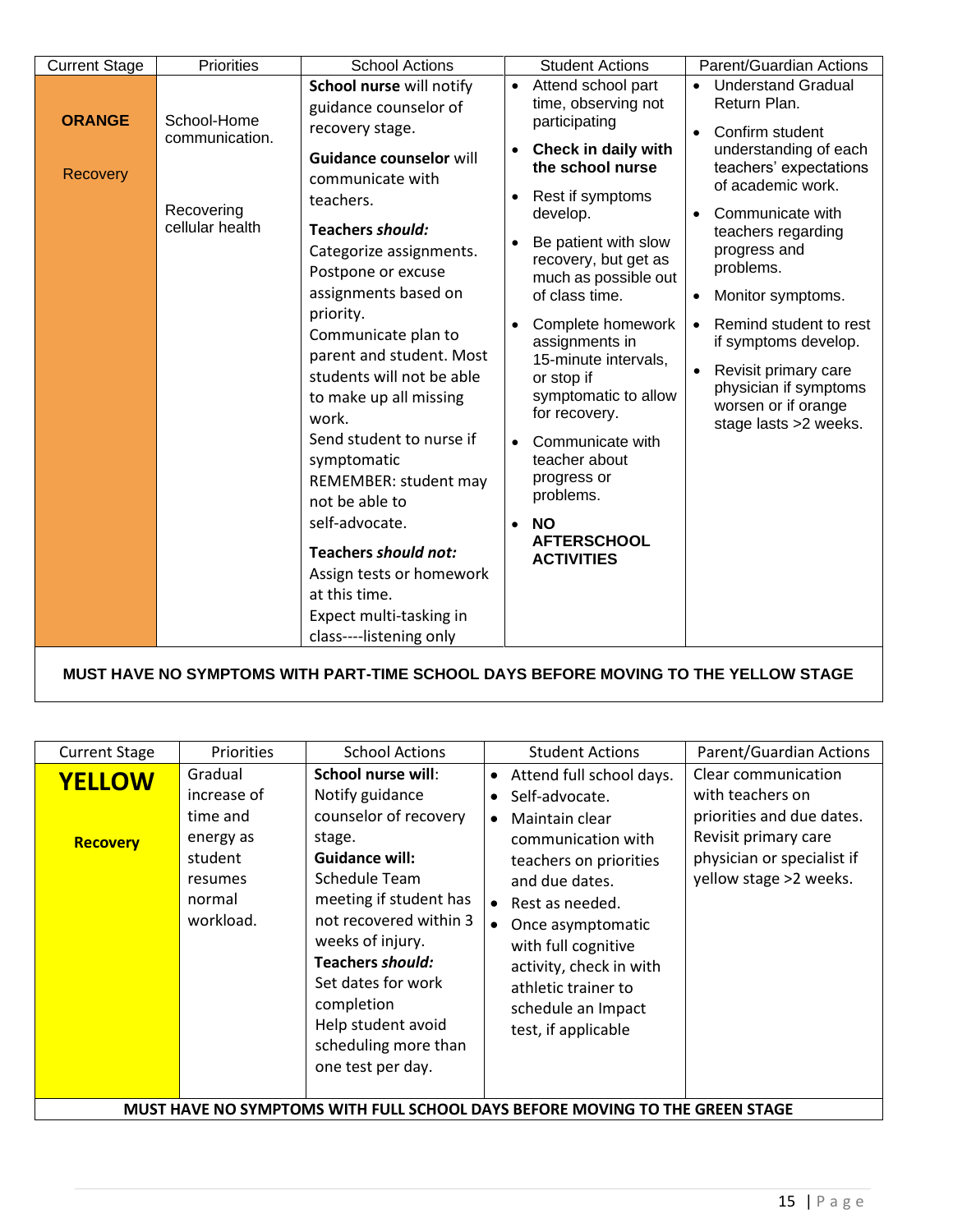| <b>Current Stage</b>                                | Priorities                                                     | <b>School Actions</b>                                                                                                                                                                                                                          | <b>Student Actions</b>                                                                                   | Parent/Guardian Actions                                                                                                                                                                           |
|-----------------------------------------------------|----------------------------------------------------------------|------------------------------------------------------------------------------------------------------------------------------------------------------------------------------------------------------------------------------------------------|----------------------------------------------------------------------------------------------------------|---------------------------------------------------------------------------------------------------------------------------------------------------------------------------------------------------|
| <b>Green</b><br><b>Full</b><br>Academic<br>Recovery | Complete<br>resumption of<br>normal<br>academic<br>activities. | <b>Nurse will:</b><br>Notify guidance of<br>clearance for return<br>to full academics.<br><b>Guidance will:</b><br>Notify teachers of<br>students return to full<br>academics.<br>Teachers should:<br>Expect regular<br>academic capabilities. | Negotiate<br>$\bullet$<br>participation in<br>non-athletic activities<br>pending academic<br>performance | Monitor symptoms<br>$\bullet$<br>Support Gradual<br>Return to Play Plan<br>Confirm with<br>$\bullet$<br>teachers that<br>student has<br>completed work and<br>is back to normal<br>pace in class. |
|                                                     |                                                                |                                                                                                                                                                                                                                                | Must have no symptoms with full academic participation before beginning RETURN -TO -PLAY PROTOCOL        |                                                                                                                                                                                                   |

# **Grades and GPA**

A student's unweighted and weighted GPA's are calculated at the end of freshman, sophomore, junior years, and at the end of Term 3 senior year. GPA is calculated by averaging the individual course GPA's of all *leveled* courses completed at the time of the calculation. Unleveled courses, courses taken in summer school and courses taken at other high schools do not calculate into a student's GPA.

|                 |                                     |                                 |           | <b>Weighted GPA</b> |                                     |
|-----------------|-------------------------------------|---------------------------------|-----------|---------------------|-------------------------------------|
| Letter<br>Grade | <b>Numeric</b><br><b>Equivalent</b> | <b>Unweighted</b><br><b>GPA</b> | <b>AP</b> | Hon                 | <b>CP1 &amp;</b><br>CP <sub>2</sub> |
| A+              | >96                                 | 4.30                            | 5.59      | 5.16                | 4.30                                |
| A               | 93-96                               | 4.00                            | 5.20      | 4.80                | 4.00                                |
| А-              | 90-92                               | 3.70                            | 4.81      | 4.44                | 3.70                                |
| B+              | 87-89                               | 3.30                            | 4.29      | 3.96                | 3.30                                |
| B               | 83-86                               | 3.00                            | 3.90      | 3.60                | 3.00                                |
| в-              | 80-82                               | 2.70                            | 3.51      | 3.24                | 2.70                                |
| $C+$            | 77-79                               | 2.30                            | 2.99      | 2.76                | 2.30                                |
| C               | 73-76                               | 2.00                            | 2.60      | 2.40                | 2.00                                |
| C-              | 70-72                               | 1.70                            | 2.21      | 2.04                | 1.70                                |
| D+              | 67-69                               | 1.30                            | 1.69      | 1.56                | 1.30                                |
| D               | 63-66                               | 1.00                            | 1.30      | 1.20                | 1.00                                |
| D-              | 60-62                               | 0.70                            | 0.91      | 0.84                | 0.70                                |
| F               | <60                                 | 0.00                            | 0.00      | 0.00                | 0.00                                |
| <b>NC</b>       | n/a                                 | 0.00                            | 0.00      | 0.00                | 0.00                                |

(Note): WP, WF and I do not calculate into a student's GPA.

# **Honor Roll**

Superior Honors: 3.70 Unweighted or weighted GPA Honors: 2.90 Unweighted or weighted GPA No grade below a C in any subject No unacceptable conduct A student who drops a course in a given term will not be eligible for Honor Roll that term The report card will indicate if a student has achieved Honor Roll for the term

**Progress Reports and Report Cards**

*<https://sis.dedham.k12.ma.us/public/home.html>*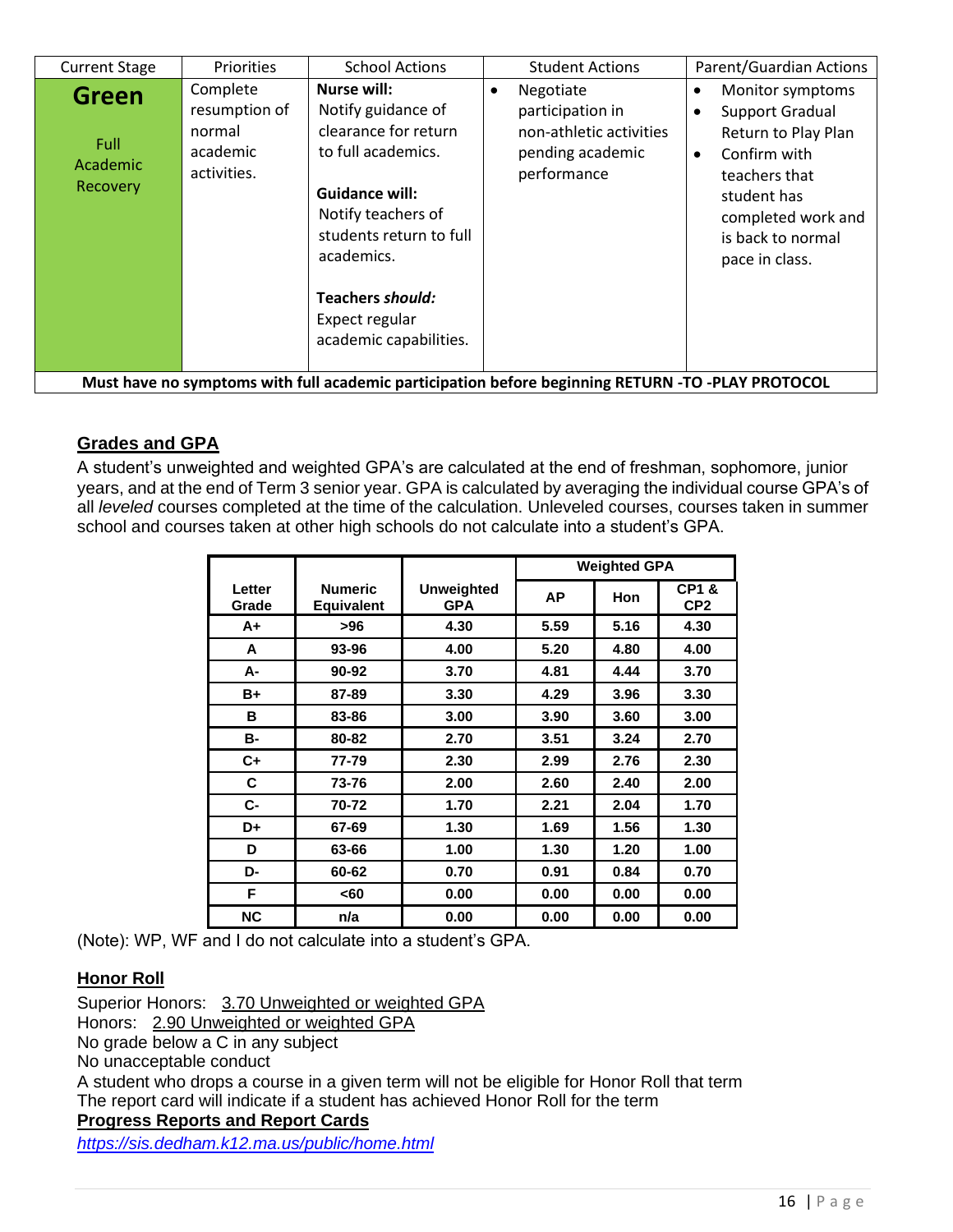# *Progress Reports*

Progress reports are for informational purposes only, to communicate where the student stands midway through the term. Progress report grades do not appear on the student's transcript. Progress reports will be issued to *all* students four times a year through PowerSchool.

# *Report Cards*

Report cards are issued four times a year through PowerSchool. The final grade appears on the student's transcript.

# **Parent-Teacher Conferences**

After a "Mock Schedule" Night in October, two conference dates are set each year, in October and March for individual conferences with the teachers. The purpose of these meetings is to give parents a brief assessment of student progress. We ask that these meetings be limited to **five minutes.** Parents are encouraged to contact individual teachers directly to arrange more in-depth meetings, or the guidance office for additional academic concerns. Parents are urged to call the school whenever there is a concern relevant to their children's educational program or school related issues.

# **Class Rank**

Rank in class is determined in order to provide an indicator of the academic achievement of a student, relative to the other members of the class. Dedham High School calculates and reports class rank by decile (i.e. Top 10%, Top 20%, etc.), and the decile of the student is determined by his or her Weighted GPA. After sophomore year, an estimated decile will be calculated for each student. This estimate is useful for college planning during the student's junior year. Upon the completion of junior year, a decile ranking will be calculated based on cumulative Weighted GPA at that time. A student's final decile is reported to colleges as part of the transcript package (transcript, profile, counselor form). Prior to graduation, the students who earned the greatest cumulative weighted GPA will be selected as the graduating class's valedictorian and salutatorian.

A student may not be ranked if he or she transferred to DHS and did not complete two full years at DHS by the end of 11<sup>th</sup> grade, if the students will take more than four years to graduate, or if the student is in an out-of-district placement.

# **National Honor Society**

*<https://www.dedham.k12.ma.us/domain/131>*

# **Course Directory**

Dedham High School annually publishes a *Course Directory*. The *Course Directory* contains pertinent information on all academic programs and requirements as well as special programs. We urge parents to review the *Course Directory* with their son or daughter. It is important that parents and students understand the course content and make appropriate selections in regard to education and career goals. The Course Directory is available online at the DHS website. <https://www.dedham.k12.ma.us/domain/130>

# **General Criteria for Leveling of Courses**

The level at which a course is offered will affect the rank in class achieved by the student, but not placement on the Honor Roll. The curriculum for all courses has been aligned with the Department of Education frameworks as required. Level descriptions and expectations are detailed below.

# *Advanced Placement (AP)*

These courses are extremely rigorous and follow a prescribed curriculum approved by the College Board to prepare students to take the AP examinations or submit portfolio assessments that are given in May. Colleges use data from these AP tests/assessments for admissions and placement purposes. In order for AP weight to be preliminarily factored into a student's GPA, the student must register to take the AP Examination/Assessment and submit the assessment fee to the school by the end of term one. Financial assistance is available upon request. Final AP label/weight will only be applied to a student's GPA when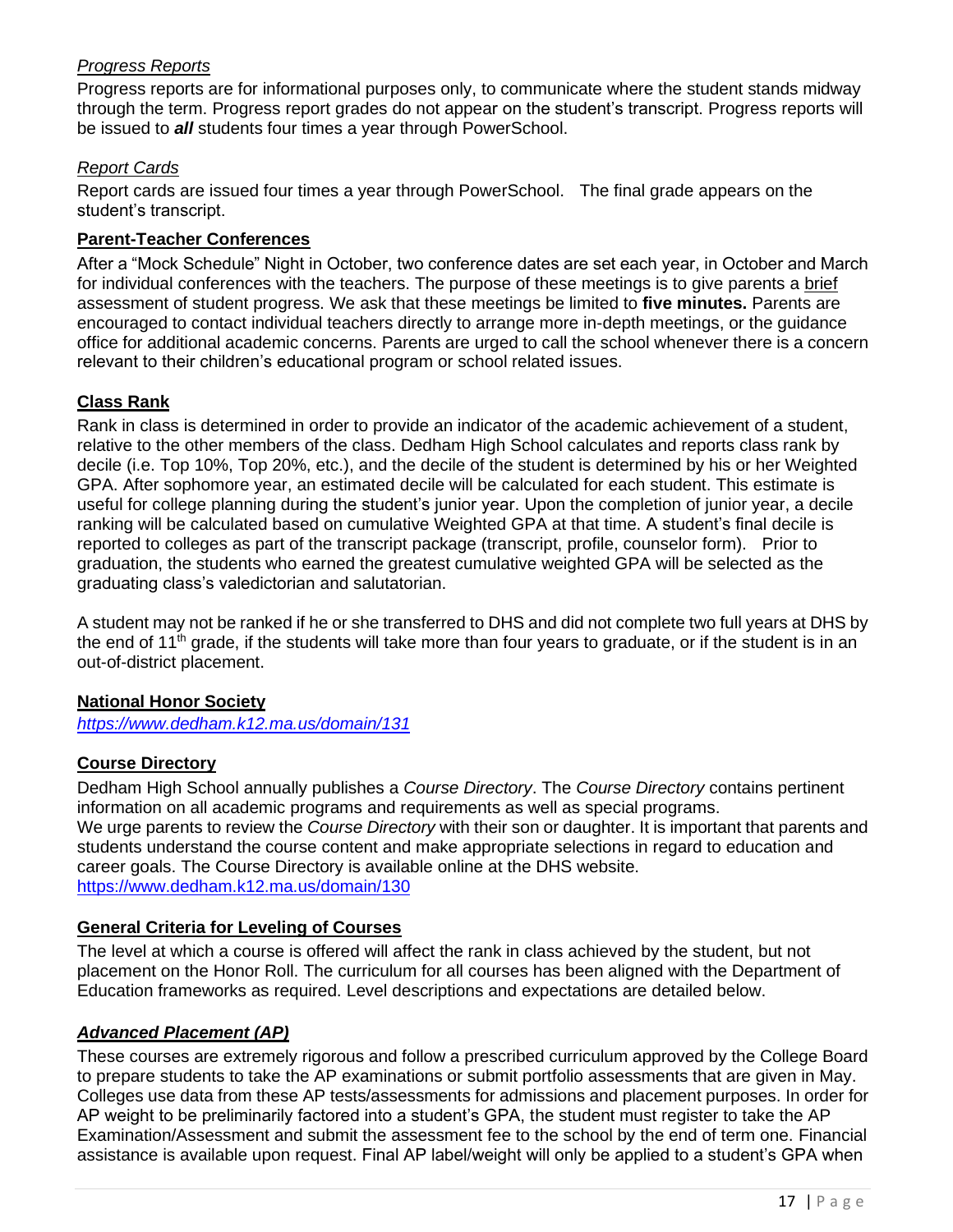the student has completed the College Board's assessment at the culmination of the AP course. AP courses carry additional weight in computing grade point average. Because of the nature of AP classes and the commitment to a standardized assessment, students who take the AP exam are exempt from the final exam for that course. Since AP coursework involves college level assignments and content, a careful system of selection is employed in assigning students to these courses. Each department offering AP courses has developed criteria (available upon request) which students must meet.

# **Advanced Placement Contract**

Students who opt to take AP courses at Dedham High School should understand the following general information.

- AP course syllabi/standards are written to meet first year college-level standards in each subject
- The courses are intensive as well as comprehensive in the subject matter
- The courses include extensive readings from a variety of sources (including authentic, primary resources as well as secondary, analytical resources)
- The reading must be done carefully and thoroughly by the students, with an eye to interpreting complex ideas, in-depth analyses, and historical context for the courses, teachers and students must adhere to this curriculum

*This means that students enrolled in AP classes should anticipate the following:*

- They will be required to do extensive independent work
- They will be thoroughly prepared for each class
- They will participate in the classroom activities in an active, mature manner
- They will devote a minimum of 5-8 hours per week outside the classroom to each AP course
- The students' grading in AP courses will be based on college-level course standards and will therefore be more demanding than standards used in other high school courses
- They are required to take the AP exam in May
- They are required to pay the cost (approximately \$90) for the exam in the fall.
- The guidance department will send letters to the colleges of those students who do not take the AP exam informing them of this development
- There is an expectation of summer work

Each individual AP teacher will have specific requirements for his/her course. Students are expected to meet the more specific requirements established by each AP subject teacher. *Students and parents will sign a contract.*

# *Honors (H)*

Courses contain considerable enrichment and acceleration. Significant independent and peer work is required. There will be little practice or repetition within the classroom. Instruction will assume that students are able to grasp concepts on initial presentation, and will, therefore, emphasize research, observation, critical analysis, synthesis and problem solving. Students are expected to be able to show initiative with respect to organization of time, classroom assignments and extensive research projects. Coursework prepares students for highly competitive four year colleges.

# *College Preparatory I (CP I)*

Courses go beyond the required standards. The pace is quick and very rigorous. Considerable independent and group work is required within a structured environment. Consolidation and application of concepts are developed both independently and with teacher guidance. Students will be able to demonstrate good organizational skills to manage daily assignments and in-depth research projects. Emphasis will be on problem-solving and critical analysis. Students will be encouraged to demonstrate creativity and evaluation of material. Coursework prepares students for competitive four year colleges.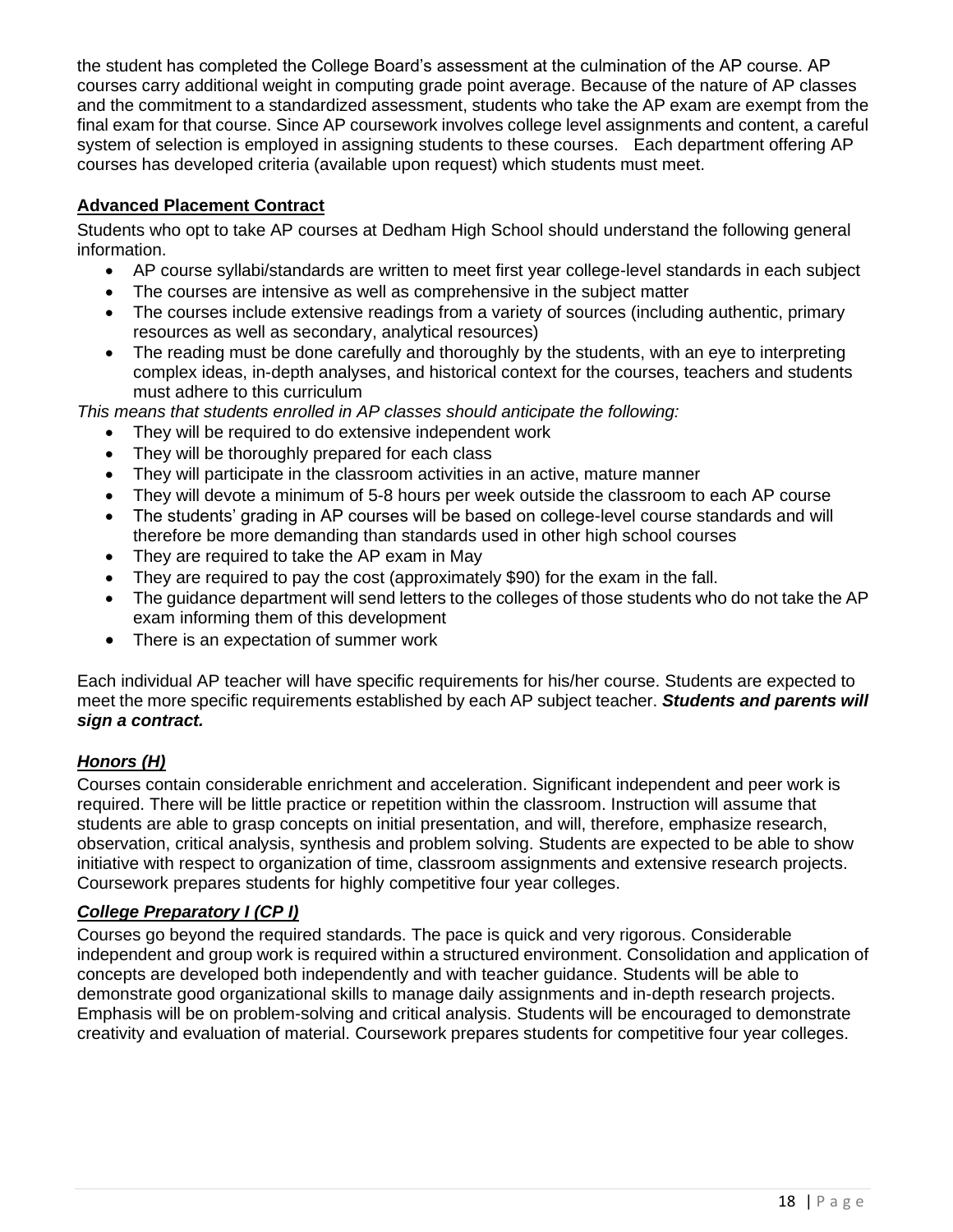# *College Preparatory II (CP II)*

Courses focus on mastery of essential standards. The pace is deliberate and rigorous. Independent and group work with directed instructional support within a structured environment is provided. Consolidation and application of concepts are developed both independently and with considerable teacher guidance. Emphasis will be on problem-solving, and application of material. Students will be encouraged to find evidence to support generalizations and demonstrate creativity. Students will develop organizational skills to manage daily assignments and research projects coursework prepares students for two or four year colleges.

# *Unleveled (U)*

Courses either meet less than five (5) times in each seven (7) day cycle, do not meet for the entire school year, or are designed to address specific academic needs. These are general criteria for leveling used by each department. Levels differ in coverage and intensity in order to meet the ability, achievement, and needs of the student. Students are programmed at the appropriate level in each subject area and may move from one level to another whenever warranted. Students have the prerogative of deciding the level of the course, which they choose with the understanding that the responsibility to achieve is theirs. If the decision is in conflict with the recommendations of the school, it shall be noted on the course worksheet. A meeting with the student's guidance counselor is always recommended.

# **Independent Study**

A course in Independent Study that meets daily will be included in the rank process as a CP 1 class, with the approval of the Principal and the Director of Guidance. All courses that meet less than the total number of meetings in the cycle are unleveled and therefore are not included in the rank process.

# **Course Registration**

# *Course Selection*

Programs for the next school year are made out in February-March. Only when it is in the best interest of the student will he/she be allowed to drop a subject after the program has been finalized. A conference including the teacher, the student, the student's guidance counselor and the student's parents must be arranged before a change in schedule will be allowed. Signing up for a class is a commitment between the school and the student. This commitment must be upheld within reason.

# *Course Changes*

When a student selects a particular course during the scheduling process, it is in effect, a contract between the student and the school. The school agrees to offer each course listed provided that sufficient numbers of students enroll, and the student commits to participating in the course should it be offered. A change in program will not be allowed once the student program has been finalized. The only exception to this rule will be made on the recommendation of the classroom teacher with the approval of the parent, department chair and the administration.

#### Course Change Policy

- 1. Students must always meet with their counselors to request a course change.
- 2. During the Add/Drop Period (first five school days of the year/semester), a student may add or drop courses to or from his/her schedule without any penalty or notation on his/her transcript.
- 3. After the Add/Drop Period through the end of the first marking quarter, any student wishing to add or drop a course must complete a course change form obtained from the classroom teacher. Any student who drops a class during this time will receive a withdrawal/pass or withdrawal/fail on his/her final transcript for the course dropped, based on the grade at the time of the drop, or will have the up-to-date grade transferred to a new class section, only if switching levels.
- 4. Any schedule change made after the first marking quarter is done at the discretion of an administrator. Beginning on the first day of the second marking quarter, any student who drops a course will receive an F on his/her final transcript, which will be averaged into both the student's weighted and unweighted GPA, unless an administrator chooses to waive the F due to individual extenuating circumstances.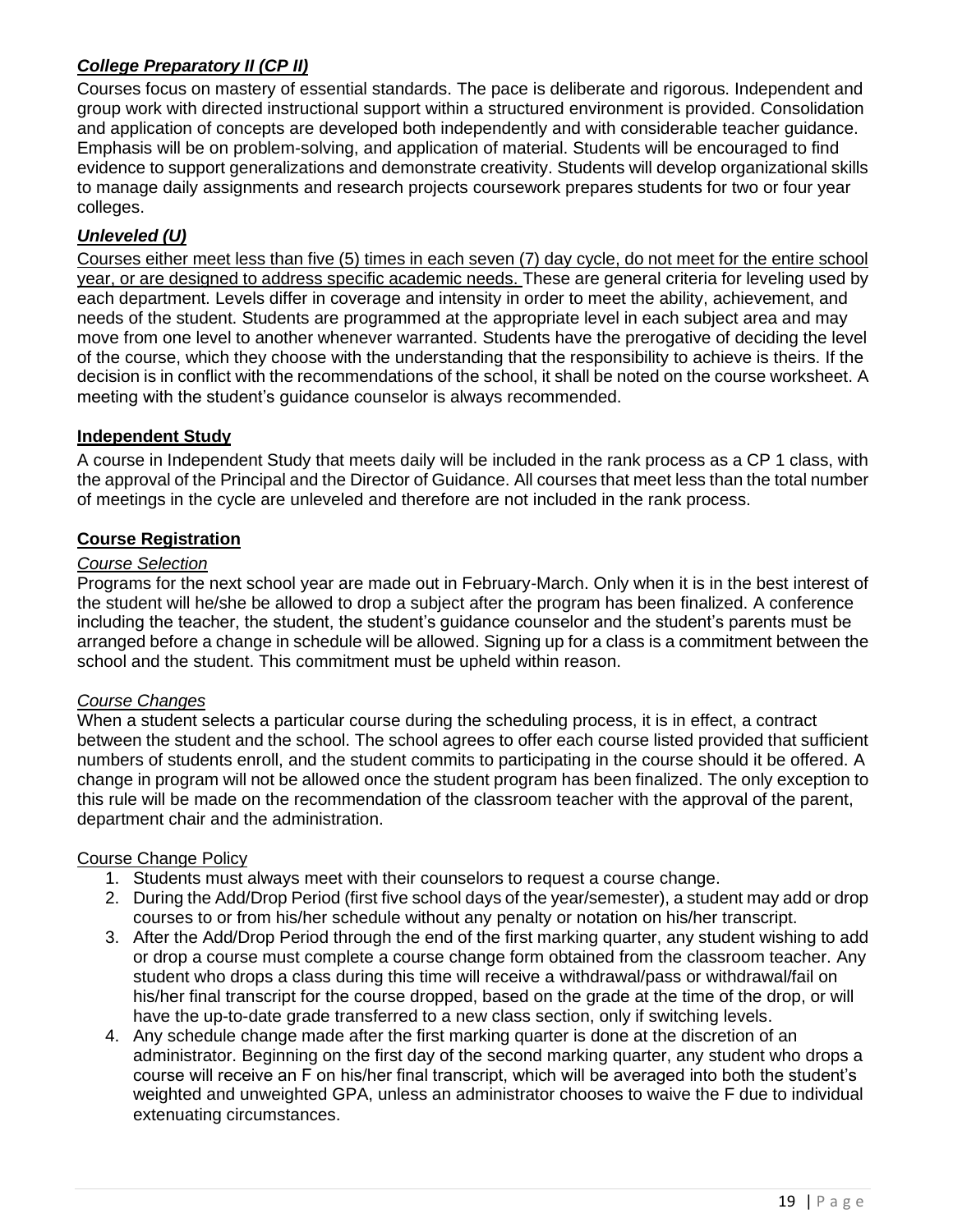# **Summer Credit Recovery Program**

Admission to Summer Credit Recovery Program and obtaining graduation credits:

- 1. A student who has been in a course for a full year but fails that course may makeup and receive full credit for the course under the following conditions:
	- Must pass 2 terms in the school year or attain an average of at least 50%
	- Attend an accredited summer school program approved by the Principal or Director of Guidance
	- Receive approval from the Principal or other designated authority before registering for summer school
	- Take the same course at the same level, the summer of the year in which the course was failed
	- Not miss more than 3 classes (3 tardies equal 1 absence)
	- Successfully complete the course
	- Receive from the Summer Credit Recovery Program the student's record of attendance, final exam work and final grade and deliver this written document to the Director of Guidance
- 2. To be accredited, a Summer Credit Recovery Program must provide instruction as follows:
	- Tests and materials used must be consistent with those of an accredited public high school
	- Each class shall meet for at least one hour (preferably longer) per day, five days per week for a minimal six-week period
	- A final examination shall be administered by the summer school and a final grade given to the student
- 3. Private tutors or self-directed study will not be accepted for credit.
- 4. A student may not take more than 2 make-up courses in the current year.
- 5. Summer Credit Recovery Program courses will not be accepted as prerequisites for sequential subjects.
- 6. Summer Credit Recovery Program courses will not be accepted as substitutes for courses offered during the regular school year at Dedham High School.
- 7. Up to 2 1/2 credits per course may be granted for enrichment course successfully completed in a summer school program. A maximum of 7 1/2 such credits may be allowed for graduation
- 8. The Principal will make the final decision on the awarding of all credits
- 9. A department chair may require that a student who passes a sequential course by attending summer school, pass the department final exam in order to continue to the next level of the sequence
- 10. Students returning to Dedham High School for a fifth year must take and pass at least twenty-five (25) credits in order to graduate.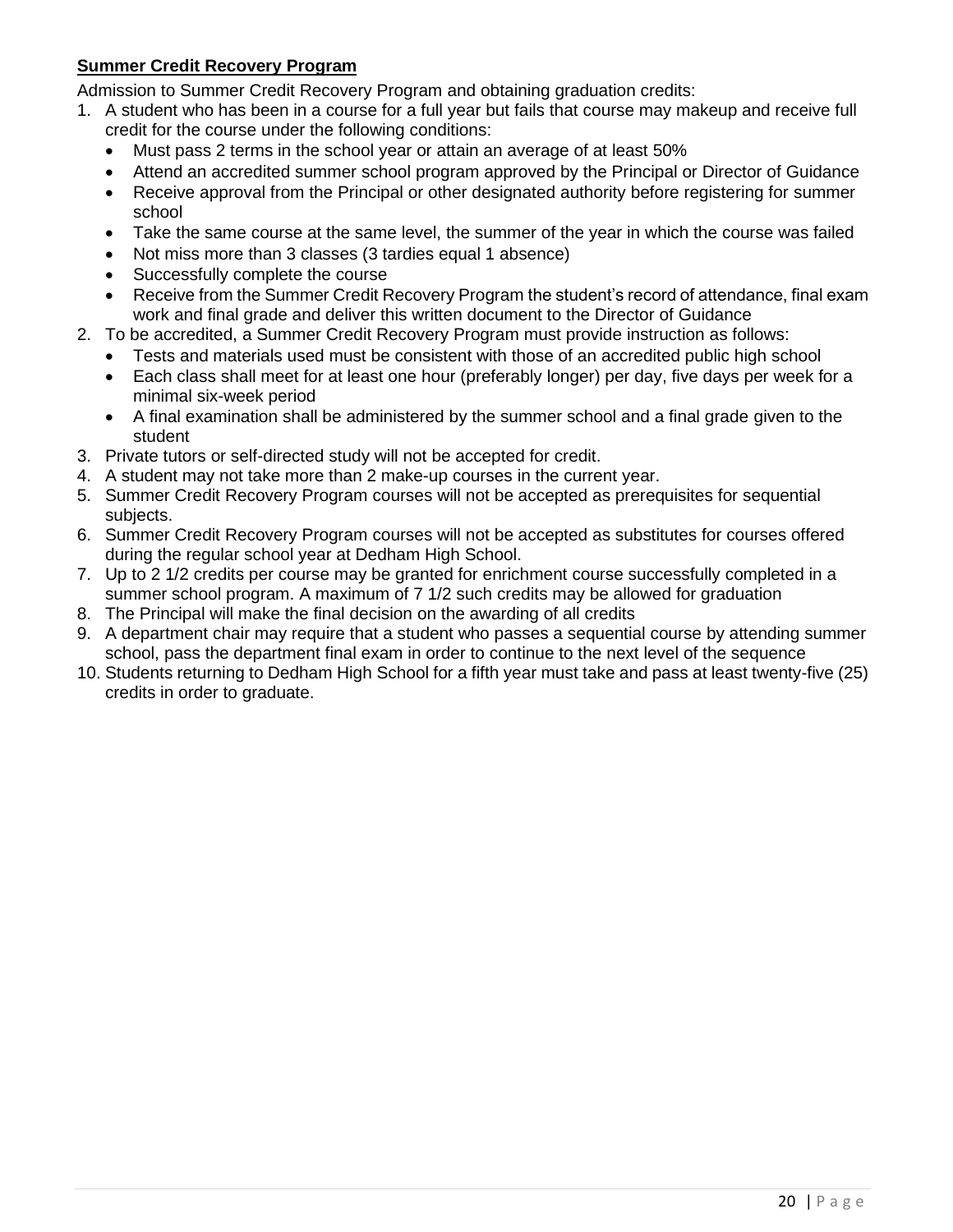# <span id="page-24-0"></span>**4**. **Co and Extra-Curricular**

# **CO-CURRICULAR ACTIVITIES**

Please go to www.dedham.k12.ma.us/pages/Dedham\_High\_School/Students/co-curricular see all co-curricular activities.

# **ATHLETICS**

Dedham High School, a member of the Tri Valley League, offers a diversified athletic program that extends throughout the entire academic year. In their proper season interscholastic competition is held in football, lacrosse, cheerleading, soccer, cross-country, volleyball, indoor and outdoor track, swimming, field hockey, basketball, hockey, wrestling, tennis, golf, softball, and baseball. Most sports are conducted on a varsity, junior varsity and freshman level. All varsity players who meet standards set up by the Principal and the Athletic Director are awarded "Letters" at the various Sports Banquets. The Massachusetts Interscholastic Athletic Association and our own Principal set up athletic rules. Many of our athletes have been able to advance their educational and career plans as a result of their efforts on the athletic fields.

# *Interscholastic Athletic Program*

The interscholastic athletic program at Dedham High School is committed to the Mission Statement of Dedham Public Schools. Our mission is to help all of our students to achieve academic excellence to the level of their ability; to foster a community of lifelong learners; to equip students to meet the challenges of a changing world, and to encourage our students to develop responsibility to themselves and their community. Athletics provide an opportunity to extend the values and ideals developed in the classroom as students constantly strive toward the development of being well-rounded individuals.

Tryouts for programs are open to all students providing they meet the standards of academic eligibility, school citizenship and basic physical/health qualifications. Participation in the program, therefore, is a privilege earned by students who meet and maintain these standards.

Dedham High School is a very proud member of the eleven-school league known as the Tri Valley League. The conference is governed by the MIAA and its own constitution. Most of game schedules, at all levels of competition, are set by the League.

Participation in any and all athletic activities will require a student-athlete to present to his or her coach a completed copy of the Interscholastic Athletic Permission Form & Nurse's Release before the first tryout or practice session. Permission forms are distributed at the candidates meeting prior to the start of each season, and can also be obtained in the Athletic Office or online. Copies of all current physical examination *must be kept on file* with the nurses. A *current physical* is that which was given no more than thirteen (13) months prior to the beginning of each season. Student-athletes will not be permitted to participate in an activity, under any circumstances, until a completed permission form is received.

*Fall Season* - *Practice starts usually before Labor Day. Football usually starts two (2 1/2) weeks before Labor Day. The other sports 10 days before Labor Day.*

| Sport              | Level                 |
|--------------------|-----------------------|
| Football           | Freshman, JV, Varsity |
| <b>Boys Soccer</b> | Freshman, JV, Varsity |
| Girls Soccer       | Freshman, JV, Varsity |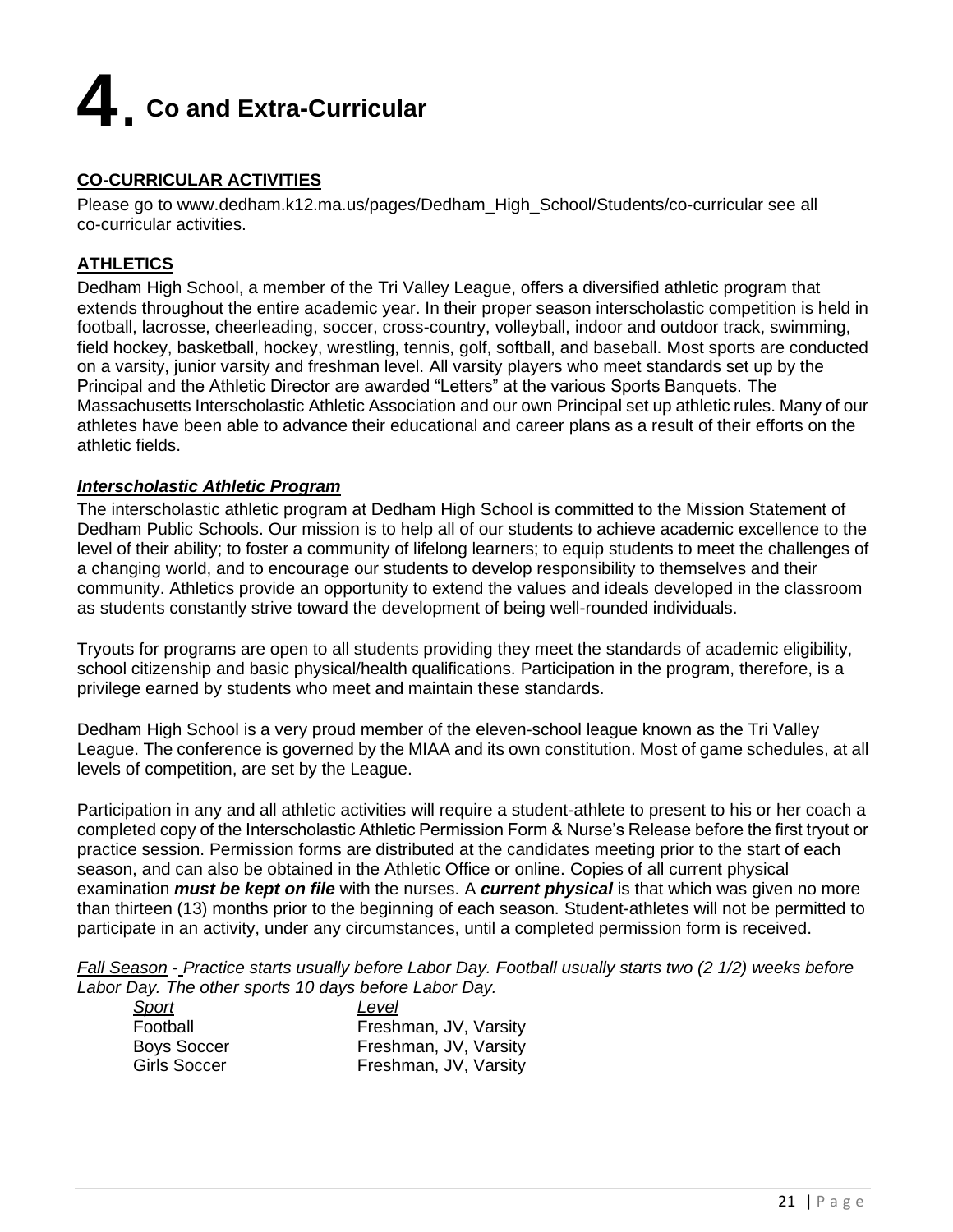| <u>Sport</u>               | Level                 |
|----------------------------|-----------------------|
| <b>Girls Volleyball</b>    | Freshman, JV, Varsity |
| <b>Field Hockey</b>        | Freshman, JV, Varsity |
| <b>Boys Cross Country</b>  | JV, Varsity           |
| <b>Girls Cross Country</b> | JV, Varsity           |
| Golf                       | Varsity               |
| Cheerleading               | Varsity               |
| Swimming                   | Varsity               |

*Winter Season - Practice begins the Monday after Thanksgiving.*

| Sport                     | Level                 |
|---------------------------|-----------------------|
| <b>Boys Basketball</b>    | Freshman, JV, Varsity |
| <b>Girls Basketball</b>   | Freshman, JV, Varsity |
| Wrestling                 | JV, Varsity           |
| Boys Ice Hockey           | JV, Varsity           |
| Girls Ice Hockey          | JV, Varsity           |
| <b>Boys Indoor Track</b>  | Varsity               |
| <b>Girls Indoor Track</b> | Varsity               |
| Cheerleading              | Varsity               |

*Spring Season* - *Practice begins the third Monday in March.*

| Sport                 | Level                 |
|-----------------------|-----------------------|
| <b>Baseball</b>       | Freshman, JV, Varsity |
| Softball              | Freshman, JV, Varsity |
| <b>Girls Track</b>    | Varsity               |
| <b>Boys Track</b>     | Varsity               |
| <b>Boys Tennis</b>    | JV, Varsity           |
| <b>Girls Tennis</b>   | JV, Varsity           |
| <b>Boys Lacrosse</b>  | Varsity               |
| <b>Girls Lacrosse</b> | Varsity               |
|                       |                       |

# *Requirements of Athletic Participation:*

An athletic fee of \$75.00 has been established for all sports per season. The athletic fee is non-refundable. Families will pay a maximum fee of \$300. All sports are open to all Dedham High School students' grades 9 to 12. Students must pay this fee prior to drawing equipment unless a waiver has been granted. Waivers may be obtained through the Athletic Director.

Students who leave the team voluntarily, or who are dropped from the team by a coach, Athletic Director or Principal, for disciplinary or scholastic deficiencies are not eligible for a refund. **All payments must be made on-line payable to Dedham High School**. All payments will be deposited in the Athletic Department revolving account to defray the cost of the Interscholastic Athletic Program.

No fee will be required of those pupils entitled to a free/reduced school lunch under existing Federal and State regulations. Parent must sign the User Fee Waiver Form and Sharing Information Form.

#### *Academic Requirements:*

A student must secure, during the last marking period preceding the contest (e.g. second quarter marks and not semester grades determine third quarter eligibility), a passing grade in the equivalent of five subjects.

To satisfy this requirement, a student must have passed sufficient courses for that marking period, which carry credits totaling the equivalent of five 1-year courses, i.e. 25 credits. To be eligible for the fall marking period, students are required to have passed for the previous academic year the equivalent of five 1-year courses. Academic eligibility of all students shall be considered as official and determining only on the date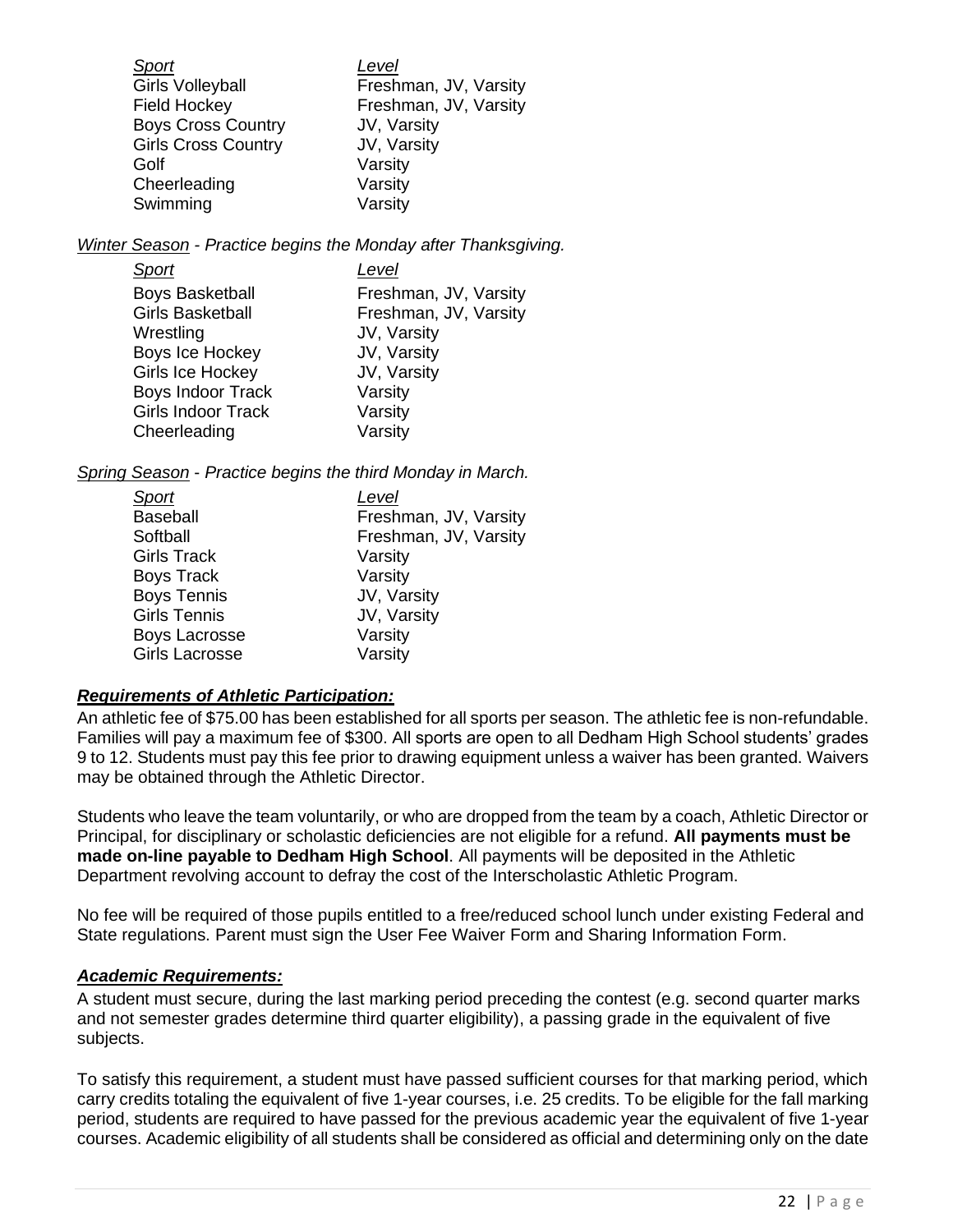when the report cards for that ranking period have been issued to the parents of all students within a particular class.

*Note:* MIAA rules allow for a student to take the equivalent of what we would traditionally consider to be four one-year major courses. Athletes at high schools that implement a block schedule that includes four (4) courses that are awarded 5 credits each would need to require that a student pass at least two (2) of the four courses to be eligible for athletic participation under MIAA basic standards. Incomplete grades may not be counted toward eligibility.

The questions you must ask in determining equivalency are:

- a) How many minutes per day/week/semester does this course meet?
- b) How many credits will be offered for this course?
- c) Is this equivalent to past academic requirements?

*The Dedham Coaches Association* in cooperation with the Dedham High School Athletic Department wishes to inform both athletes and parents that during the season of practice or play, a student shall not, regardless of quantity, location or time, use or consume, possess, buy/sell or give away any beverage containing alcohol, tobacco products, marijuana, steroids, or any controlled substance. Any report by an outside agency will be dealt with appropriately. The Memorandum of Understanding between the Dedham Public Schools and the Dedham Police Department will be enforced. (See Memorandum of Understanding, page 41-44) – under review.

- a) The Drug and Alcohol Abuse Policy #5132 Section IV-1, calls for an immediate three-to-ten-day suspension from school for the first offense.
- b) A student who has been dismissed from a particular team will forfeit his/her rights to any and all awards\* that might have been forthcoming from participation in that sport. (\*Examples of such forfeiture would be the school's award letters, all-star status, and any nominations on his/her behalf to the league or state selection committees.)
- c) The student who violates the above-mentioned policy will forfeit any and all of his/her user fees.
- d) Students must abide by the rules and regulations set forth by his/her coach and the Athletic Department.
- e) Students dismissed from the team for any infraction may appeal their dismissal to the Director of Athletics and then the building Principal.
- f) All students must be in attendance at school in order to participate in practice or play in a game that day.
- g) If a contest is scheduled for a weekend, or over a school vacation, the student must be in attendance the preceding Friday.
- h) During the season a student who misses a practice or game without prior approval will be subject to disciplinary action.
- i) Once an athlete begins pre-season practice (pre-schedule) for a particular sport that athlete will only be allowed to leave the sport to play another within the same season with the written consent and approval of both coaches involved as well as the Athletic Director.

#### *Sportsmanship for Student Athletes*

Respect for the sport in which the Dedham High School student athlete participates also demands respect for the opponents and game officials. Student-Athletes participating in MIAA sponsored events are expected to treat opponents and referees with respect. There will be absolutely no tolerance for disrespectful name-calling, trash talking, taunting, or baiting of opponents. Dedham High School student athletes must appreciate and understand that they are perhaps the most visible representatives of their school. In addition, their behavior is observed and emulated by many who are younger. Dedham High School student-athletes must honor the responsibility that accompanies the privilege of representing their school by behaving with dignity and class on or off the field. **IF ANY STUDENT, IN ANY SPORT, WILLFULLY, FLAGRANTLY, OR MALICIOUSLY ATTEMPTS TO INJURE AN OPPONENT, HE/SHE SHALL NOT PARTICIPATE IN ANY SPORT SEASON FOR ONE YEAR FROM THE DATE OF THE INCIDENT.**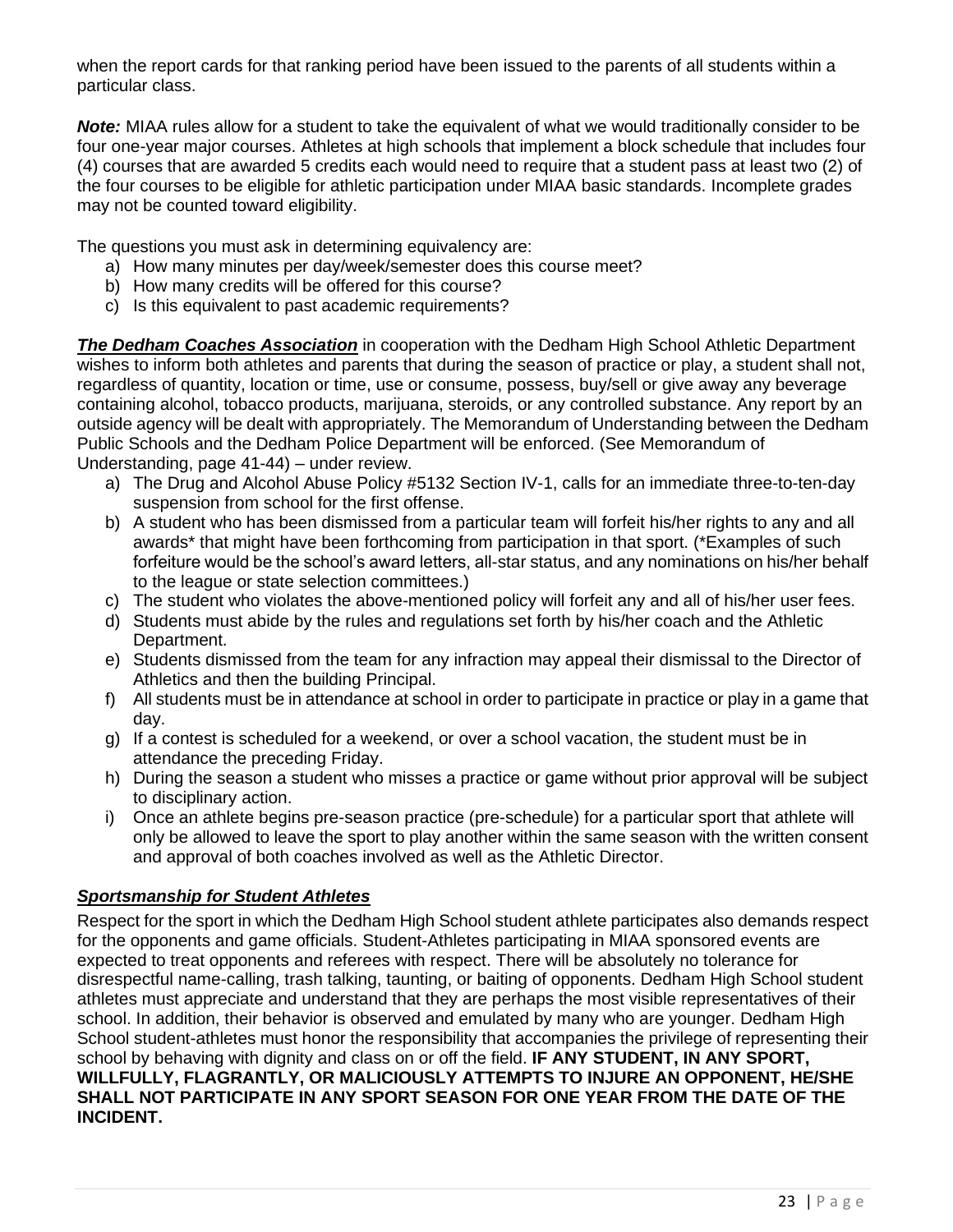For a more comprehensive understanding of athletics at Dedham High School please review The Student Athlete Handbook available online at *<https://www.dedham.k12.ma.us/Page/2064>*

- *Only when you are symptom-free and back to full academic participation may you begin these steps for return-to-play. Step 1 is on the day following your 1st symptom-free day!!* **You must check in with your athletic trainer everyday PRIOR to practice to review these steps.**
	- o **Step 1:** Light Aerobic Exercise **Limit to 30 minutes** Walking, stationary cycling, light jogging **No heavy exertion**
	- o **Step 2:** Sport Specific Training Stretching routine, agility drills, change of direction, sprinting **No extended exertion No contact No helmet or equipment**
	- o **Step 3:** Light Contact Training Resume body contact drills, **limit direct head contact** (tackle drills in football, heading in soccer, checking in hockey). Wear helmet if appropriate, light resistance training (weight lifting)
	- o **Step 4:** Full Contact PRACTICE Participate in all areas of practice, contact is allowed, resistance training is full.
	- o **Step 5:** Game Play Clearance Full participation
- **If any post-concussion symptoms develop at any stage, drop back to the previous level and try to progress again after 24 hours.**
- **No medication may be taken at any step of the progression. This is to prevent the masking of symptoms which could indicate a more serious underlying condition.**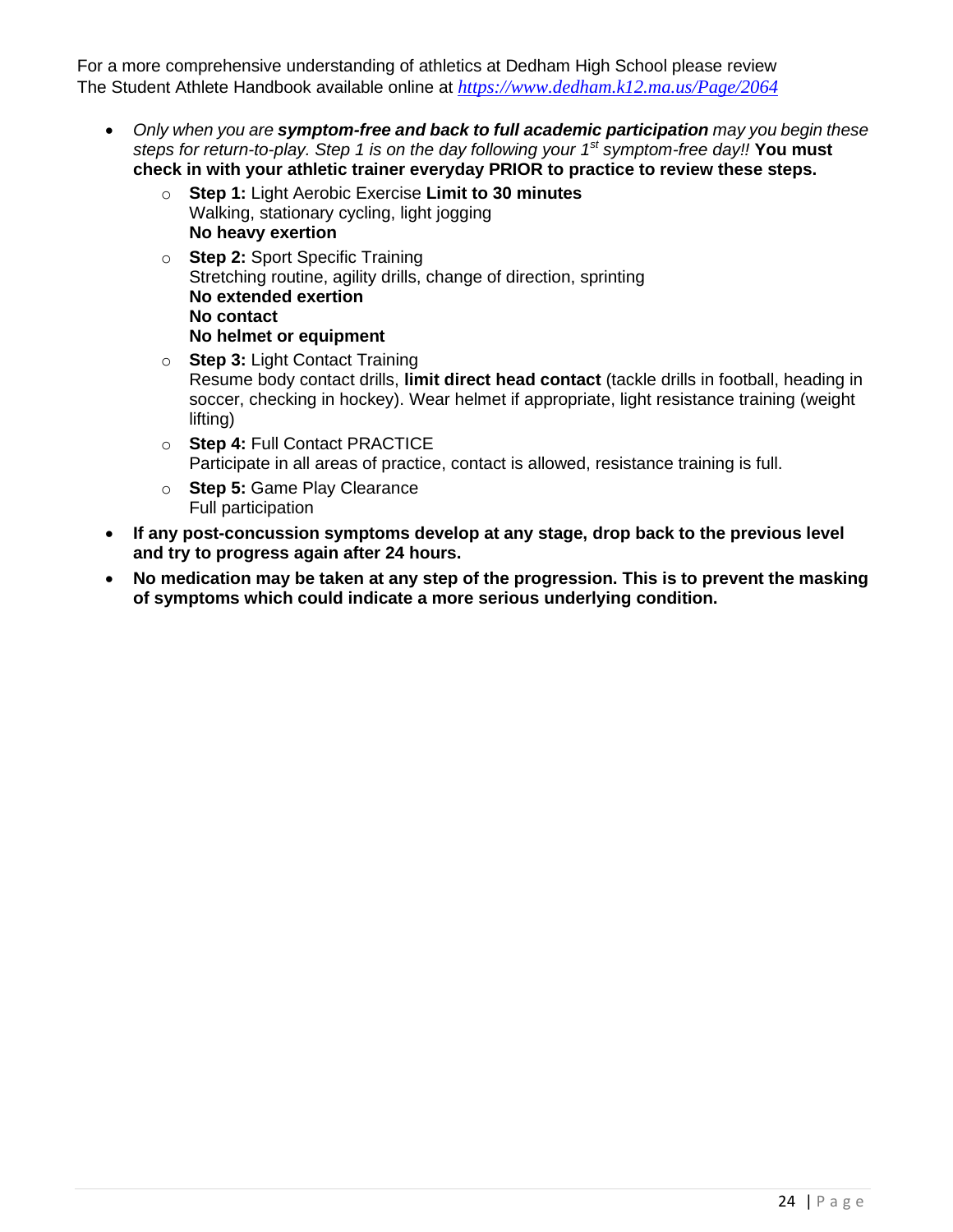# <span id="page-28-0"></span>5.**Code of Conduct**

Dedham High School's core values of *rigor, relevance, responsibility, relationships, and respect* guide the behavior of all community stakeholders. Minor infractions of school rules may be handled in the afternoon detention session held from 2:15 p.m. to 2:45p.m. Improper action in the detention session will result in further action being taken by the school authorities.

# **Corridor Conduct**

Students are allowed to enter school prior to 7:30 a.m.; however, they must remain in the main entry area, and the E wing first floor corridor, the A wing first floor corridor, cafeteria or library. All other areas are out of bounds unless accompanied by a staff member. Traffic should move smoothly through the corridor, with no loitering on stairs, in corridors, at lockers, or in the foyer area. After the final bell ending the school day, students are allowed 15 minutes to exit the building unless remaining after school for extra help, make-up work, co-curricular activities, or school sponsored activities.

# **Student Passes**

No student should be in the corridors during class periods without a pass issued and signed by a staff member. A student assigned to academic support who desires to visit another area must obtain a pass from the teacher in charge of said area and present it to the receiving teacher.

# **Attendance**

The official attendance in school is taken during the first period of classes. Students reporting to school late must report first to the appropriate Assistant Principal's office. This will assure the accuracy of the school's attendance records. Attendance is also taken for each period of the day.

# **Attendance Policy**

Any student who has five (5) or more unexcused absences from a class that meets five (5) times in a seven (7) day cycle during any marking period will receive no credit for that subject for that term.

Any senior who has three (3) or more unexcused absences from a class during the fourth  $(4<sup>th</sup>)$  marking period will receive no credit for that subject for that term.

Any student, who has seventeen (17) or more unexcused absences from class in a year-long course, or 9 in a semester course, meeting five (5) times in a seven (7) day cycle, will not receive credit for that course. If a student receives no credit for a subject during any term it will be reported as an "NC" on the report card and be calculated as a 50.

A doctor or nurse practitioner's note will excuse absence(s) from class provided that the note is written on the doctor's or nurse practitioner's stationery, showing the name of the patient (student) and stating that the student was under his/her care for a particular time interval. Dates *MUST* be included, an open-ended/blanket doctor or nurse practitioner's note will not be accepted. The DOCTOR or PRACTITIONER ONLY must sign the doctor or nurse practitioner's note. No signature stamps or copies will be accepted. The doctor or nurse practitioner's note must be brought to the Assistant Principal no later than *two weeks* after the student's return to school. If the above procedure has been followed, the excused absence will be accepted for the dates included in the doctor's/nurse practitioner's note. Work assigned during an excused absence must be made up within a two-week period, and it is the student's responsibility to follow up with teachers to ensure that make up work is completed within this timeframe.

Absences may also be excused (with proper documentation) for court appearances, death in the immediate family or death of a classmate. If a student's absence from class is excused under the above criteria, credit for class will be awarded provided that the student has made up all necessary work for the class. In the case of extended absences, a home tutor may be retained from the school.

STUDENTS ABSENT FROM SCHOOL FOR VACATION PURPOSES WILL BE CONSIDERED ABSENT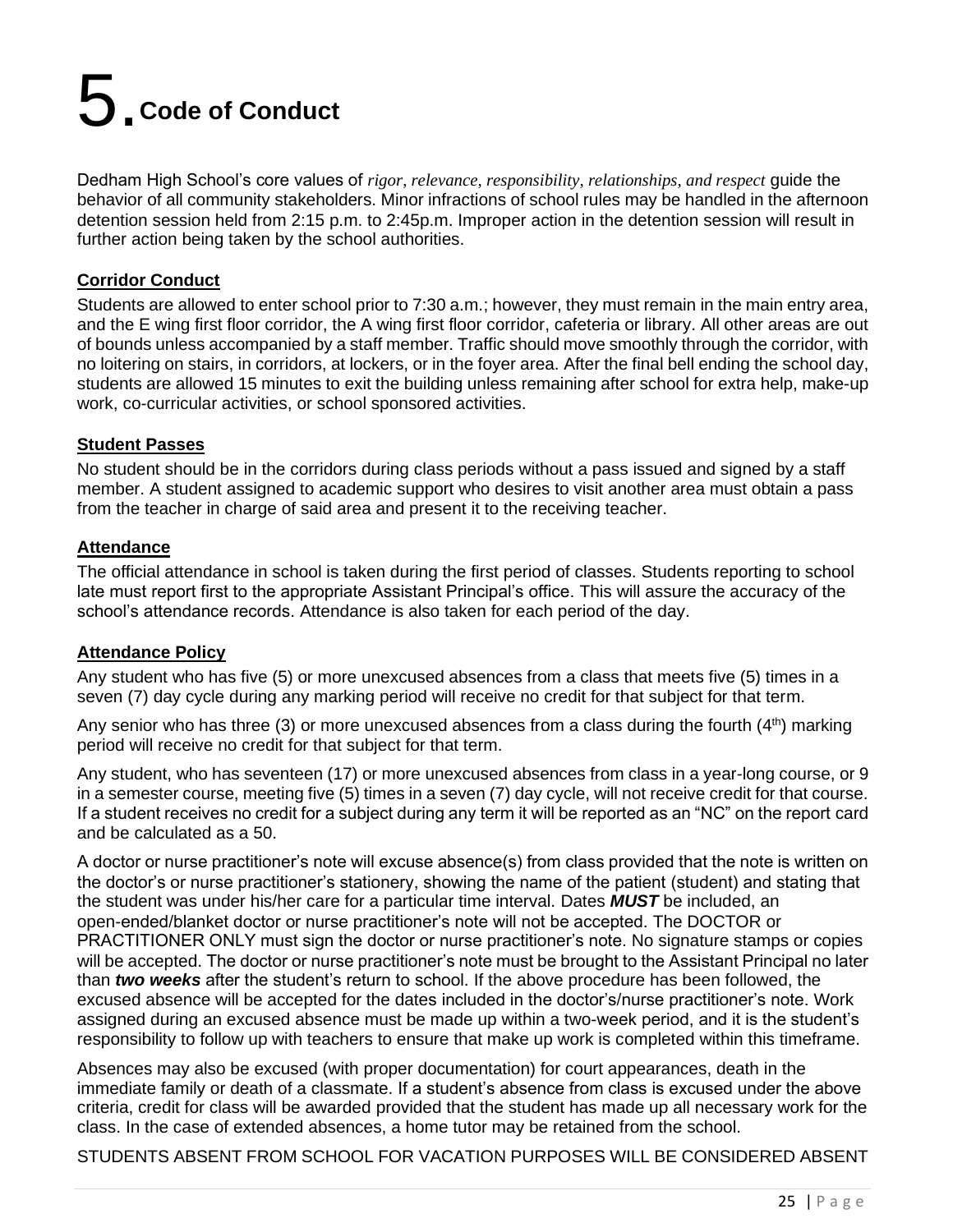IN ALL OF THEIR CLASSES. *THESE ABSENCES WILL NOT BE* EXCUSED. PARENTS ARE STRONGLY URGED TO SCHEDULE STUDENT VACATIONS IN ACCORDANCE WITH THE PUBLISHED SCHOOL CALENDAR.

All students at Dedham High School are required to attend all assigned classes, academic support class, and lunch. Since consistent attendance is a primary indicator of success in school, we ask for everyone's support in making sure that all students attend school each day.

# **Attendance Buy-Back Policy**

Any student who has been absent will have the opportunity to buy back (i.e., waive) up to one day of absences each term, according to the following guidelines:

- Inform your Assistant Principal of your intention to buy back a day and obtain the appropriate form
- Show that form to each of your teachers for initialing on the first day
- Attend school for seven consecutive days without incurring any tardiness or any discipline referrals
- Complete all assignments (including homework) for seven consecutive days
- On the seventh day, have each teacher re-sign the form, verifying your attendance and class work
- Return the form at the end of the seventh day to the Assistant Principal's office
- If the student successfully fulfills the above guidelines, a one-day waiver will be granted
- Student must check in with teacher regarding potential field trip or other issues.

#### **Absence**

Whenever a student will be absent from school, the parents must inform the administration prior to 8:00 a.m. by calling the attendance line at 781-310-1180 or 781-310-1100. An administrator will call homes when there is no information. An automated call will be made home at 10:00 a.m. when a student has been marked absent.

If a student will be absent for an extended period of time due to illness or injury, it is the responsibility of the parent or guardian of the student to notify the appropriate guidance counselor as soon as possible to request assignments and tutor information if necessary. A lack of communication will result in a house visit by an administrator or SRD.

# **Tardiness**

Late to Class - If a student knows he/she cannot reach a room on time, he/she is to obtain a pass from the teacher who can account for his/her tardiness. If he/she cannot obtain a pass at that time, the receiving teacher will admit the student and then decide whether the student should stay after school or bring a pass, which can be obtained later. The Main Office does not issue passes for unexcused tardiness to class. A student who is habitually tardy to class will be referred to the office where he/she will be issued a warning, a subsequent tardy to that class will result in an office detention. An automated call will be made home at 10:00 a.m. when a student is tardy to school.

# **Tardy Rules**

The warning bell for school rings at 7:25 a.m. Students must be in their Block A classroom and in their seat when the order bell rings at 7:35 a.m. If a student is late for the Block A class, he/she will be recorded as absent by the Block A teacher. Students entering school after 7:35 a.m. must report to the Assistant Principal's office. Students failing to follow this procedure will receive no credit for any class that they attend that day.

Up to four tardies per term will be allowed without disciplinary action. On the 5th tardy students will be assigned after-school detention. When a student is tardy for the tenth time an administrator may require a parent/guardian meeting to accompany the student to school whenever the student is late. Additional disciplinary consequences may apply.

Additionally, any student who misses first period without an approved excuse will be considered cutting that class.

# **Dismissal**

*Illness -* If a student becomes ill or is injured during the course of the school day, the nurse will make a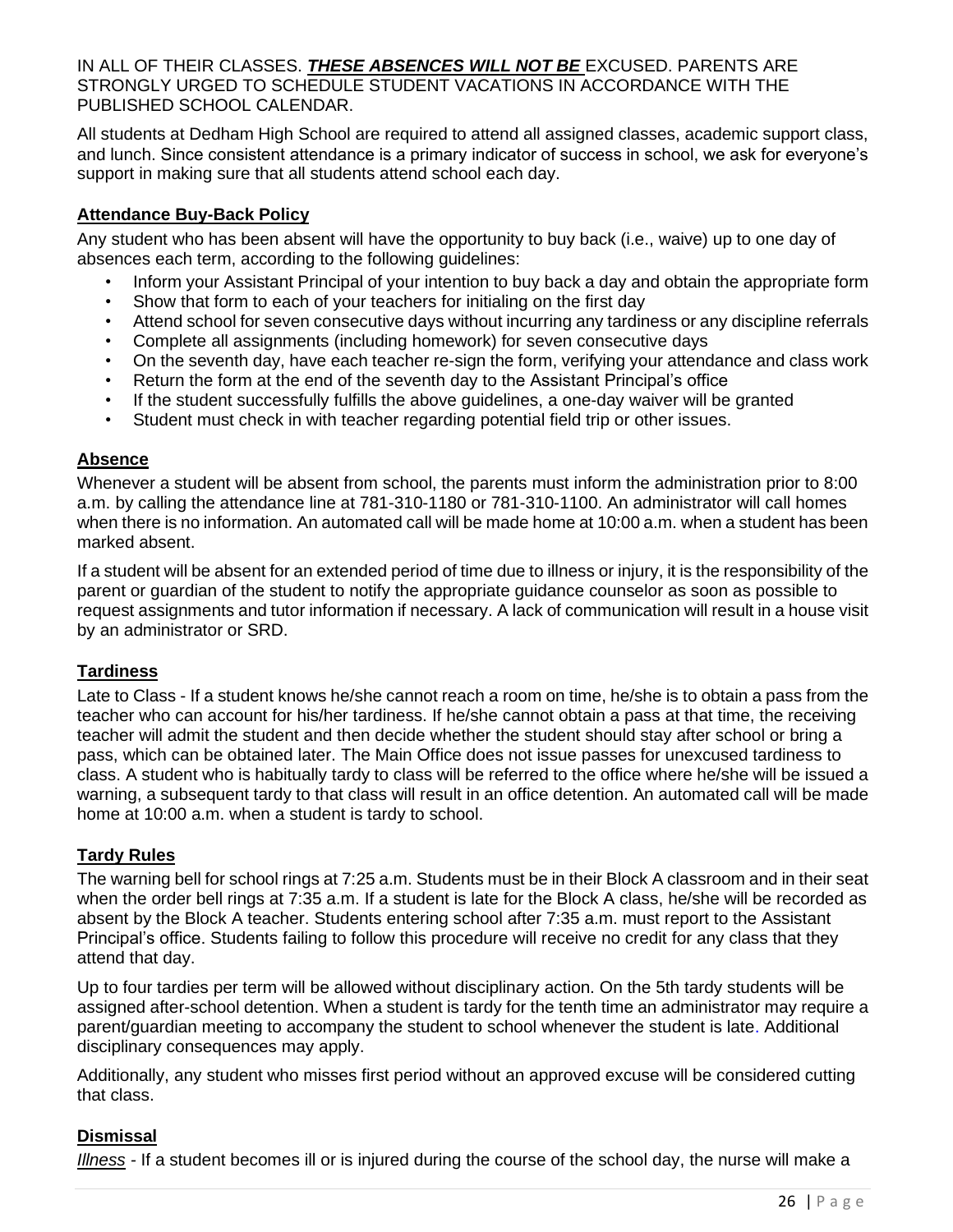professional assessment of the student's condition based on his/her signs and symptoms. The parent will be contacted and informed of the nurse's professional assessment and the parent will be responsible for the decision on dismissal. Students dismissed through the Health Office will not be allowed to walk or drive themselves home, unless parental permission is granted.

*Dismissal for reason other than illness* is discouraged when appointments can be made after school hours. If, however, such a dismissal is absolutely necessary, it can be authorized by one of the administrators. A note from the student's parent/guardian is necessary; a dismissal request by phone or fax cannot be honored.

The student will present an office dismissal pass to the classroom teacher at the beginning of the period before being dismissed.

# **Departing Prior to Official Close of the School Year**

The following policy will govern the dismissal of students prior to the official close of school:

- 1. A form must be completed which indicates:
	- a. Student's name.
	- b. Date of exit.
	- c. Reason for exiting prior to the official close of school.
	- d. Parent's signature confirming request.
	- e. Principal's signature showing approval or disapproval.
	- f. Appropriate signature blocks for staff members with whom the student must clear and discharge all responsibilities.
- 2. Grades for students exiting prior to the official close of school:
	- a. For legitimate and acceptable reasons, such as illness requiring students to remain home, or hospitalization, the grade for the 4th marking period will be as of the date last attended with final exam excused.
	- b. For legitimate but unacceptable reasons, such as vacation or travel:
		- The student may return to take the final exam on the day that it is scheduled
		- If date of departure is during the exam period, the student *must* make arrangements to take final exams, with administrative approval
		- If the final exam is not taken there will be an appropriate reduction in the final average
		- For unexpected exit prior to the official close of school, an F grade will be recorded as the score for the final exam and will be so computed
		- Unexcused absenteeism and tardiness during the school year will be taken into consideration when granting permission for exit prior to the official close of school
		- The absentee policy with regard to course grades will still be in effect when permission is granted under
- 3. Final exams are not administered prior to the first day of the exam schedule.

# **Student Participation in School-Sponsored Activities**

Any student who is absent from school on the day of a practice, meeting or actual activity (i.e. game, play, show, tournament, prom, etc.) will not be allowed to participate in the school-sponsored activity. Any student who is absent on a Friday will not be allowed to participate in a weekend school-sponsored activity unless previously approved by an administrator. All students attending a school-sponsored dance/activity will be subject to a breathalyzer test. Students attending a school-sponsored dance may not leave more than one hour prior to the end of the dance without parental permission.

# **Academic Integrity**

At Dedham High School we believe that academic integrity and honesty are cornerstones of learning in a democratic society. Fundamental to development of character is a willingness to be honorable and responsible. Specifically, we wish to emphasize our concern in two areas: **cheating** and **plagiarism**.

The consequences of cheating and plagiarism will be the loss of credit and in some cases no credit at all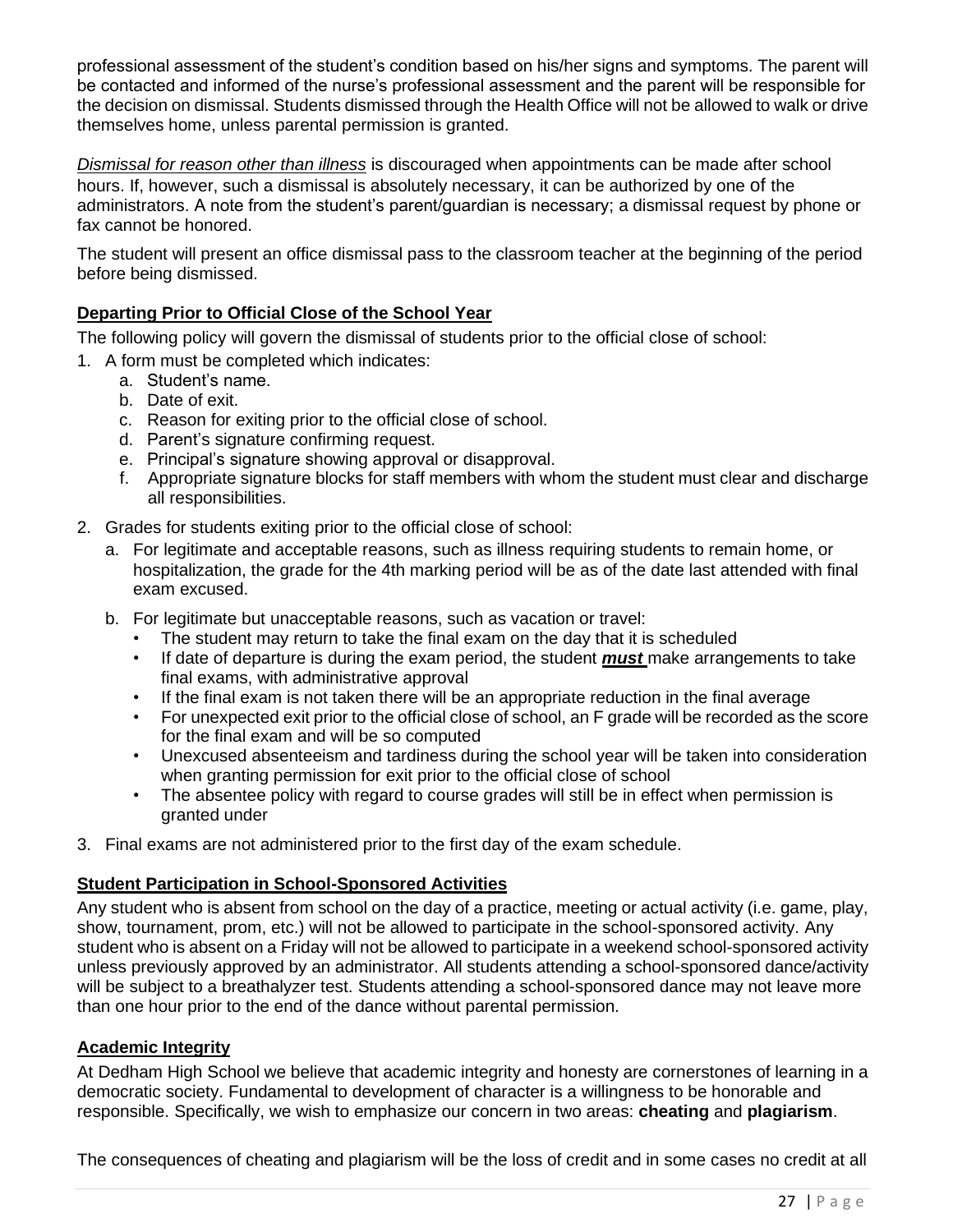on the quiz, test, examination, project, or homework assignment etc. The staff member will report the incident in writing to the appropriate administrator and disciplinary action is possible after the student is afforded due process. Disciplinary action can range from a warning, suspension, and/or removal from school leadership positions including but not limited to National Honor Society. A repeat of this action could result in a failure grade for the entire course. A repeat of this action could result in a failing grade for the entire course. The staff member will document the incident in writing with a copy going to the department chair and to the appropriate administrator.

#### *In all cases involving academic integrity, the teacher will contact the student and parent(s) so that all facts are clear and consequences are known.*

# **Cheating**

Cheating is any action that gives an unfair advantage to a student. (Random House Dictionary) examples of cheating are (but not limited to):

- Copying another's homework and indicating that it is yours
- Using unauthorized notes, "cheat sheets," or looking at another's work while taking a quiz or examination/test
- Using signals or talking during a quiz or examination/test
- Allowing another to copy work or assignment
- Giving information about a test to members of another class who have the same course in the same year or subsequent years
- Damaging the projects/work of others
- Accepting unauthorized assistance with project, take home quiz or assignment when the intent of the assignment is to have you demonstrate your ability in the matter
- Group text messages that reference any information as stated above

# **Plagiarism**

Plagiarism is the act of stealing the language, ideas or thoughts of another and representing them as your own original work (Random House Dictionary). Examples of plagiarism are (but not limited to):

- Paraphrasing a passage in a book without using a citation or bibliographic entry to indicate the source
- Submitting an assignment in part or whole that has been copied from a published source or downloaded from the computer
- Having another complete a project for you and then submitting it as your work
- Not using proper documentation or bibliographic reference
- Plagiarizing on line and not citing all websites that are used as sources

# **Discipline Code / Guidelines**

# *Cutting Class*

Any student who misses a class two times in any marking period by cutting that class shall receive a failing grade (50) for that term. Any work missed during that class needs to be made up by the end of that school day, if not the work will be considered a 0. A cut is defined as missing fifteen (15) or more minutes of class without an authorized excuse.

# *Saturday Detention Program*

At the discretion of the School Administration, a student may be given the opportunity to participate in an academic/work program on designated Saturdays from 8:00 a.m. to 11:00. This program is in lieu of a suspension. Parents will be notified and students would be required to arrange their own transportation. Students who fail to attend Saturday Suspension without an approved reason will be suspended on the next school day.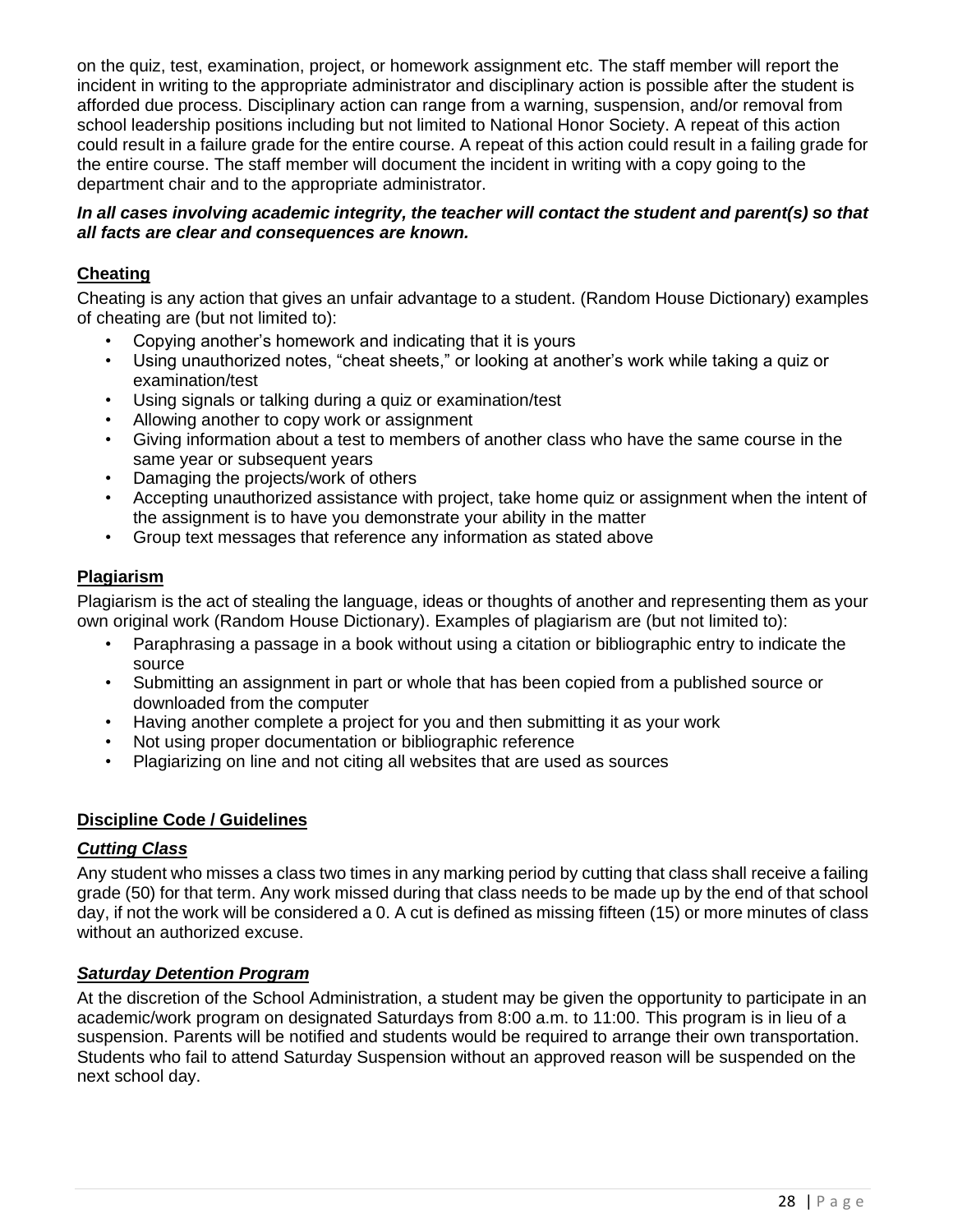# **Suspension**

# *Reasons for Suspension*

The following breaches of discipline are severe enough to be cause for suspension from Dedham High School:

- Disrupting the classroom teaching/learning process (1-3 days)
- Using abusive, profane or obscene language. (1-3 days)
- Insubordination/non-compliance with a reasonable request made by any staff member (1-3 days)
- Failure to identify oneself to any staff member (1-3 days)
- Cutting class (1-3 days)
- Smoking in school or on school grounds (1-3 days)
- Possession of smoking materials (e.g. tobacco products, lighters, pipes, cigarette holders, or e-cigarettes etc.) will result in confiscation. Material will only be returned to the parent/guardian (1-3 days)
- Leaving school grounds without permission (1-3 days)
- Continued disregard, disrespect, and disobedience of school rules (3-10 days)
- Bullying 1-10 days. (see page 32)
- HAZING, actions or harassment or violence upon an individual. (1-10 days depending upon severity)
- Theft (1-10 days, plus restitution)
- Gambling and or use of gambling materials (1-10 days, plus restitution)
- Fighting and/or provoking a fight with other students or school employees (3-10 days)
- Assault of another student or school employee (3-10 days, referral to police, possible expulsion)
- Vandalism of school property or to property belonging to a school employee (3-10 days plus restitution, referral to police, possible expulsion)
- Possession of, use and/or sale of alcohol, weapons or gunpowder device, drugs or other illegal substances while under school supervision during school hours or at a school event (3-10 days, referral to the police, possible expulsion)
- Disruption of the school progress in general, such as bomb scares, false alarms, or false information additionally (5-10 days, referral to police, and possible expulsion)
- Behavior that disrupts the good order of a school (public place)
- Any action or activity that leads to or contributes to an unsafe situation
- Violation of the Acceptable Use Policy, or the Electronic Device Policy
- Under the influence of alcohol or drugs
- Disseminating without permission photos, video, or audio of a member of the school community
- Any criminal activity (1-10 days)

# **Out of School Suspension**

Suspension means that a student is not permitted to attend school for a specified time period because he/she has violated the Dedham High School discipline code. Students suspended are not to be in school, on school grounds, or at school activities at anytime during their suspension. A parent/guardian conference must be held before the student is readmitted to school. Suspended students are responsible for obtaining and making up work missed during the period of suspension. Out-of-school suspension is an unexcused absence from school.

# **Detention**

The following are prohibited in general as contrary to good behavior and carry a penalty of office referral and/or detention:

- Tardy to school or class
- Being unprepared for class
- Dress code infractions
- Use of non-approved electronic devices
- Wearing of or possession of hats/head covers (unless approved by an administrator)
- Classroom disruption
- Any disruption of the educational process
- **Students who fail to serve detention or who continue to receive detention for the same offense may be assigned a Saturday Detention or an Out of School Suspension**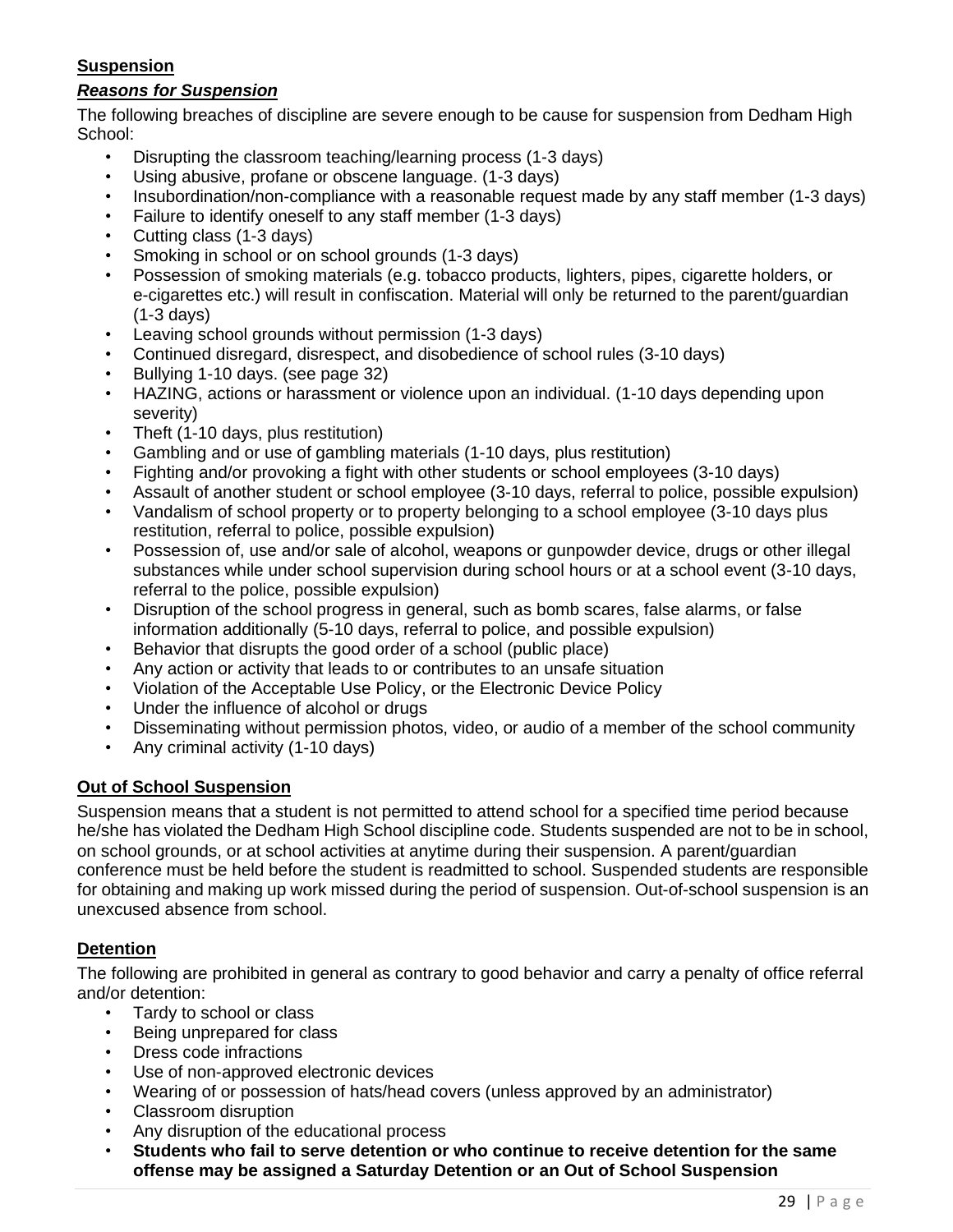# **Expulsion**

- 1. Any student who is found on school premises or at school sponsored or school related events, including athletic games, in possession of a dangerous weapon, including, but not limited to, a gun or a knife; or a controlled substance as defined in Chapter 94C, including, but not limited to, marijuana, cocaine, and heroin, is subject to expulsion from the school or school district by the principal.
- 2. Any student who assaults a principal, assistant principal, teacher, teacher's aide or other educational staff on school premises or at school sponsored or school related events including athletic games, is subject to expulsion from the school or school district by the principal.
- 3. Any student who repeatedly violates the Discipline Code/Guidelines, and has been subject to multiple suspensions, as well as other attempts at behavioral modification, is subject to a recommendation for expulsion. Any student who is charged with a violation of either paragraph (1) (2) or (3) shall be notified in writing of an opportunity for a hearing and provided, the information that the student may have representation, along with the opportunity to present evidence and witnesses at said hearing before the principal. Any student who has been expelled from a school district pursuant to these provisions shall have five days (5) from the date of expulsion in which to notify the superintendent of his appeal. The student has the right to counsel at a hearing before the superintendent. The subject matter of the appeal shall not be limited solely to a factual determination of whether the student has violated any provisions of this section.

# **Discipline for Students with Special Needs**

All students are expected to meet the requirements for behavior as set forth in this handbook Chapter 71B of the Massachusetts General Laws requires that additional provisions be made for students who have been found by an Evaluation TEAM to have special needs and whose program is described in an Individualized Education Program (IEP). The following additional requirements apply to the discipline of special needs students.

- 1. The IEP for every special needs student will indicate whether the student can be expected to meet the regular discipline code or if the student's handicapping condition requires a modification. Any modification will be described in the IEP.
- 2. The Principal (or designee) will notify the Special Education Office of the suspendible offense of a special needs student and a record will be kept of such notices.
- 3. Parents of students who are on IEP's have the right to appeal to the courts on decisions for suspensions that exceed ten (10) cumulative days.
- 4. When it is known that the suspension (s) of a special needs student will accumulate to ten days in a school year, a review of the IEP will be held to determine the appropriateness of the student's placement or program. The TEAM will make a finding as to the relationship between the student's misconduct and his/her handicapping condition and either:
	- Design a modified program for the student or
	- Write an amendment to provide for the delivery of special education services during the suspension and any needed modification of the IEP relative to discipline code expectations. In addition, the Department of Education will be notified as required by law and the procedures promulgated by the Department of Education for requesting approval of the alternative plan will be followed

# **As circumstances warrant, discipline will be affected on an individualized basis. Unless stipulated by statute, final appeals will be made to the Principal.**

# **Discipline of Students Whose Eligibility for Special Education is Suspected:**

The IDEA protections summarized above also apply to a child who has not yet been found eligible for services under the statute if the district is "deemed to have knowledge" that the child was eligible for such services before the conduct that precipitated the disciplinary action occurred. The IDEA provides that a school district is "deemed to have knowledge" if: (1) the child's parent had expressed concern in writing to district supervisory or administrative personnel or the child's teacher that the child needs special education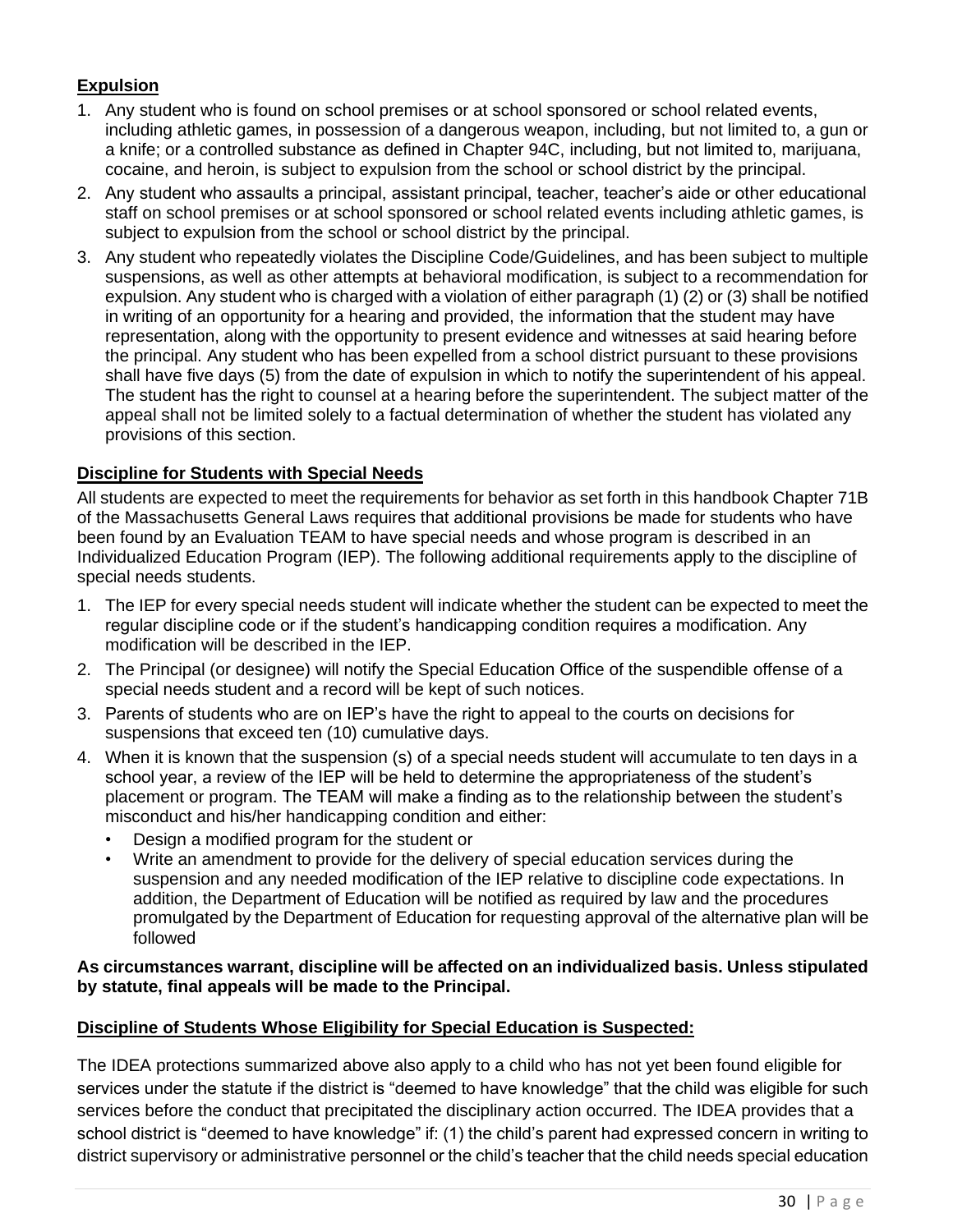and related services; (2) the child's parent had requested an evaluation of the child to determine eligibility for special education services; or (3) the teacher of the child or other school district personnel had expressed specific concerns about a pattern of behavior by the child directly to the district's director of special education or to other supervisory personnel.

However, a school district is not "deemed to have knowledge" if the district evaluated the student and determined that the child was not eligible for special education services or the child's parent refused an evaluation of the child or IDEA services. If the school district has no knowledge that a student is an eligible student under the IDEA before taking disciplinary measures against the student, the student may be disciplined just as any other student may be.

If, however, a request is made for an evaluation to determine eligibility while the student is subject to disciplinary measures, the district must conduct the evaluation in an expedited manner. Pending the results of the evaluation, the student must remain in the educational placement determined by school authorities, which may include suspension or expulsion without services. If the student is determined eligible for an IEP as a result of the evaluation, the school district must provide the student with special education and related services in accordance with the IDEA.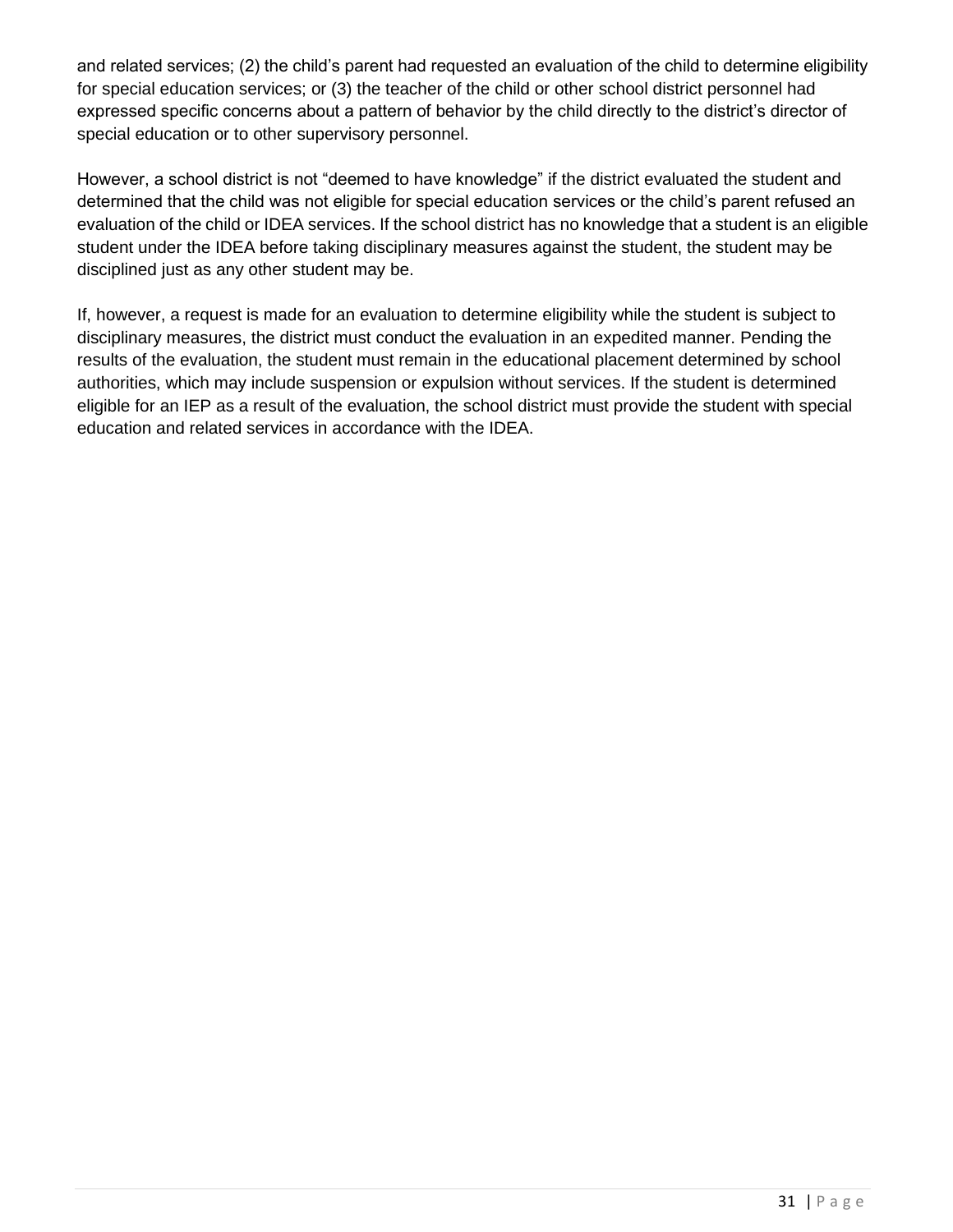# <span id="page-35-0"></span>6 **Legal Policies**

# **STUDENT RIGHTS AND STANDARDS OF CONDUCT**

A school functions best when it has a unity of purpose: to promote respect for self, others, and learning. It is important to create a learning environment where students can grow as individuals, learn how to think for themselves, learn when to talk and when to listen, see another person's side of things, and be part of a community. These qualities are valuable lifelong learning tools. Mutual respect, common expectations, procedures, cooperation, and consequences are necessary to achieve this goal within the community.

# **STUDENT RIGHTS: Due Process Procedures**

# **IN-SCHOOL SUSPENSION FOR LESS THAN 10 CUMULATIVE DAYS DURING A SCHOOL YEAR**

An in-school suspension is a removal of a student from regular classroom activities, but not from the school premises. The procedure for an in-school suspension of no more than (10) school days (consecutive or cumulatively for multiple infractions during the school year) will be as follows:

1. The administrator will inform the student of the disciplinary offense charged, the basis for the charge, and provide the student an opportunity to respond. If the administrator determines that the student committed the disciplinary offense, the administrator will inform the student of the length of the student's in-school suspension, which may not exceed 10 days, cumulatively or consecutively, in a school year.

2. On the same day as the in-school suspension decision, the administrator will make reasonable efforts to notify the parent orally of the disciplinary offense, the reasons for concluding that the student committed the infraction, and the length of the in-school suspension. The administrator will also invite the parent to a meeting to discuss the student's academic performance and behavior, strategies for student engagement, and possible responses to the behavior. Such meeting will be scheduled on the day of the suspension if possible, and if not, as soon thereafter as possible. If the administrator is unable to reach the parent after making and documenting at least (2) attempts to do so, such attempts will constitute reasonable efforts for purposes of orally informing the parent of the in-school suspension.

3. The administrator will send written notice to the student and parent or guardian about the in-school suspension, including the reason and the length of the in-school suspension, and inviting the parent/guardian to a meeting with the principal for the purpose set forth above, if such meeting has not already occurred. The administrator will deliver such notice on the day of the suspension by hand-delivery, certified mail, first-class mail, email to an address provided by the parent/guardian for school communications, or by other method of delivery agreed to by the administrator and the parent/guardian.

An in-school suspension of more than 10 cumulative days in a school year will be subject to the procedures for long-term suspension found at page [ ].

# **PROCEDURES FOR SHORT-TERM, OUT-OF-SCHOOL SUSPENSIONS (10 CUMULATIVE DAYS OR LESS IN A SCHOOL YEAR)**

Except in the case of an **Emergency Removal** as provided on page [ ], prior to imposing a short-term out-of school suspension (10 days or less in a school year) for conduct not covered by M.G.L. c. 71, §37H AND 37H ½, an administrator will provide the student and his/her parent/guardian oral and written notice and an opportunity to participate in an informal hearing.

1. **Notice:** The written notice to the student and the parent will be in English and in the primary language of the home if other than English, or other means of communication where appropriate and will include the following: a) the disciplinary offense; b) the basis for the charge; c) the potential consequences, including the potential length of the student's suspension; d) the opportunity for the student to have a hearing with the administrator concerning the proposed suspension, including the opportunity to dispute the charges and to present the student's explanation of the alleged incident, and for the parent to attend the hearing; e) the date, time, and location of the hearing; f) the right of the student and the student's parent to interpreter services at the hearing if needed to participate; Written notice to the parent may be made by hand delivery, first-class mail, certified mail, email to an address provided by the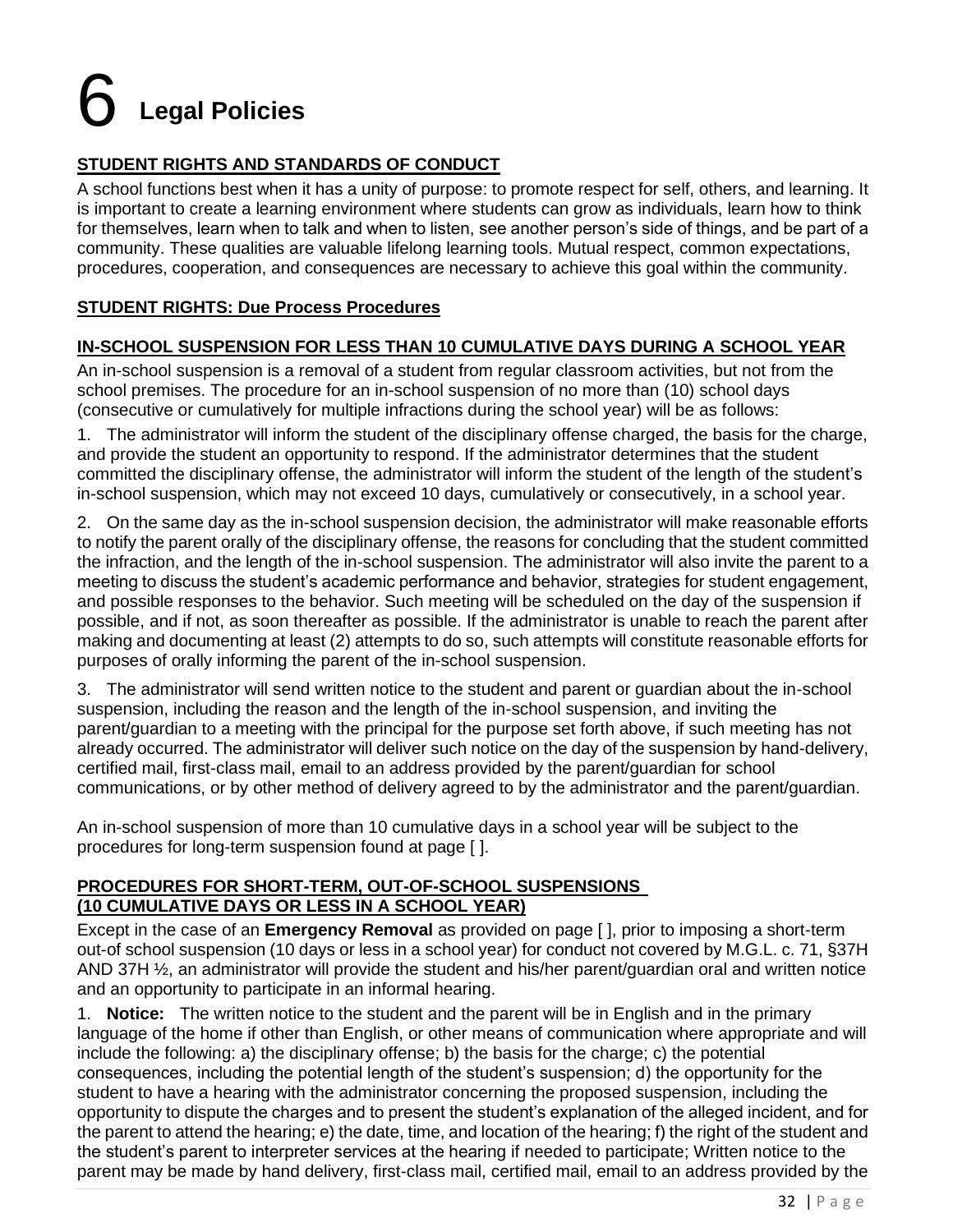parent/guardian for school communications, or any other method of delivery agreed to by the school and parent/guardian.

2. **Efforts to Involve Parent/Guardian**: The administrator will make reasonable efforts to notify the parent/guardian of the opportunity to attend the hearing. To conduct a hearing without the parent/guardian present, the administrator must be able to document reasonable efforts to include the parent/guardian. The administrator is presumed to have made reasonable efforts if the administrator has sent written notice and has documented at least two (2) attempts to contact the parent/guardian in the manner specified by the parent for emergency notification.

3. **Format of Hearing**: The administrator will discuss the disciplinary offense, the basis for the charge, and any other pertinent information. The student also will have an opportunity to present information, including mitigating facts, that the administrator should consider in determining whether other remedies and consequences may be appropriate. The administrator will provide the parent, if present, an opportunity to discuss the student's conduct and offer information, including mitigating circumstances, that the administrator should consider in determining consequences for the student.

4. **Decision**: The administrator will provide written notice to the student and parent/guardian of his/her determination and the reasons for it, and, if the student is suspended, the type and duration of suspension and the opportunity to make up assignments and such other school work as needed to make academic progress during the period of removal. The notice of determination may be in the form of an update to the original written notice of hearing. The parent or guardian shall be requested to attend a readmission conference with the principal or designee upon the student's return to school. At the principal's discretion, the conference may be held by telephone. Expectations for the student's reentry to school shall be outlined at this conference.

# **PROCEDURES FOR LONG -TERM SUSPENSION**

Except in the case of an Emergency Removal provided on page [ ], prior to imposing a long-term suspension (more than 10 days of suspension, whether in-school or out-of-school, whether consecutive or cumulative for multiple offenses during a school year), an administrator will follow the procedures for short-term suspension plus additional procedures as follows:

1. **Notice**: The notice will include all of the components for a short-terms suspension in Section C above, plus the following: a) In advance of the hearing, the opportunity to review the student's record and the documents upon which the administrator may rely in making a determination to suspend the student or not; b) the right to be represented by counsel or a lay person of the student's choice, at the student's/parent's expense; c) the right to produce witnesses on his or her behalf and to present the student's explanation of the alleged incident, but the student may not be compelled to do so; d) the right to cross-examine witnesses presented by the school district; e) the right to request that the hearing be recorded by the administrator, and a copy of the audio recording provided to the student or parent upon request; and f) the right to appeal administrator's decision to impose long-term suspension to the superintendent.

2. **Format of Hearing**: The Hearing will afford the rights set forth in the notice above. The administrator will also provide the parent, if present, an opportunity to discuss the student's conduct and offer information, including mitigating circumstances, that the administrator should consider in determining consequences for the student.

3. **Decision**: Based on the evidence, the administrator will determine whether the student committed the disciplinary offense, and, if so, after considering mitigating circumstances and alternatives to long-term suspension, what remedy or consequence will be imposed, in place of or in addition to a long-term suspension. The administrator will send the written determination to the student and parent/guardian by hand delivery, certified mail, first-class mail, email to an address provided by the parent/guardian for school communications, or any other method of delivery agreed to by the school and the parent/guardian. If the administrator decides to suspend the student on a long-term basis, the written determination will:

1. Identify the disciplinary offense, the date on which the hearing took place and the participants at the hearing;

2. Set out the key facts and conclusions reached;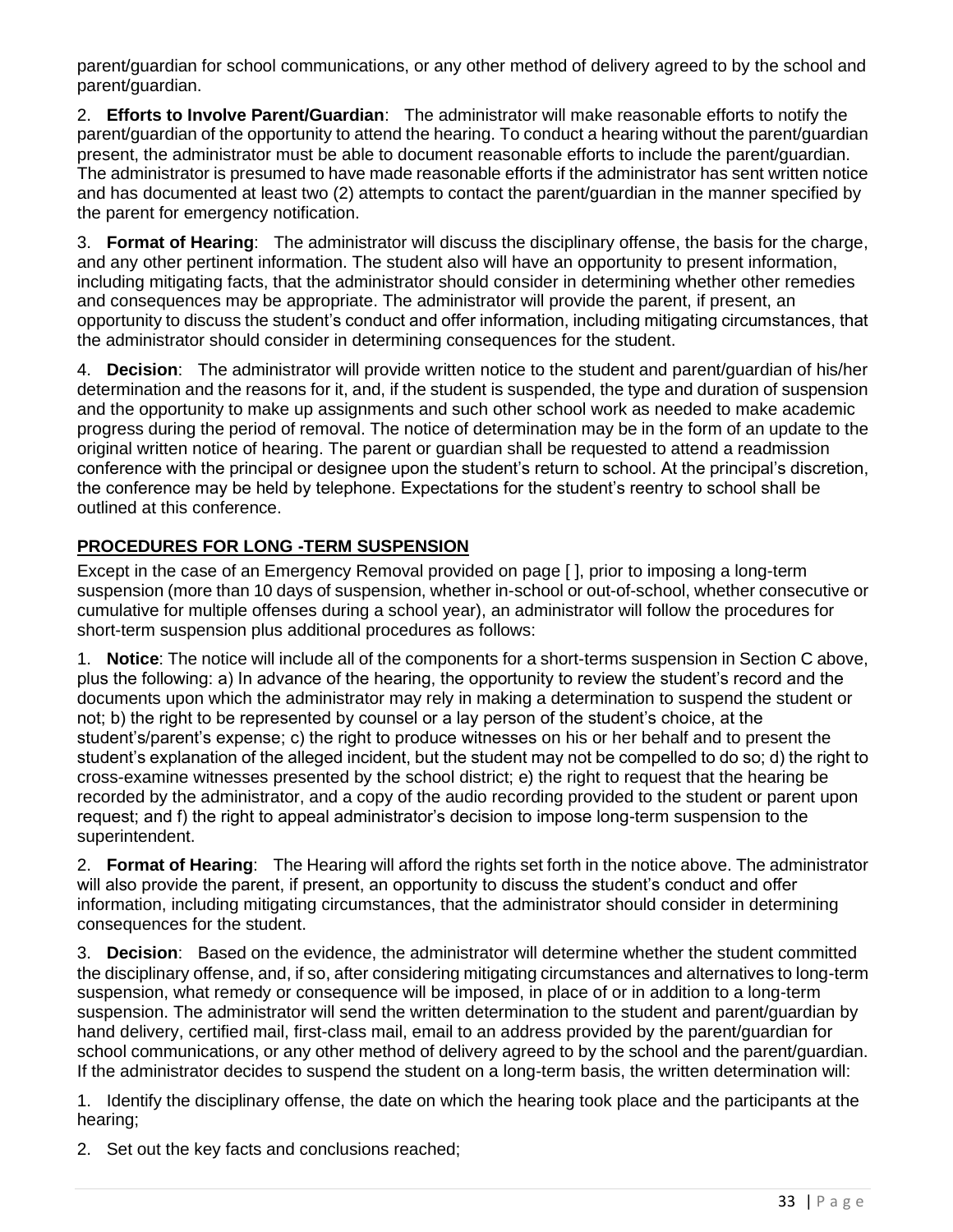3. Identify the length and effective date of the suspension, as well as a date of return to school;

4. Include notice of the student's opportunity to receive education services to make academic progress during the period of removal from school (if more than 10 consecutive days);

5. Inform the student of the right to appeal the administrator's decision to the superintendent or designee. Notice of the right of appeal will be in English and the primary language of the home if other than English, or other means of communication where appropriate, and will include the following information stated in plain language: a) the process for appealing the decision, including that the 26 student or parent must file a written notice of appeal with the superintendent within five (5) calendar days of the effective date of the long-term suspension; provided that within the five (5) calendar days, the student or parent may request and receive from the superintendent an extension of time for filing the written notice for up to seven (7) additional calendar days; and that b) the long-term suspension will remain in effect unless and until the superintendent decides to reverse the administrator's determination on appeal. No long-term suspension will extend beyond the end of the school year in which such suspension is imposed.

# **EXCEPTION FOR EMERGENCY REMOVAL**

Notwithstanding the provisions for short or long-term suspension set forth above, a student who is charged with a disciplinary offense may be removed temporarily from school if the continued presence of the student poses a danger to persons or property, or materially and substantially disrupts the order of the school, and, in the administrator's judgment, there is no alternative available to alleviate the danger or disruption. The administrator will immediately notify the superintendent in writing of the removal and the reason for it, and describe the danger [or disruption] by the student. The temporary removal will not exceed two (2) school days following the day of the emergency removal, during which time the administrator will provide the following, as applicable to the length of suspension:

- Make immediate and reasonable efforts to orally notify the student and the student's parent of the emergency removal, the reason for the need for emergency removal, and other applicable matters;
- Provide written notice to the student and parent as outlined in Procedures for Short-Term Suspension on Page and Procedures for LongTerm Suspension on Page , as applicable.
- Provide the student an opportunity for a hearing with the administrator, as applicable, and the parent an opportunity to attend the hearing, before the expiration of the two (2) school days, unless an extension of time for hearing is otherwise agreed to by the administrator, student, and parent.
- Render a decision orally on the same day as the hearing, and in writing no later than the following school day. An administrator may not remove a student from school on an emergency basis for a disciplinary offense until adequate provisions have been made for the student's safety and transportation.

# **Appeal to Superintendent or his/her Designee (for long term suspensions)**

If a decision by an administrator, following the parent meeting, results in suspension of a student for more than 10 cumulative school days for the school year, the student may appeal the decision to the superintendent or 27 his/her designee. In order to do so the student or parent must file a notice of appeal with the superintendent within five (5) calendar days with a seven (7) day postponement option. The superintendent must hold the hearing within three (3) school days of the student's request, unless the student or parent requests an extension of up to seven (7) additional calendar days. If the appeal is not filed within this time frame, the superintendent may deny the appeal, or may allow the appeal in his or her discretion, for good cause. The following apply:

- The superintendent will make a good faith effort to include the parent/guardain in the hearing. The superintendent will be presumed to have made a good faith effort if he or she has made efforts to find a day and time for the hearing that would allow the parent and superintendent to participate. The superintendent will send written notice to the parent of the date, time, and location of the hearing.
- The superintendent will conduct a hearing to determine whether the student committed the disciplinary offense of which the student is accused, and if so, what the consequence will be. The superintendent will arrange for an audio recording of the hearing, a copy of which will be provided to the student or parent upon request. The superintendent will inform all participants before the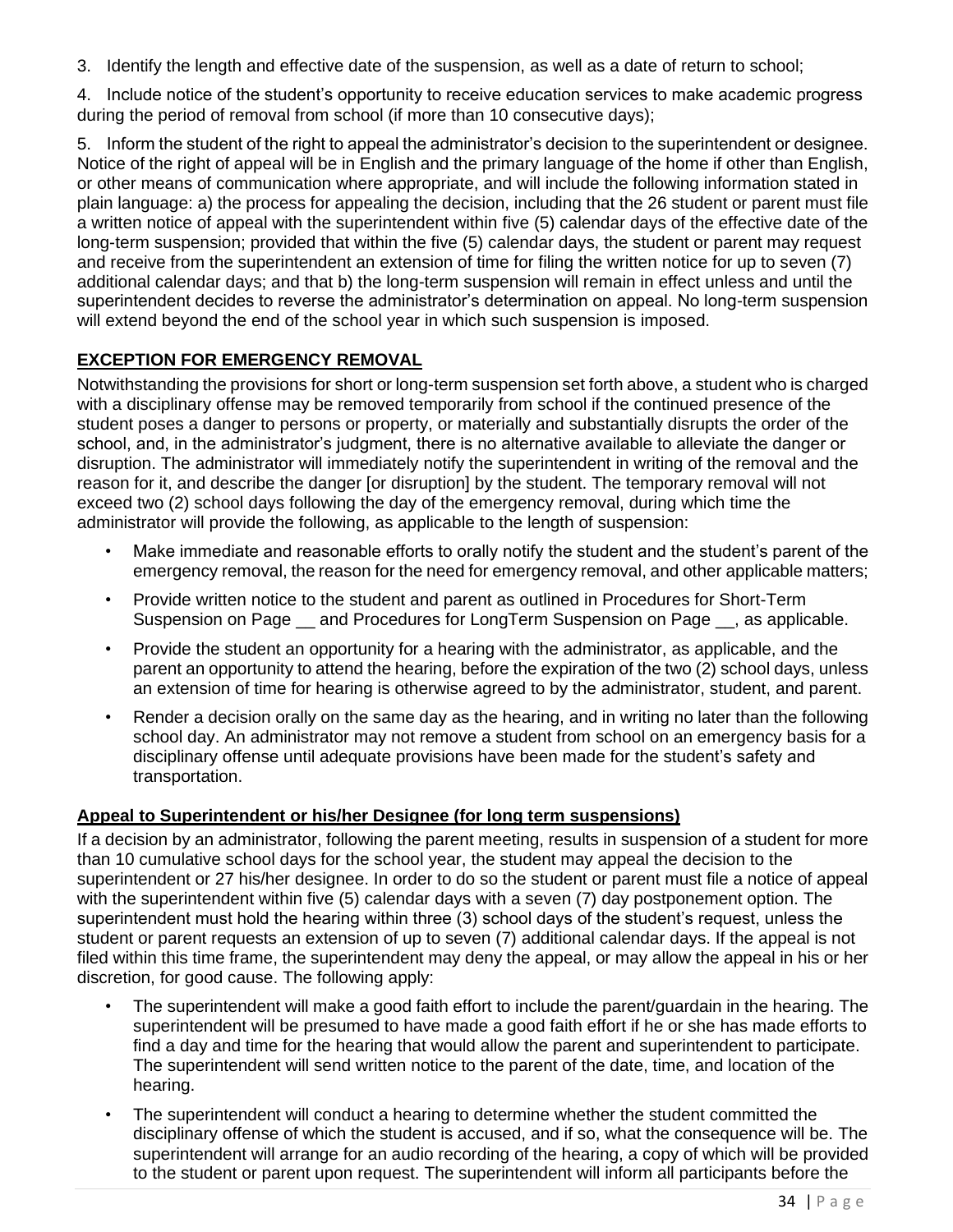hearing that an audio record will be made of the hearing and a copy will be provided to the student and parent upon request.

- The student will have all the rights afforded the student at the administrator's hearing for long-term suspension as described in Section D above.
- The superintendent will issue a written decision within five (5) calendar days of the hearing which meets the requirements for a long-term suspension as described in Section D above. If the superintendent determines that the student committed the disciplinary offense, the superintendent may impose the same or a lesser consequence than the administrator, but will not impose a suspension greater than that imposed by the administrator's decision. The decision of the superintendent constitutes the final decision of the school district.

# **Discipline of Special Needs Students**

The Individuals with Disabilities Education Act (IDEA) and related regulations provide eligible Dedham Public School District students with certain procedural rights and protections in the context of student discipline. A brief overview of these rights is provided below. In general, Dedham Public School special education students may be excluded from their programs, just as any other student can be, for up to ten school days per year. However, when a special education student is excluded from his/her program for more than ten school days in the school year, school staff may be required to provide alternative educational services for the student. In addition, in many instances, the student's special education Team must convene to determine whether the student's behavior was a direct result of his/her disability (a "manifestation determination"). If the Team determines the behavior was not a direct result of the student's disability, the school may discipline the student according to the school's code of student conduct, except that the district must continue to provide the student with educational services during the period of suspension or expulsion. However, if the Team determines that the behavior was a direct result of the disability, the student may not be excluded from the current educational placement (except in the case of weapons, drugs, or serious bodily injury) until the Team develops and the parent(s)/guardian(s) consent(s) to a new Individualized Educational Program. The Team also must conduct a functional behavioral assessment and develop or revise a behavioral plan for the student. In the event a student possesses uses, sells or solicits a substance or possesses a weapon, or seriously injures an individual at school or a school function, a school may place a student in an interim alternative education setting for up to 45 days. Hearing officers may also order the placement of a student in an appropriate interim setting for up to 45 days upon determination that the current placement is substantially likely to result in injury to the student or others. When a parent(s)/guardian(s) disagrees with the Team's decision on the "manifestation determination" or with a decision regarding placement, the parent(s)/guardian(s) has a right to request an expedited due process hearing from Bureau of Special Education Appeals. Additional information regarding the procedural protections for special education students can be obtained from the Director of Special Education who can be reached at 781-310-1025.

# **Discipline of Students Subject to Section 504 of the Rehabilitation Act**

Section 504 of the Rehabilitation Act provides eligible students some of the same procedural rights and protections as does IDEA. Additional information regarding the procedural protections for students eligible for services under laws providing for services for students with disabilities can be obtained from the Director of Counseling who can be reached at 781-310-1025.

# **Discipline of Students Not Yet Determined Eligible for Special Education**

The IDEA protections summarized under the Discipline of Special Needs Students also apply to students who have not yet been found eligible for IEPs if the school district is deemed to have knowledge that the students were eligible for IEPs before the conduct that precipitated the disciplinary action occurred. The IDEA provides that a school district is "deemed to have knowledge" if: (1) the child's parent/guardian had expressed concern in writing to district supervisory or administrative personnel or the child's teacher that the child needs special education and related services; (2) the child's parent/guardian had requested an evaluation of the child to determine eligibility for special education services; or (3) the teacher of the child or other school district personnel had expressed specific concerns about a pattern of behavior by the child directly to the district's director of special education or to other supervisory personnel. However, a school district is not "deemed to have knowledge" if the district evaluated the student and determined that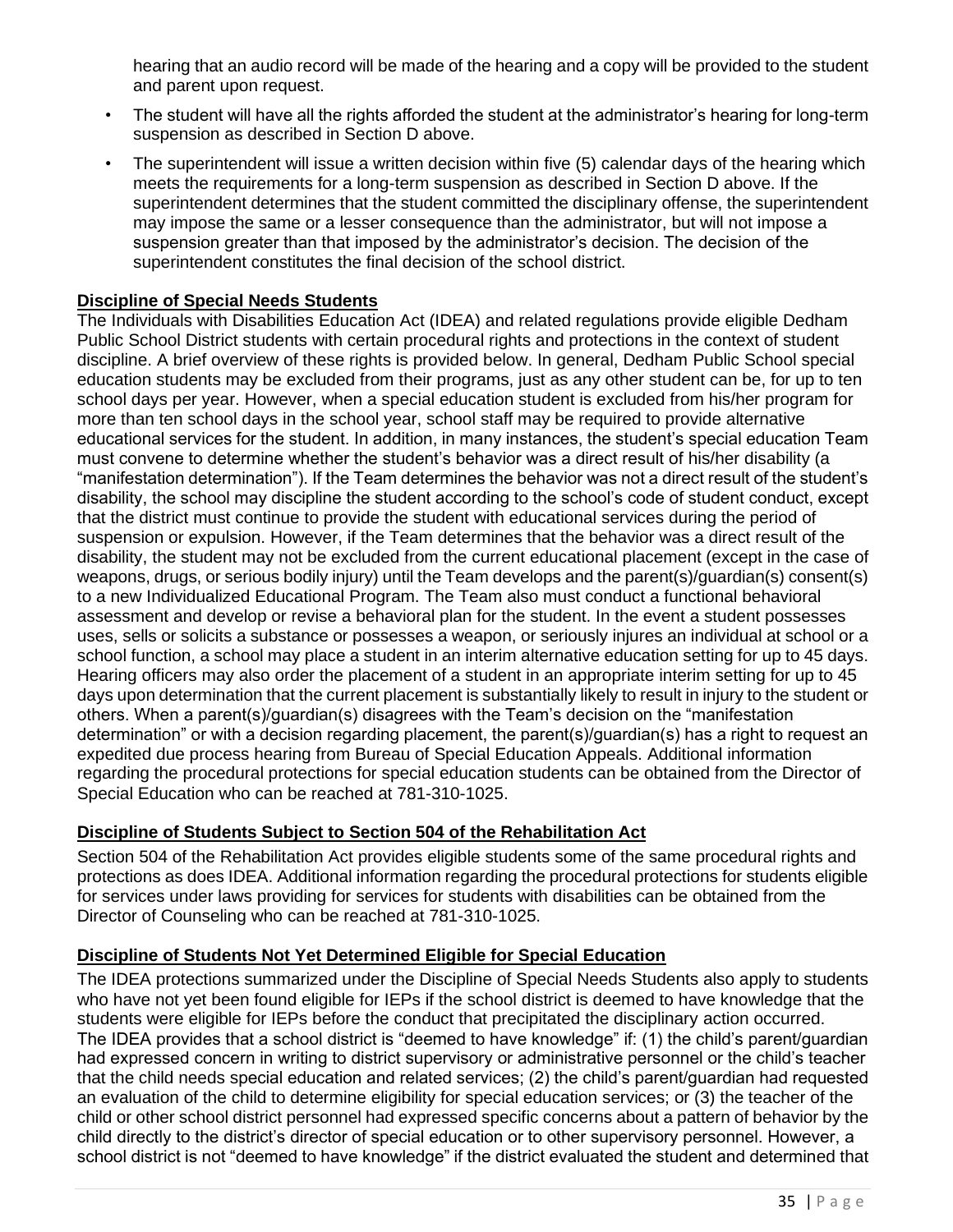the child was not eligible for special education services or the child's parent refused an evaluation of the child or IDEA services. If the school district has no knowledge that a student is an eligible student under the IDEA before taking disciplinary measures against the student, the student may be disciplined just as any other student may be. If, however, a request is made for an evaluation to determine eligibility while the student is subject to disciplinary measures, the district must conduct the evaluation in an expedited manner. Pending the results of the evaluation, the student must remain in the educational placement determined by the school authorities, which may include suspension or expulsion without services. If the student is determined eligible for an IEP as a result of the evaluation, the school district must provide the student with special education and related services in accordance with the IDEA. Additional information regarding the procedural protections for special education students can be obtained from the Director of Special Education at 781-310-1025.

# **Bullying/Harassment**

On Monday, May 3, 2010, Governor Deval Patrick signed the much anticipated anti-bullying bill into law. The bill was passed unanimously by both the Senate and House of Representatives after it emerged from a joint conference committee. Massachusetts is now the forty-second state in the country to have anti-bullying legislation. The law is aimed at addressing the issue of bullying and cyber-bullying in schools. While Massachusetts lawmakers have been considering versions of this bill for quite some time, two recent bullying-related suicides in South Hadley and Springfield caused this legislation to receive top priority.

The law, which includes strict mandates for reporting all suspected incidents of bullying and cyber-bullying, is being heralded as one of the toughest anti-bullying laws in the country. Where school districts up until now have not had a clear blue print to follow when incidents of bullying and cyber-bullying were suspected, this new law will guide school districts in the identification, investigation and response to incidents as they arise. With the vast increase in the use of technology and social networking by students, much of which occurs off school grounds during non-school hours, administrators have rightly questioned the extent to which a school district has a right, and indeed an obligation, to intervene. This new law provides much needed guidance. There are numerous provisions of the law about which school personnel should be aware. Among them are the following:

- "*Bullying*" is defined as "the repeated use by one or more students of a written, verbal or electronic expression or a physical act or gesture or any combination thereof, directed at a victim that: (i) causes physical or emotional harm to the victim or damage to the victim's property, (ii) places the victim in reasonable fear of harm to himself or of damage to his property, (iii) creates a hostile environment at school for the victim; (iv) infringes on the rights of the victim at school; or (v) materially and substantially disrupts the education process or the orderly operation of a school. For the purposes of this section, bullying shall include cyber-bullying."
- "*Cyber-bullying*" is defined as "bullying through the use of technology or any electronic communication, which shall include, but shall not be limited to, any transfer of signs, signals, writing, images, sounds, data or intelligence of any nature transmitted in whole or in part by a wire, radio, electromagnetic, photo electronic or photo optical system, including, but not limited to, electronic mail, internet communications, instant messages or facsimiles communications. Cyber-bullying shall also include (i) the creation of a web page or blog in which the creator assumes the identify of another person or (ii) the knowing impersonation of another person as the author of posted content or messages, if the creation or impersonation creates any of the conditions enumerated in clauses (i) to (v), inclusive, of the definition of bullying. Cyber-bullying shall also include the distribution by electronic means of the communication to more than one person or the posting of material on an electronic medium that may be accessed by one or more persons, if the distribution or posting creates any of the conditions enumerated in clauses (i) to (v), inclusive, of the definition of bullying."
- The act applies not only to "school districts," but also to charter schools, "approved private day or residential schools," and schools run by educational collaborative. Major portions of the act also apply to "non-public" schools.
- As expected, bullying and cyber-bullying are prohibited on school grounds and at school functions, as well as on property adjacent to school grounds, at bus stops and on school buses or on any school owned or leased vehicle. *Additionally*, the law states explicitly that bullying and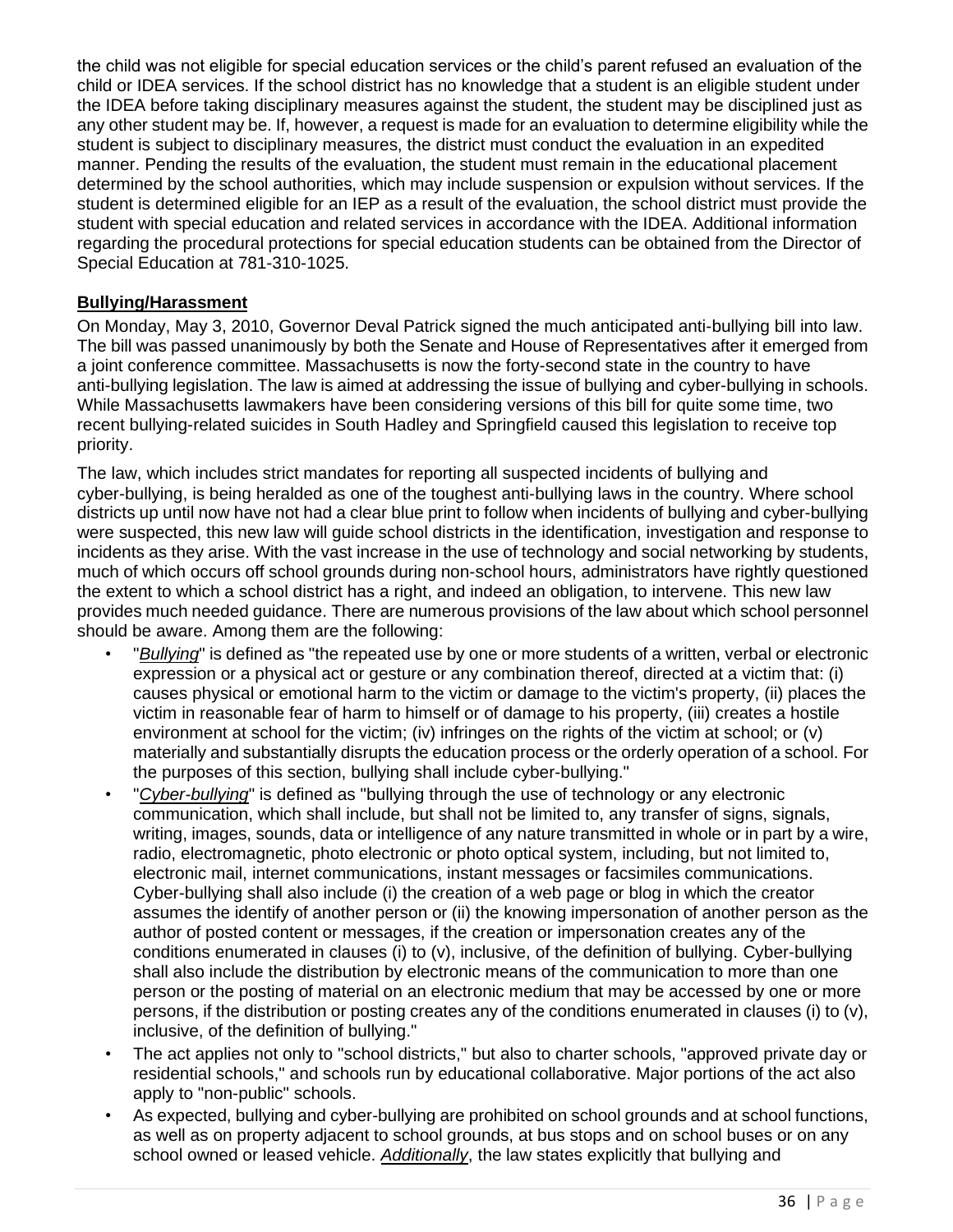cyber-bullying that is transmitted through the use of technology or an electronic device that is not owned or operated by the school and that occurs at a location or activity that is not school related will constitute prohibited bullying "if the bullying creates a hostile environment at school for the victim, infringes on the rights of the victim at school or materially and substantially disrupts the education process or the orderly operation of a school. Nothing contained herein shall require schools to staff any non-school related activities, functions, or programs." In other words, if bullying and cyber-bullying occurs off of school grounds through the use of students' private electronic devices, it will constitute bullying for school purposes if the action results in a hostile school environment for the victim(s). The term "*hostile environment*" is defined in the law as "a situation in which bullying causes the school environment to be permeated with intimidation, ridicule or insult that is sufficiently severe or pervasive to alter the conditions of the student's education."

- Each school district or school shall develop and adhere to a bullying prevention plan that is developed through consultation with administrators, teacher, staff, students, parents and law enforcement. The plan must include a notice and public comment period and must be updated at least biennially. The law very explicitly details what elements must be included in the plan, which include but are not limited to how to report bullying, clear procedures for responding and investigating, the range of disciplinary sanctions available, strategies for protecting the victim(s), notification to the parents of the victim(s) and bully(ies), and ongoing professional development for all staff members. School districts must file their bullying prevention plan with the Department of Elementary and Secondary Education ("DESE") on or before December 31.2010.
- Any member of a school staff must immediately report any instance of bullying or retaliation that the staff member has witnessed or becomes aware of to the building principal or the school official identified as receiving such reports.
- Upon receipt of such a report, the school principal or designee will immediately conduct an investigation. If it is determined that bullying or retaliation has occurred, the principal or designee shall notify local law enforcement if it is thought that criminal charges may be pursued against the perpetrator, shall take appropriate disciplinary action, and shall notify the parents or guardians of the victim(s) and perpetrator(s). The law also requires that, "to the extent consistent with state and federal law" (which seemingly is a recognition of the restrictions imposed by FERPA and by state student record regulations) the parents or guardians of the victim are to be notified of the action taken to prevent further acts of bullying or retaliation.
- Each school district shall provide age-appropriate instruction on bullying prevention in each grade. This instruction shall be incorporated into the curriculum and shall be "evidence based."
- The law requires that professional development be provided to all educators, administrators, school nurses, cafeteria workers, custodians, bus drivers, athletic coaches, advisors, advisors to extracurricular activities, and to paraprofessionals in the prevention, identification, and response to bullying. DESE is charged with identifying and offering alternative methods of meeting this professional development requirement with at least one option being available at no cost to the school districts.
- The law creates new criminal statutes, both felony and misdemeanor in nature, for bullying activities.
- The law creates a 7 member "special commission", one member of which will be the Attorney General or designee who will act as chair, to focus on bullying on an on-going basis.

The law delegates to DESE the task of publishing a model plan for school districts to consider as they are developing their own plan. Additionally, DESE is charged with promulgating regulations and with compiling a list of bullying prevention and intervention resources, evidence-based curricula, and best practices and academic-based research. These resources will all become available to school districts as they begin the task of coming into compliance with the requirements of this new law.

In summary, this law provides both guidance and challenges to school districts moving forward. However, once the prevention plan is in place and staff is trained, it is hoped and anticipated that this law will have the intended effect of reducing the incidents of bullying and cyber-bullying in schools by sending students the clear message that such behavior will not be tolerated as schools continue in their mission to ensure a safe and secure learning environment for all students.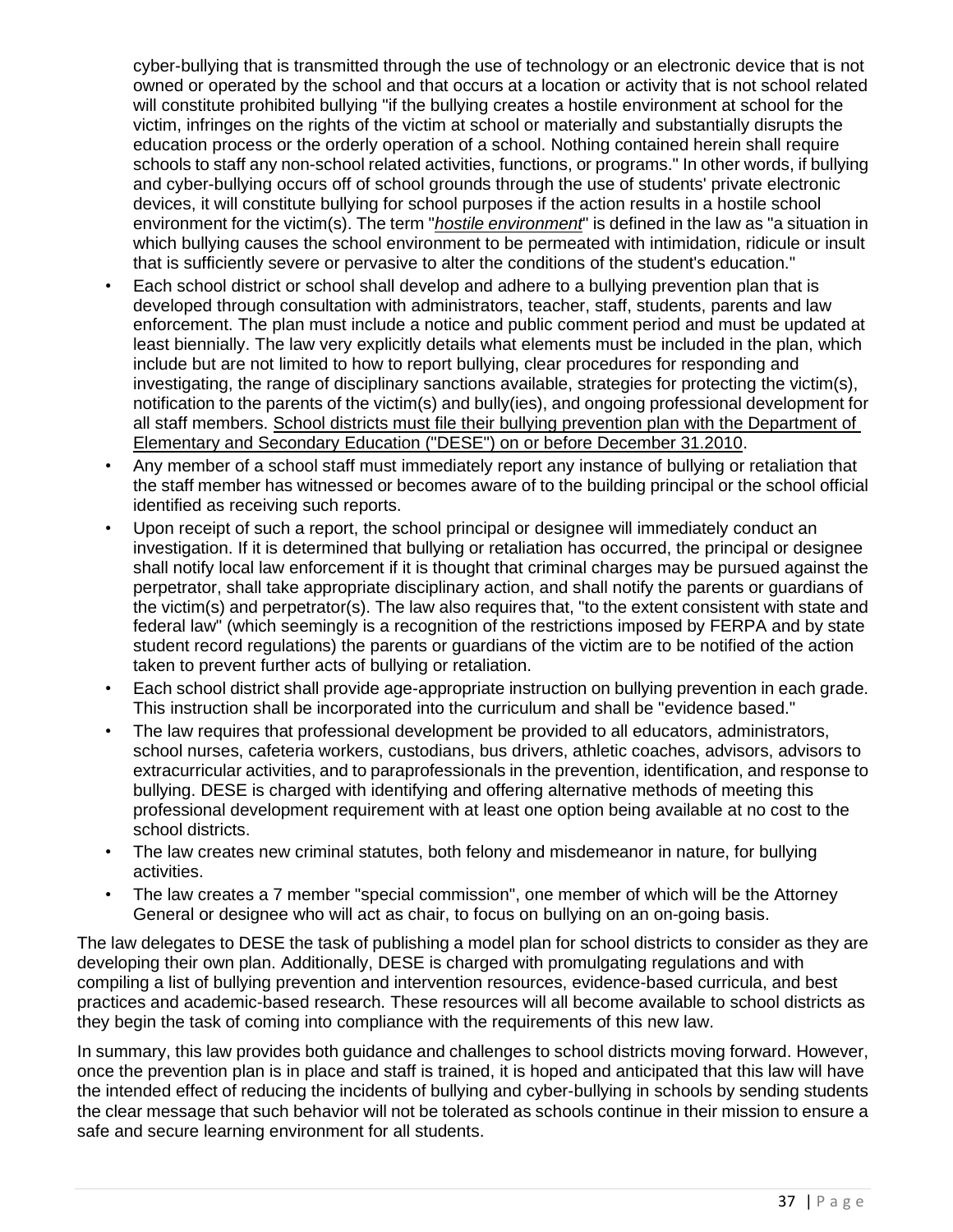# **Bullying/Harassment Complaint Process Filing a Complaint**

The Assistant Principal(s) at Dedham High School are designated the "Complaint Manager(s)" for the purpose of receiving complaints of bullying or harassment. A person who wishes to file a complaint of harassment should meet with an Assistant Principal as soon as possible to register a complaint. Students may ask a faculty or staff member to be involved in the complaint process. The Assistant Principal will interview the student and assist him/her. If the student does not feel comfortable speaking to the Assistant Principal, he/she may contact another administrator to report any event(s) regarding harassment.

# **Investigating the Complaint**

The Assistant Principal will conduct an investigation.

# **Resolution and Corrective Action**

The Assistant Principal will meet with the grievant to review the information gathered and, if applicable, to propose a resolution to the complaint. Corrective action may include, but is not limited to, directions to stop the offensive behavior, counseling, education, and/or disciplinary action up to and including expulsion, subject to the requirements of applicable law and district policies. Refer to Section 5.5 Discipline Code/Guidelines of the Dedham High School Student/Parent Handbook (page 37-56) for further details.

# **Appeal**

If the grievant disagrees with the finding, it may be appealed to the extent provided by the *Dedham High School Student/Parent Handbook*.

# **Reprisal**

It is a violation of this procedure for any person to retaliate, coerce, intimidate, harass or interfere with a member of the school community, or any other official, who has filed a report regarding harassment or assisted with an investigation. This includes any person who reports an alleged violation of this policy or any person who assists or participates in an investigation, or who testifies, assists or participates in a proceeding or hearing relating to such harassment. **Such retaliation may result in disciplinary action, up to and including expulsion**, subject to applicable procedural requirements.

# **Non-Discrimination Policy and Prohibition against Harassment**

Title VI, Title IX, Section 504, ADA, Age Discrimination Act M.G.L.c. 76 §5, M.G.L. c.151C, 603 C.M.R. §26.08

# **Introduction**

The Dedham Public Schools has a commitment to maintaining an educational environment where bigotry and intolerance, including discrimination or harassment on the basis of race, color, national origin, sex, gender identity, sexual orientation, religion, disability, or age, are not tolerated. Discrimination and harassment are contrary to the mission of the Dedham Public Schools and its commitment to equal opportunity in education.

The Dedham Public Schools does not discriminate against students, parents, employees or the general public. No person shall be excluded from or discriminated against in admission to the Dedham Public Schools, or in obtaining the advantages, privileges and courses of study of the Dedham Public Schools on account of race, color, sex, religion, national origin, gender identity, or sexual orientation. (M.G.L c.76 §5) Additionally, the Dedham Public Schools does not tolerate harassment based upon race, color, sex, religion, national origin, gender identity, or sexual orientation. (603 CMR 26.08)

For purposes of this policy, "school" includes school - sponsored events, trips, sport events, and similar events connected with school or employment. Any retaliation against an individual who has complained about discrimination or harassment, or any retaliation against any individual who has cooperated with an investigation of a discrimination, harassment or retaliation complaint, is also unlawful and will not be tolerated.

The Dedham Public Schools takes allegations of discrimination and harassment seriously and will respond promptly to complaints. Where it is determined that conduct that violates the law and this policy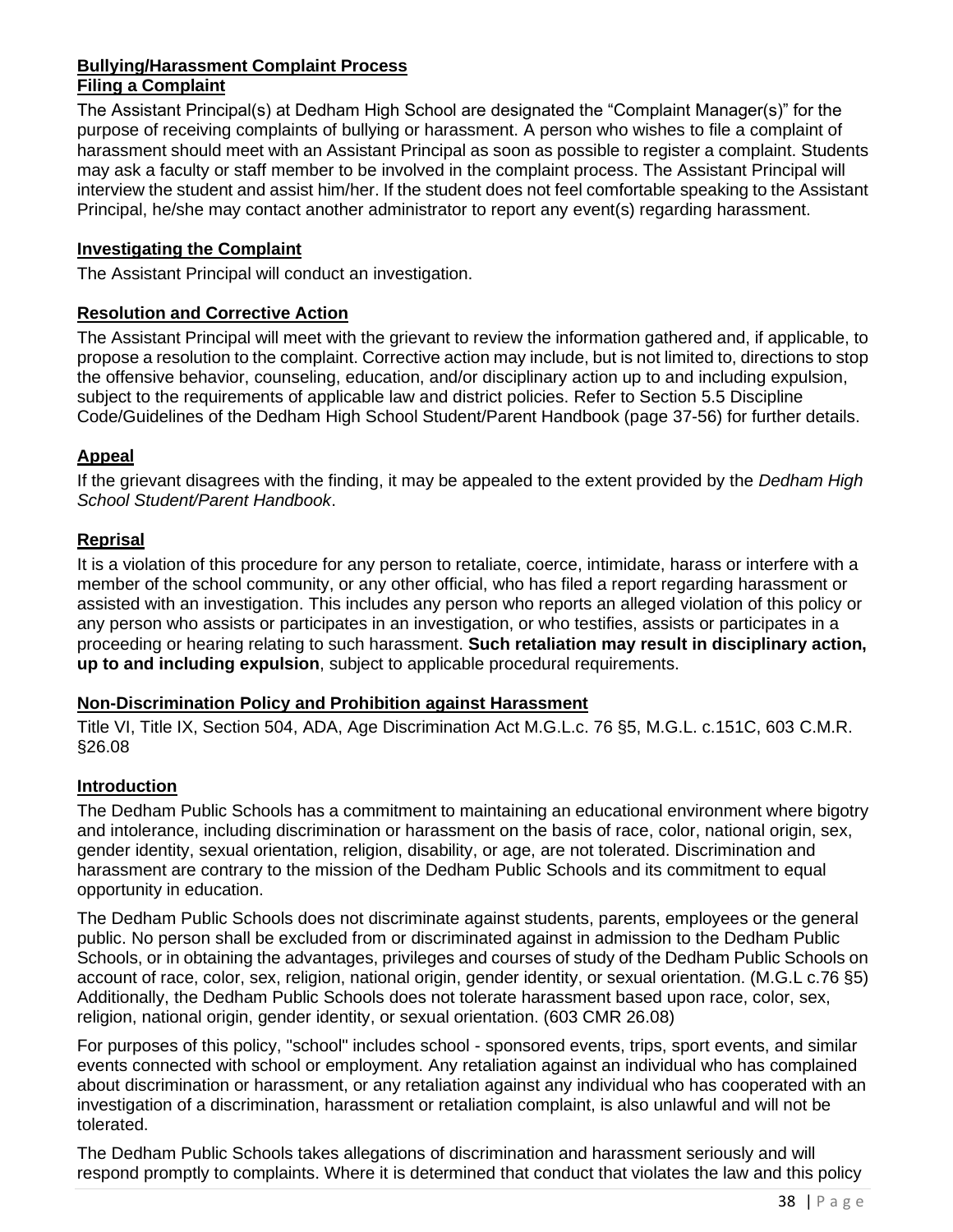has occurred, the Dedham Public Schools will act promptly to eliminate the conduct and will impose corrective action as necessary, including disciplinary action where appropriate.

# **Definition of Discrimination and Harassment**

"Harassment" is defined as unwelcome conduct, whether verbal or physical, that is based on: race, color, national origin, sex, gender identity, sexual orientation, religion, disability, or age. Harassment is prohibited by the Dedham Public Schools, and violates the law. Discrimination and /or harassment include, but are not limited to:

- Display or circulation of written materials or pictures that are degrading to a person or group based upon the criteria listed above
- Verbal abuse or insults about, directed at, or made in the presence of an individual or group described above because of one of the criteria listed above
- Any action or speech that contributes to, promotes or results in a hostile or discriminatory environment to an individual or group described above
- Any action or speech that is sufficiently severe, pervasive or persistent that it either (i) interferes with or limits the ability of an individual or group (as described above) to participate in or benefit from a school program or activity of the Dedham Public Schools; or creates an intimidating, threatening or abusive educational environment

Many forms of harassment have been recognized as violations of the civil rights laws (including Section 504 of the Rehabilitation Act of 1973, the ADA, Title VI, Title IX and state statutes like M.G.L. 151C) by federal courts, state courts, the U.S. Department of Education, Office for Civil Rights, and the Massachusetts Commission Against Discrimination.

"Sexual harassment" is defined as unwelcome sexual advances, requests for sexual favors, and verbal or physical conduct of a sexual nature when:

- Submission to or rejection of such advances, requests, or conduct is made either explicitly or implicitly as a term or condition of employment, academic standing, school- related opportunities, or as a basis for employment decisions
- Such advances, requests, or conduct have the purpose or effect of unreasonably interfering with an individual's academic or work performance by creating an intimidating, hostile, humiliating, or sexually offensive work or educational environment

While it is not possible to list all circumstances that may be considered sexual harassment, the following are examples of conduct that violate the law and policy and which, if severe and pervasive, constitute sexual harassment. In each case, such a determination will depend upon the totality of the circumstances, including the severity of the conduct and its pervasiveness. Sexual harassment includes, but is not limited to:

- Unwelcome sexual advances, whether they involve physical touching or not
- Unwelcome leering, whistling, brushing against the body, sexual gestures, suggestive or insulting comments
- Sexual epithets, jokes, written or verbal references to sexual conduct, comments about an individual's body, comments about an individual's sexual activity, deficiencies, or prowess
- Discussions of one's own sexual activities or inquiries into others' sexual experiences
- Displaying sexually suggestive objects, pictures, cartoons

The definitions of discrimination, harassment and sexual harassment are broad. In addition to the above examples, other unwelcome conduct, whether intended or not, that has the effect of creating a school environment that is hostile, offensive, intimidating, or humiliating may constitute discrimination, harassment and/or sexual harassment.

# **Grievance Procedure: Reporting Complaints of Discrimination and Harassment Introduction**

If any Dedham Public Schools student, parent/guardian, or employee or third party believes, in good faith, that he or she has been subjected to sexual harassment or any other form of harassment or discrimination described above, the individual has a right to file a complaint with the Dedham Public Schools. This may be done informally or formally, as described below.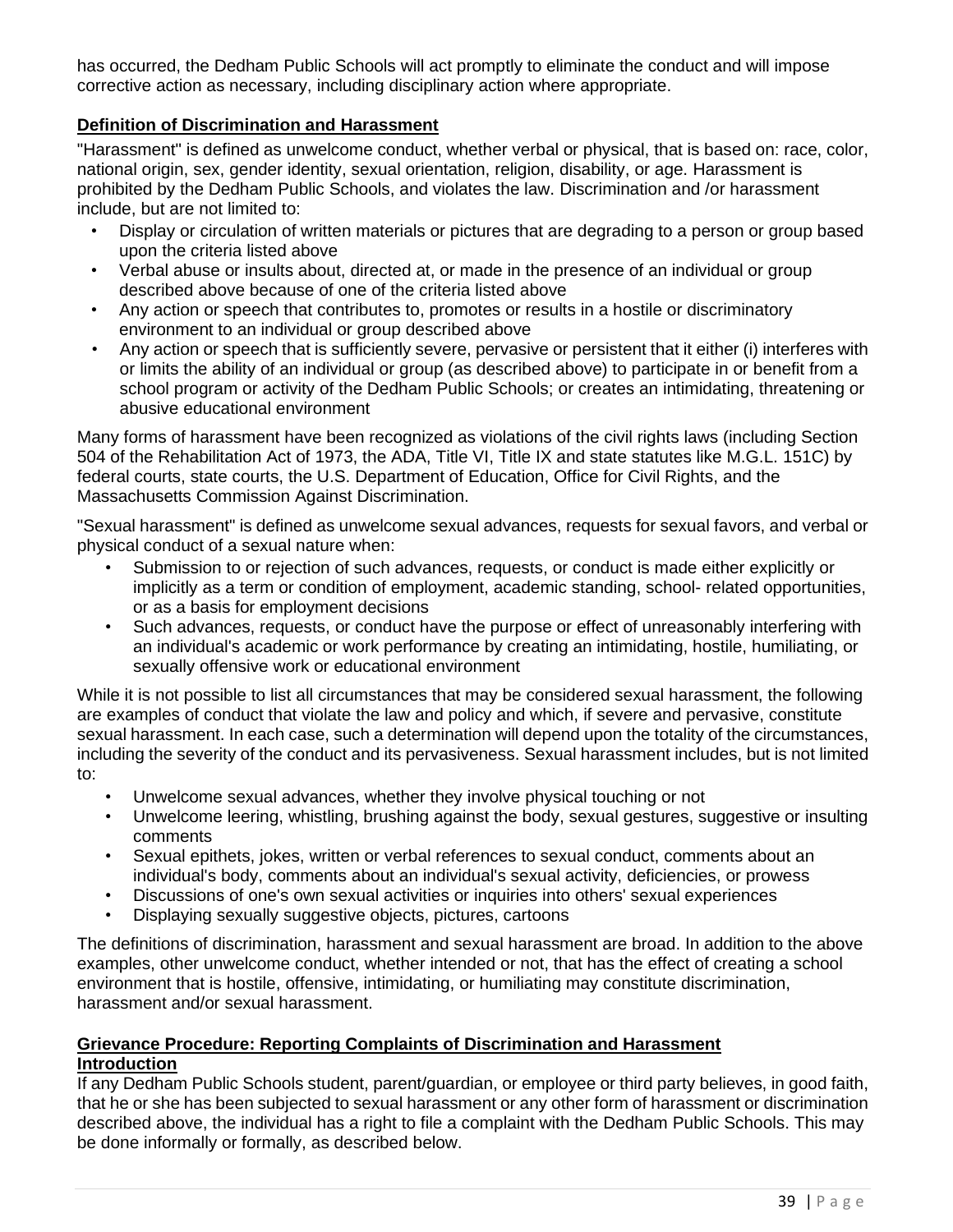Teachers or other staff members who observe or receive reports of incidents of harassment or discrimination involving students shall report such incidents immediately to the student's Principal. Administrators aware of harassment or discrimination involving any employee shall report such incidents to the Civil Rights Coordinator, listed below, or to the Superintendent.

Please note that while these procedures relate to the Dedham Public Schools' policy of promoting an educational setting free from discrimination and harassment, including sexual harassment, as detailed further in this policy, these procedures are not designed nor intended to limit the Dedham Public Schools' authority to discipline or take remedial action for conduct which the Dedham Public Schools deems unacceptable.

# **Grievance Procedures**

# **District Contact**

District Civil Rights Coordinator for Title VI (race, color, national origin); Title IX (sex); Section 504 (disability); Title II of the ADA (disability); Religion, Sexual Orientation, Gender Identity, and Age is:

Ian Kelly Assistant Superintendent 100 Whiting Avenue Dedham, MA 02026 781-310-1000

Students, parents/guardians, or employees or third parties who wish to initiate the formal complaint process may also put their complaint in writing to the building Principal.

Any Principal receiving such a complaint shall immediately forward the complaint to the District Coordinator listed above, who will then begin the formal procedure described below.

Any teacher or other employee who receives a formal complaint of discrimination or harassment shall immediately forward the complaint to the building Principal. The Principal will then forward the complaint to the District Coordinator listed above, who will begin the formal procedure described below.

The District Coordinator shall handle the investigation and resolution of the complaint, unless the Superintendent chooses to investigate the complaint or designates another person to investigate it on his/her behalf. Any complaint about an employee who holds a supervisory position shall be investigated by a person who is not subject to that supervisor's authority. Any complaint about the Superintendent should be submitted to the chairperson of the school board, who should consult with legal counsel concerning the handling and investigation of the complaint.

# **Internal Grievance Procedure**

# **Informal Resolution of Discrimination and Harassment Complaints**

Before initiating the formal procedure, the student, parent, guardian, employee, or third party may wish, if possible, to resolve the complaint on an informal basis through discussion.

A student or parent can discuss the issue with his/her teacher or building Principal. An employee or third party can discuss the issue with his/her immediate supervisor or the building Principal.

The person receiving the complaint shall attempt, within his/her authority, to work with the individual to resolve the issue fairly and expeditiously within ten (10) working days of receiving the complaint. If the complainant is not satisfied with the resolution from the informal process, or if he/she does not choose informal resolution, then he/she can begin the formal complaint procedure described below. Contact information for building principals and for the Superintendent is located below.

# **Formal Resolution of Discrimination and Harassment Concerns:**

A student, parent/guardian, or employee or third party who is not satisfied with the informal resolution process or who chooses not to participate in the informal resolution process may initiate the formal complaint procedure at any time by putting the complaint in writing to the District Civil Rights Coordinator. An employee, at the request of the student, may put the complaint in writing for the student.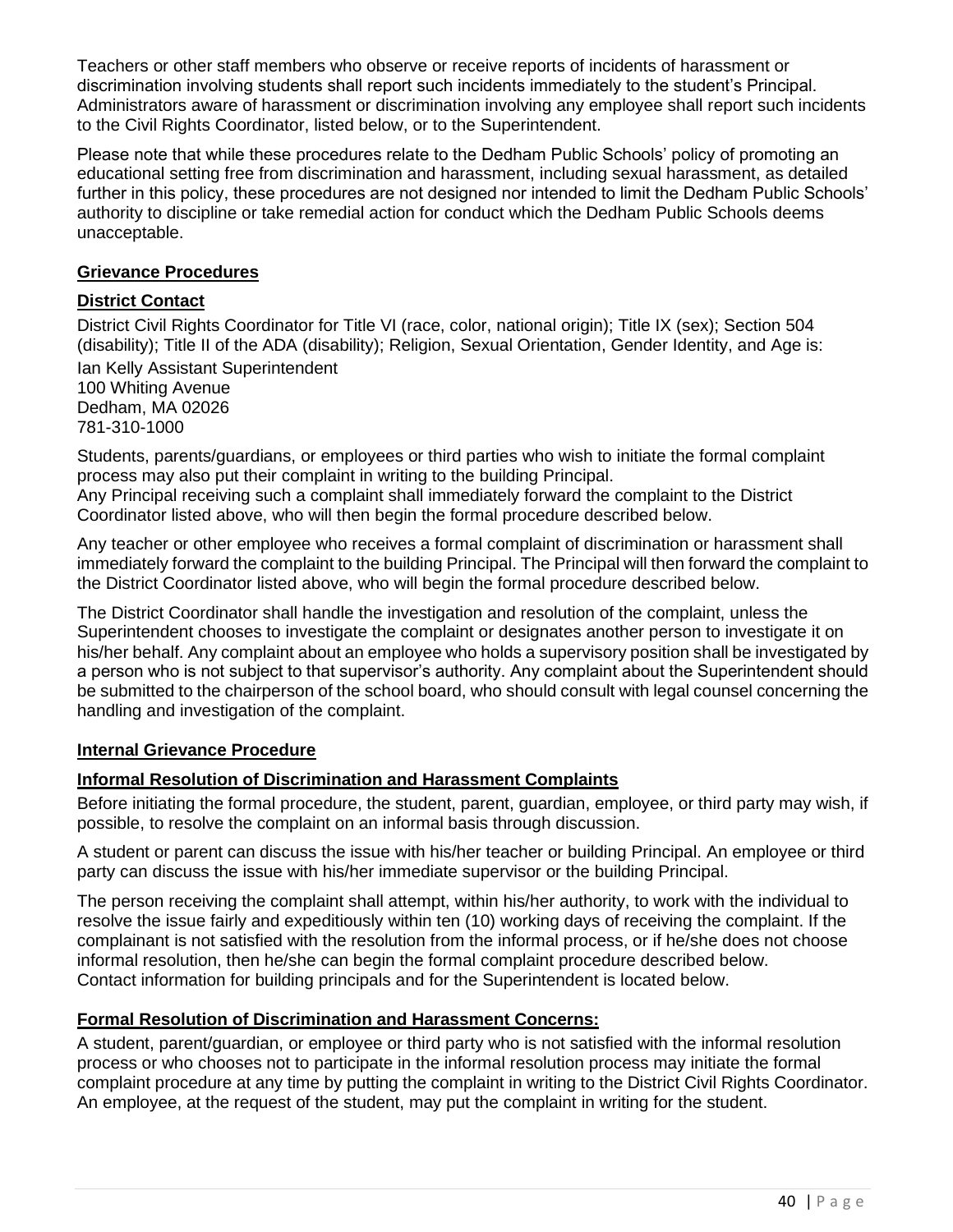# **What the complaint should include:**

The student/parent//guardian/employee's/ or third party's complaint should include: the name of the individual making the complaint, the name of the individual aggrieved, the name of the individual(s) accused of committing the harassing or discriminatory practice, the location of the school/department where the alleged discriminatory practice occurred, the basis for the complaint, witnesses (if any) and the corrective action the student is seeking.

If the written complaint does not contain this information, the District Civil Rights Coordinator will ask the complainant for this information.

# **When to file a complaint:**

Efforts should be made to file such complaint within twenty (20) calendar days after the alleged discriminatory practice occurred in order for an expeditious investigation to be conducted, unless extenuating circumstances exist. However, the Dedham Public Schools will investigate any complaint no matter when it is filed.

# **What will happen after the complaint is filed:**

Promptly after receiving the complaint, the District Civil Rights Coordinator will conduct the necessary investigation, including making good faith efforts to gather all relevant evidence for consideration. In the course of his/her investigation, the District Civil Rights Coordinator shall contact those individuals that have been referred to as having pertinent information related to the complaint. This process shall include, at a minimum, contacting the complainant; and the person against whom the complaint was filed and/or the appropriate authority involved; interviewing witnesses; and considering relevant documentation. During this process, complainants will have the opportunity to present witnesses and other relevant evidence to the District Civil Rights Coordinator conducting the investigation. The District Coordinator or designee should use appropriate interim measures during the investigation of a complaint to ensure that the student is free from discrimination and/or harassment during the pending investigation.

Barring extenuating circumstances, the District Civil Rights Coordinator, will complete the investigation within thirty (30) working days. When more than thirty (30) working days is required for the investigation, the District Civil Rights Coordinator shall inform the complainant that the investigation is still ongoing.

After completing the formal investigation of the complaint, the District Civil Rights Coordinator shall make a decision on the complaint within fifteen (15) working days and shall inform the complainant and the person(s) against whom the complaint was made, of the results of the investigation in writing. If the District Civil Rights Coordinator finds that there is reasonable cause for believing that a discriminatory or harassing practice has occurred, the District Civil Rights Coordinator will refer the matter to the Superintendent of the Dedham Public Schools and/or his or her designee for appropriate action, up to and including discipline for either the employee or the student(s) who engaged in the harassing or discriminatory conduct.

# **What you can do if you are not satisfied with the outcome of the formal complaint procedure:**

If the complainant is not satisfied with the District Civil Rights Coordinator's decision, he/she can appeal the District Civil Rights Coordinator's finding to the Superintendent within five school days.

The Superintendent will review the information considered by the District Civil Rights Coordinator, collect any additional information he/she believes is necessary to make an informed decision and shall issue a written decision to the complainant and the person against whom the complaint was made.

Again, strict timelines cannot be set for conducting the investigation because each set of circumstances is different. However, the Superintendent will make sure that the complaint is handled as quickly as feasible and will strive to complete the investigation within ten (10) working days.

If the complainant is not satisfied with the Superintendent's decision, or if he/she does not choose either of the internal resolution processes, he/she may follow the external grievance procedure described below.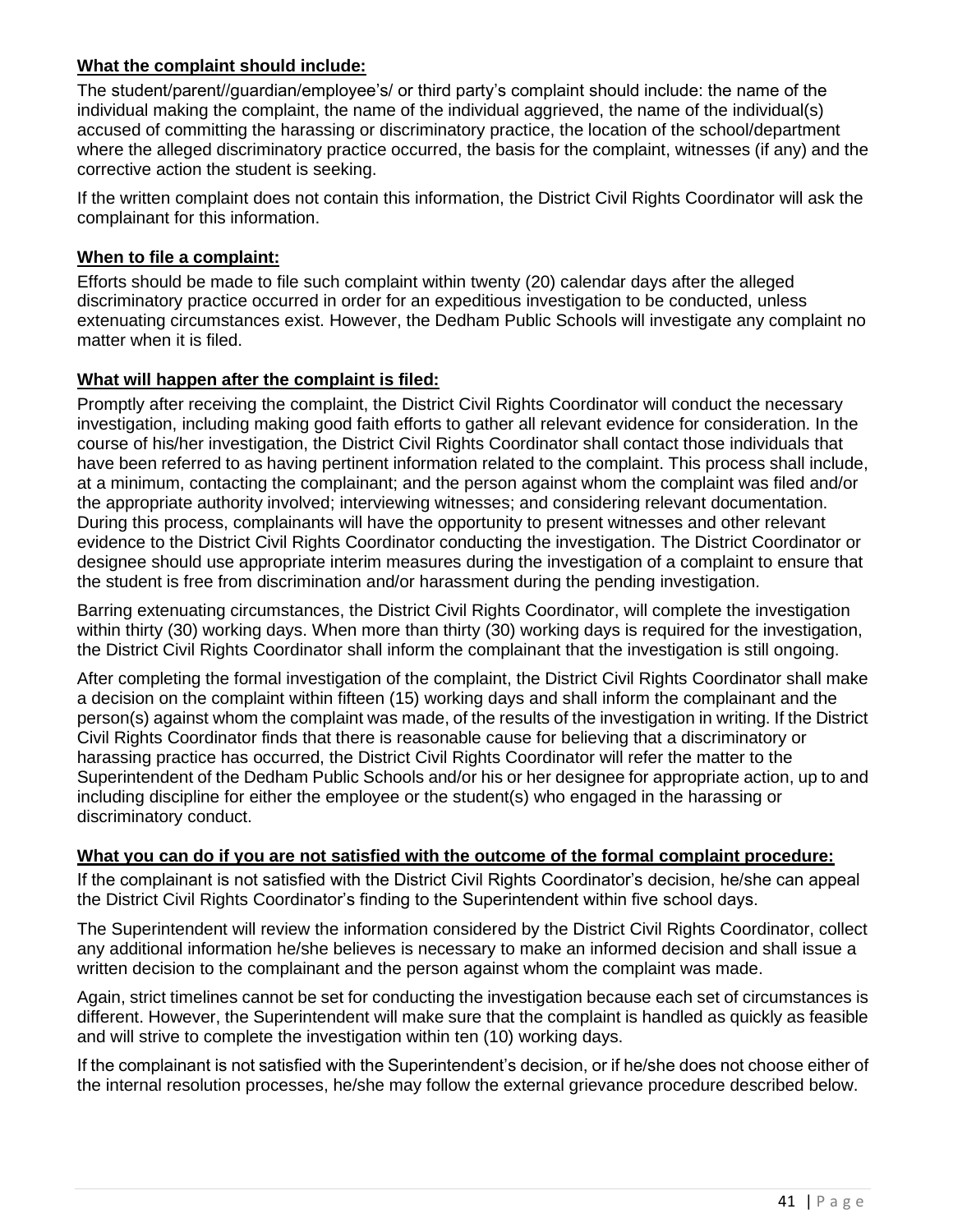# **Contact information for the Superintendent and the building principals are:**

| Michael Welch, Superintendent           |
|-----------------------------------------|
| Clare Sullivan, Principal, Avery School |
| Ashley Bodkins, Greenlodge School       |
| Kim Hermesch, Principal, Oakdale School |
| Ed Paris, Principal, Riverdale School   |
| Karen Hillman, Principal, Middle School |
| Jim Forrest, Principal, High School     |
| Paul Sullivan, Principal, Delta         |

(781) 310-1000 (781) 310-5000 (781) 310-4000 (781) 310-6000 Ed Paris, Principal, Riverdale School (781) 310-2000 (781) 310-7000 (781) 310-1100 Paul Sullivan, Principal, Delta (781) 310-1033

# **External Grievance Procedure**

Any student, parent, or employee, or third party who chooses not to use the district's internal grievance procedures or who is not satisfied with the district's internal grievance procedures may file a complaint of discrimination or harassment with an appropriate state or federal agency.

# **For complaints related to discrimination/harassment of students:**

The Office for Civil Rights US Department of Education 8th Floor 5 Post Office Square, Suite 900 Boston, MA 02109-3921 Telephone: 617-289-0111 FAX: 617-289-0150 TDD: 877-521-2172 OR The Massachusetts Commission against Discrimination One Ashburton Place Sixth Floor, Room 601 Boston, MA 02108 Phone: 617-994-6000 TTY: 617-994-6196

# **For complaints related to discrimination/harassment of parents:**

The Office for Civil Rights US Department of Education 8th Floor 5 Post Office Square, Suite 900 Boston, MA 02109-3921 Telephone: 617-289-0111 FAX: 617-289-0150 TDD: 877-521-2172

# **For complaints related to discrimination/harassment of employees:**

The Office for Civil Rights US Department of Education 8th Floor 5 Post Office Square, Suite 900 Boston, MA 02109-3921 Telephone: 617-289-0111 FAX: 617-289-0150 TDD: 877-521-2172 OR The Massachusetts Commission against Discrimination One Ashburton Place Sixth Floor, Room 601 Boston, MA 02108 Phone: 627-994-6000 TTY: 617-994-6196 OR The Equal Employment Opportunities Commission John F. Kennedy Federal Building 475 Government Center Boston, MA 02203 Phone: 1-800-669-4000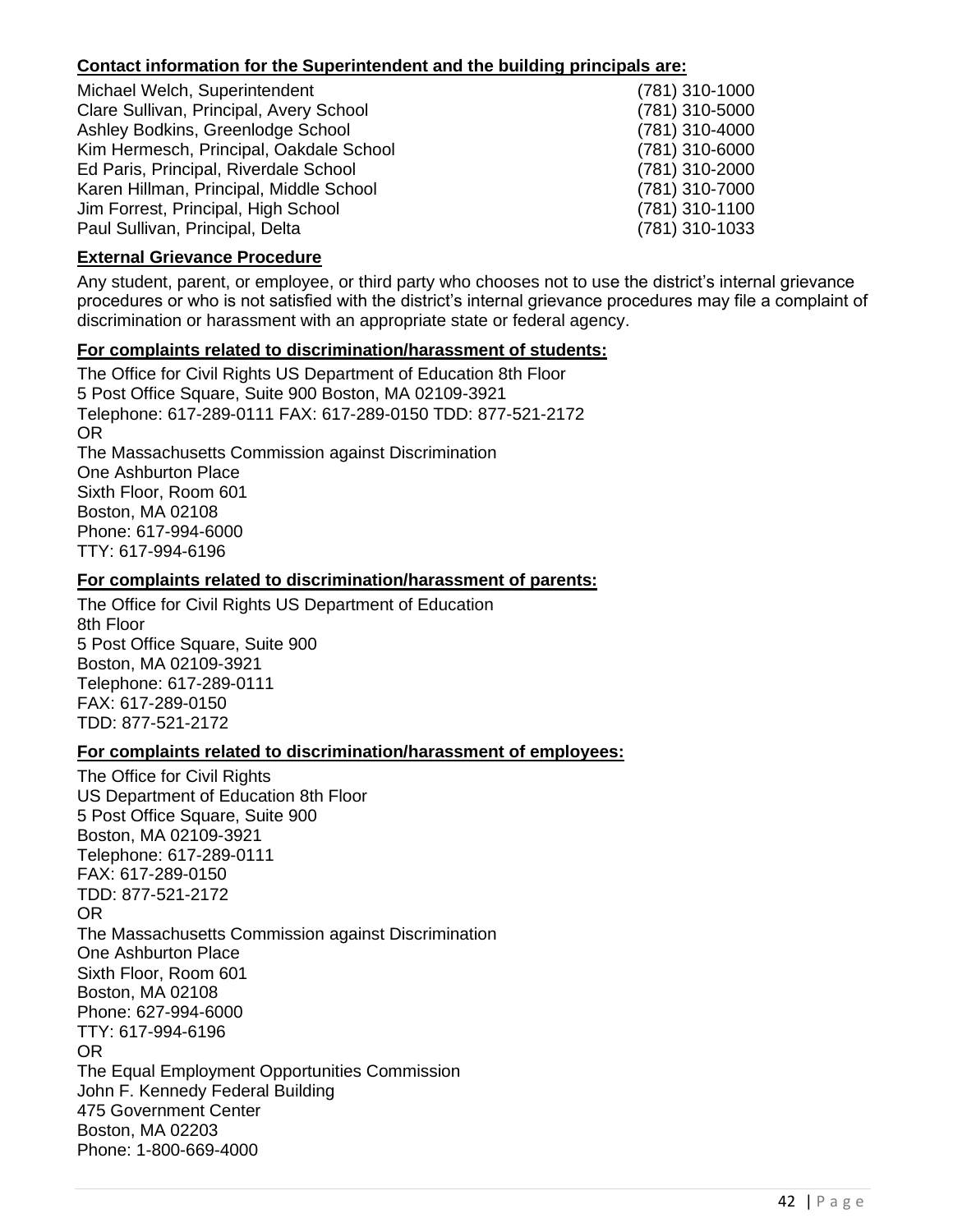# **GENERAL POLICIES**

No reprisals or retaliation shall be invoked against any person for processing, in good faith, a complaint, either on an informal basis or formal basis, or for participating in any way in these complaint procedures.

No reprisals or retaliation shall be invoked against any person who, in good faith, has testified, assisted or participated in any manner in any investigations, proceeding, or hearing of a complaint or for otherwise participating in any way in these complaint procedures.

Whenever possible, a conference should be scheduled during a time that does not conflict with regularly scheduled work and/or school programs.

The Dedham Public Schools will work with an individual who files a complaint of discrimination or harassment; including conducting an investigation and holding conferences, in order to fairly and expeditiously resolve the complaint. Informal resolution may not be appropriate in all cases, including but not limited to more severe or egregious allegations of discrimination or harassment.

#### **DEDHAM SCHOOL COMMITTEE POLICY REGARDING HIV (HUMAN IMMUNODEFICIENCY VIRUS) AIDS (ACQUIRED DEFICIENCY SYNDROME) SCHOOL ATTENDANCE AND CONFIDENTIALITY OF INFORMATION**

Epidemiological studies show that HIV/AIDS is transmitted via sexual contact or blood-to-blood contact. Research indicates that it is not transmitted through casual contact such as that found in a school setting. State and federal laws, which prohibit discrimination based on handicap, prohibit exclusion of students with HIV/AIDS. State and federal laws, which prohibit discrimination based on handicap, prohibit exclusion of students with HIV/AIDS from school unless their attendance would present an immediate danger to themselves or others.

Federal and state laws also protect the confidentiality of students with HIV/AIDS. These laws prohibit school personnel from requiring that students or their parents inform the school that a student has HIV/AIDS. Furthermore, if a parent or student chooses to inform school personnel, school personnel are prohibited from disseminating this information without the consent of the student or his/her parents.

Based on research indicating that HIV/AIDS is unlikely to be transmitted in school settings and legal requirements regarding student confidentiality, the following policy statement is approved by the school committee:

- A parent/guardian is not required to inform school personnel if the student has HIV/AIDS. However, the parent/guardian is urged to inform school personnel regarding the infection, as informed school personnel may be able to better attend to the needs of the child.
- If a parent or student chooses to inform school personnel regarding the student's HIV/AIDS infection, the staff member receiving the information may not inform other school personnel without the specific informed, written consent of the parent or guardian. If the student has independently sought HIV testing and informs school personnel of his/her HIV/AIDS status, the school staff member may not inform others without the student's specific, informed written consent. Due to its confidential nature, information regarding a student's HIV/AIDS status should not be kept in the student's record.
- A student will not be excluded from school merely on the basis of his/her HIV/AIDS status. However students with HIV/AIDS are not exempt from exclusion under the board's policy of excluding from school all students who bleed in an uncontrollable fashion.

# **Students Who Bleed in an Uncontrollable Fashion-School Attendance Policy**

A number of serious infectious diseases are spread by contact with human blood, including Hepatitis B Virus and the Human Immunodeficiency Virus. Consequently, all students who exhibit the following conditions will be advised not to attend school until the conditions are resolved:

- The student has weepy or bloody skin or mouth sores that cannot be successfully covered or controlled with medication.
- The student exhibits the behavior of biting other individuals with unusual frequency or severity and there is likelihood that the actual transfer of blood from the biter will occur, or might happen only from a student with chronically bloody gums or mouth; or
- The student exhibits bloody diarrhea.

These conditions are grounds for the exclusion of any student from a school setting, regardless of whether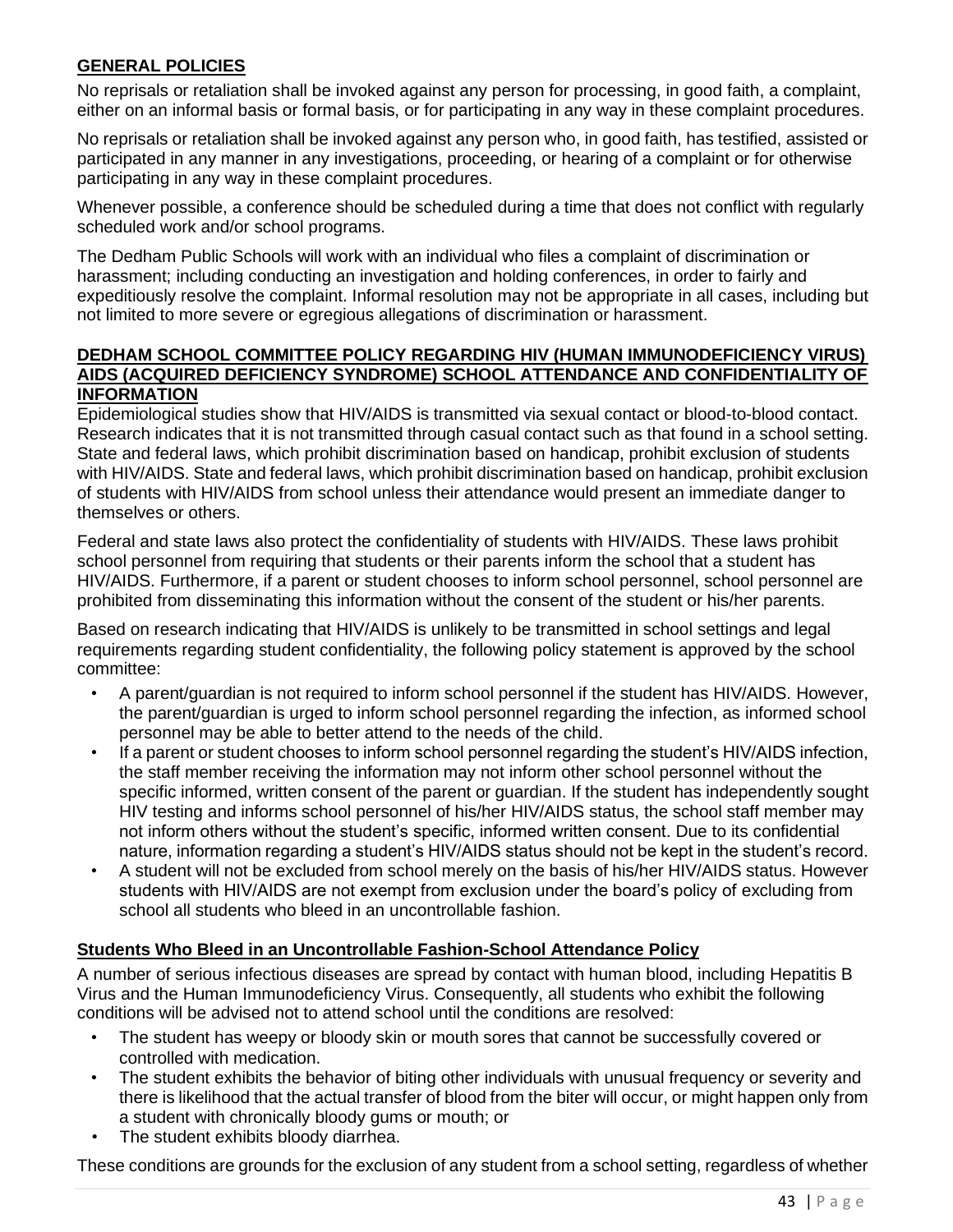he/she is known or suspected to harbor a blood borne infection.

# **Universal Precautions for School Settings**

In order to protect themselves from infection by blood-borne disease, such as Hepatitis B Virus and Human Immunodeficiency Virus, all staff should instruct students to avoid areas where body fluid spills have occurred in the school setting.

# **Release of Information**

The Code of Massachusetts Regulations ("CMRs") provides that a school may release some information included in student records without prior consent. 603 CMR 23.07 (4) provides that a school may release the following without prior consent: a student's name, address, telephone listing, date and place of birth, major field of study, dates of attendance, weight and height of members of athletic teams, class, participation in officially recognized activities and sports, degrees, honors and awards, and post high school plans. The release of this information is subject to one pre-condition: **before the school releases the information parents and students must be informed and allowed the right to request that this information not be released**. If you do not wish to have the above information released, notify the high **school administration (appropriate assistant principal Kristy Yankee (grades 9 and 11), Jim Forrest (grades 10 and 12), or the principal) in writing and a block will be placed prohibiting release.** *Note: "A court order will override a block."*

# **Acceptable Use of Technology**

# **STUDENT NETWORK ACCEPTABLE USE POLICY**

# **Mission Statement**

The primary purpose of the Dedham Public Schools instructional network (DPS Network) is to support and enhance teaching and learning by providing a network, computers and an Internet connection to allow electronic communications storage and access to information resources.

# **General Polices and Guidelines**

It is the policy of the Dedham Public Schools that students shall utilize the network in a responsible, efficient, ethical, and legal manner in accordance with the mission of the Dedham School Department for school-related purposes. The DPS Network is provided to support the educational mission of the district. All other uses are prohibited. The DPS Network is not a forum for personal opinion on any subject. Students are reminded that any use of the DPS Network must comply with this policy arid all other applicable policies, procedures and rules of the Dedham Public Schools. Users must acknowledge their understanding of the general policy and guidelines as a condition of receiving an account to use the network. Failure to adhere to this policy and its guidelines below may result in suspending or revoking access to the network as well as other consequences as described below.

*Guideline 1:* Acceptable uses of the network are activities that support classroom teaching and learning, career development and limited high quality academic self-discovery activities.

*Guideline 2:* There shall be no anonymity in use of the network. All users must log in to the network with their given account name and password. No other user may use the network under that account.

*Guideline 3:* There are unacceptable uses of the network. Inappropriate uses can be classified into two categories: illegal and prohibited. Please note that some prohibited uses, in certain situations can be illegal. Examples of illegal and prohibited activities follow: These lists are not to be viewed as comprehensive but as explanatory.

- Illegal activities will be referred to the appropriate law enforcement agency. Illegal uses include: obscenity, libel, threats, hate postings, sexual harassment, and copyright violations.
- Prohibited activities are based on the intended use of the DPS network. Examples of these include: promotion of personal views, pornography, profanity, plagiarism, commercial or political use, and anonymous messages. Additionally users are not to broadcast messages, download files or applications, send mass emails, encrypt files, raise unwelcome attention, show disrespect or violate commonly agreed upon etiquette when using the network.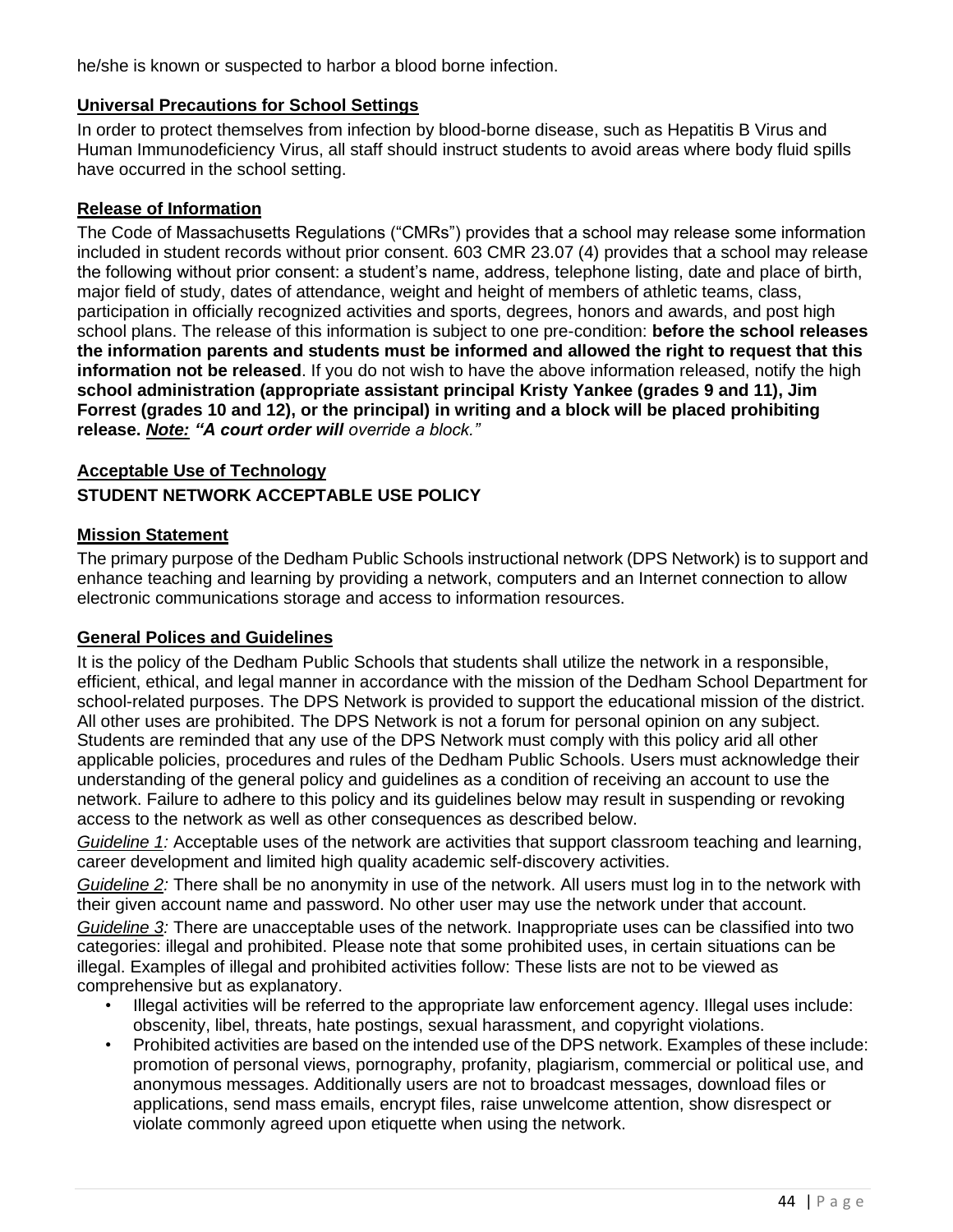*Guideline 4:* Staff members are responsible for teaching proper techniques and standards for participation, for guiding access to appropriate sections of the network, and for assuring that users understand that if they misuse the network, that consequences will be applied.

*Guideline 5:* It is the responsibility of students, parents, teachers and administrators to clearly communicate in order to support all guidelines.

# **Users of System**

The student is responsible for what s/he says and does on the network. The following people are entitled to use the network in support of the Dedham School Department's mission:

- All Dedham School Department employees:
- All Dedham students under the supervision of a sponsoring educator and parent;
- Others working in K-12 education that request guest accounts from the Instructional Network Administrator, these requests will be reviewed on a case-by-case basis and will be granted as needs and resources permit.

# **Limitation of Liability**

The Dedham School Department (DSD) makes no guarantee that the functions or the services provided by or through the system will be error-free. The DSD will not be responsible for any damage you may suffer, including by not limited to loss of data or interruptions of service. The DSS is not responsible for the accuracy or quality of the information obtained through or stored on the system. The DSD will not be responsible for obligations (financial, legal or other) arising through the authorized or unauthorized use of the system. Users of the system understand that some efforts are made to block inappropriate material but that it is impossible to block all offensive material; therefore, the DSD is not responsible for any information that is transferred through the Internet.

#### **Additional Disclosures**

Email is insecure and may be read by authorized enforcement personnel (see Email Policy for future details). Please note this only a limited expectation of privacy within the network, just as there is for any storage facility in the schools. Similarly, there is only a limited freedom of expression on the network: the school department has the discretionary right to "edit" publications within its jurisdiction everything posted or transmitted via the DPS is a "publication."

In support of our educational mission, students' work, image, voice and identification may be transmitted through the instructional network, including but not limited to, postings on the Dedham School Department's Intranet and Internet site. Restrictions on such use should be submitted in writing to the building principal.

# **Consequences**

Network use in the Dedham Schools is an appropriate application of our instructional program. Supervision and monitoring of student use will be a staff priority; however, there may be episodes of inappropriate student use. In this event, consequences will be applied.

# **Consequences for Inappropriate Use:**

In the event of inappropriate use of the network, a building administrator will apply consequences. Consequences may consist of any or all of the following, as determined by the administrator following severity of the infraction.

- Parents will be contacted and informed of the violation.<br>• The student will lose her/his network access rights immed
- The student will lose her/his network access rights immediately. A conference with the building administrator, the student and parents will be held. Access privileges may be revoked permanently.
- A disciplinary report will be written, with a copy for the parents and a file copy.
- The student may be suspended or expelled from school.
- All illegal activity will be reported to local law enforcement. If you have any concerns or questions about network use, please contact your child's assistant principal.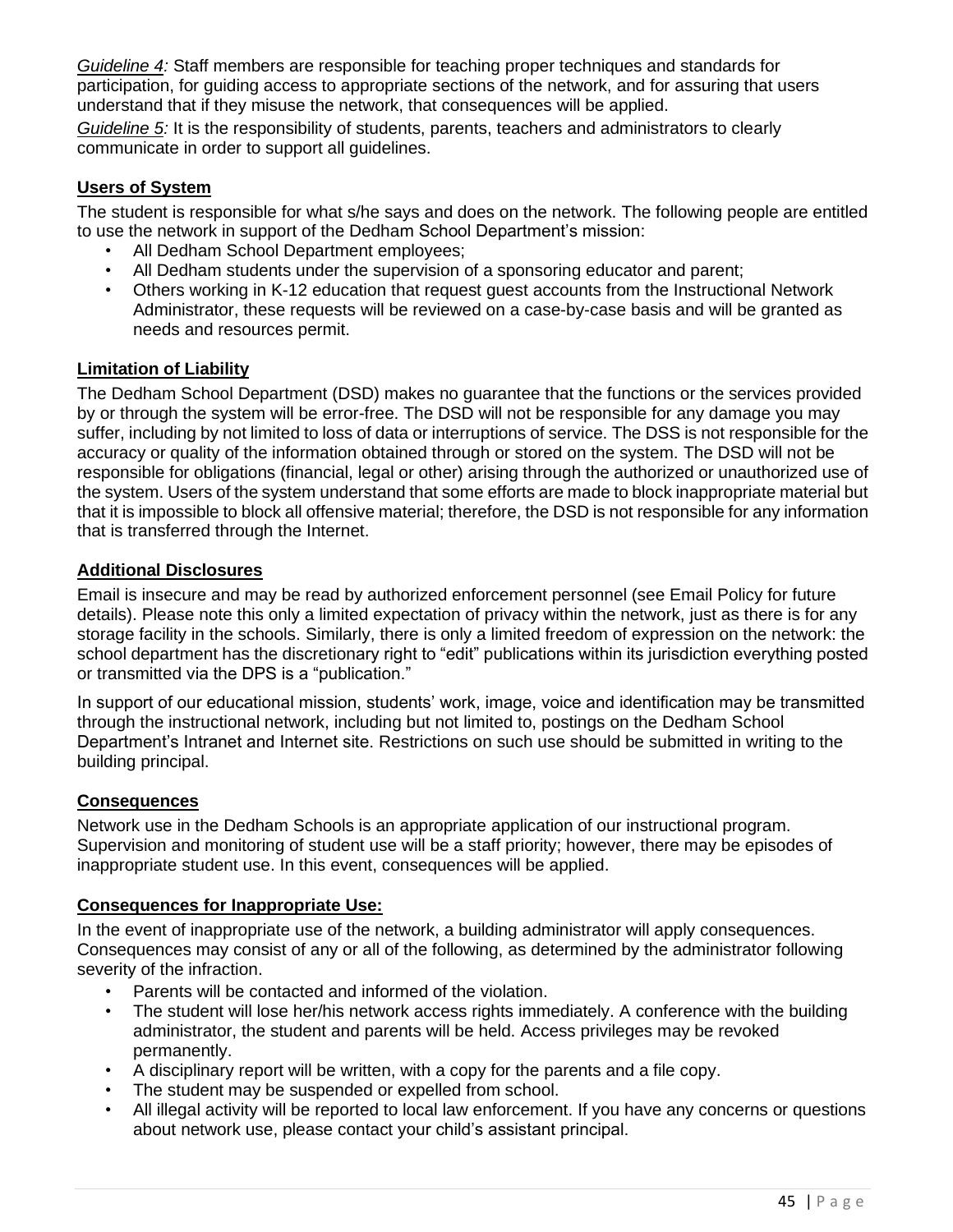# **Use of Electronic Devices**

It is the policy of the DPS that no audio or visual recording may be made on DPS property without the permission of an authorized representative of the DPS. By way of example, the use of cameras on school property is prohibited without such permission. It is the policy of the DPS that electronic devices should not be on or visible during the school day. No communication with electronic devices between students is allowed. For example, text messaging between students is prohibited. Violations of this policy will result in consequences ranging from detention, school suspension or possible legal prosecution. Examples of the types of electronic devices included in this policy are listed below. These examples are provided as a reference. The policy is not limited to this list. Personal electronic devices that should not be on, used or visible during the school day:

- Mobile telephones other wireless telephone devices
- Digital still or video cameras including cameras integrated into a mobile telephone
- Digital voice recorders including those integrated into handheld devices

# **DEDHAM PUBLIC SCHOOLS SEARCH and SEIZURE POLICY STATEMENT**

It is necessary that we have a procedure in place within our school system for search and seizure whenever such action is reasonable and appropriate. Under the fourth Amendment to the U.S. Constitution, students are protected from unreasonable searches and seizure conducted by school officials and teachers. An unreasonable search may invalidate any disciplinary action that was taken and potentially could lead to a claim for monetary damages.

# *Reasonable searches are conducted when:*

- a) There are reasonable grounds for suspecting that the student has violated or is violating the law or the rules of the school.
- b) The search is conducted in a manner that is appropriate to its objectives and not excessively intrusive in light of the age and sex of the student and the nature of the infraction.
- c) If a search of the student is necessary for the safety of the student, student body and/or school personnel, the search must be conducted by the building administrator in the presence of another school administrator, nurse, etc. of the opposite sex (if the student being searched is of the opposite sex of the school administrator). If the building administrator determines that the police must be involved and the administrator requests that the police do the search, then a search warrant must be issued. Under **no** circumstance should a school administrator search a student without requesting permission from the student. If a student chooses not to be searched he/she should be notified that he/she will be detained until a police officer arrives with a search warrant. Parents must be notified.
- d) Reasonable grounds for a search may include personal observation that a student possesses contraband material on school property. Additionally, reasonable grounds would be constituted when a reliable source reports the presence of contraband material on school property. In very serious cases (e.g. possession of a weapon) an anonymous report would be considered reasonable grounds. The manner of the search must be tailored to the circumstances. The search is to be limited to areas and objects that reasonably could be expected to contain the contraband material being sought. The search may include random drug search by the County Sheriff's office canine division.

A student search (including a locker search) that is conducted by a police officer will, in all likelihood, be upheld if a valid warrant is held. However, searches including locker searches by administrators are allowed, without a warrant if he/she has reason to suspect that a student has violated or is violating the law of the rules of the school. General Laws Chapter 71 Section 37H requires every School Committee to file with the Commissioner of Education its rules and regulations pertaining to the conduct of teachers or students before they become effective. These rules must be made available to teachers and students at no cost.

# **Substance Abuse**

#### *Alcohol/Drugs*

Any student with alcohol or drugs in his/her possession, except those prescribed by a physician, or who is suspected of being under the influence of these drugs, will be sent directly to either the school nurse or to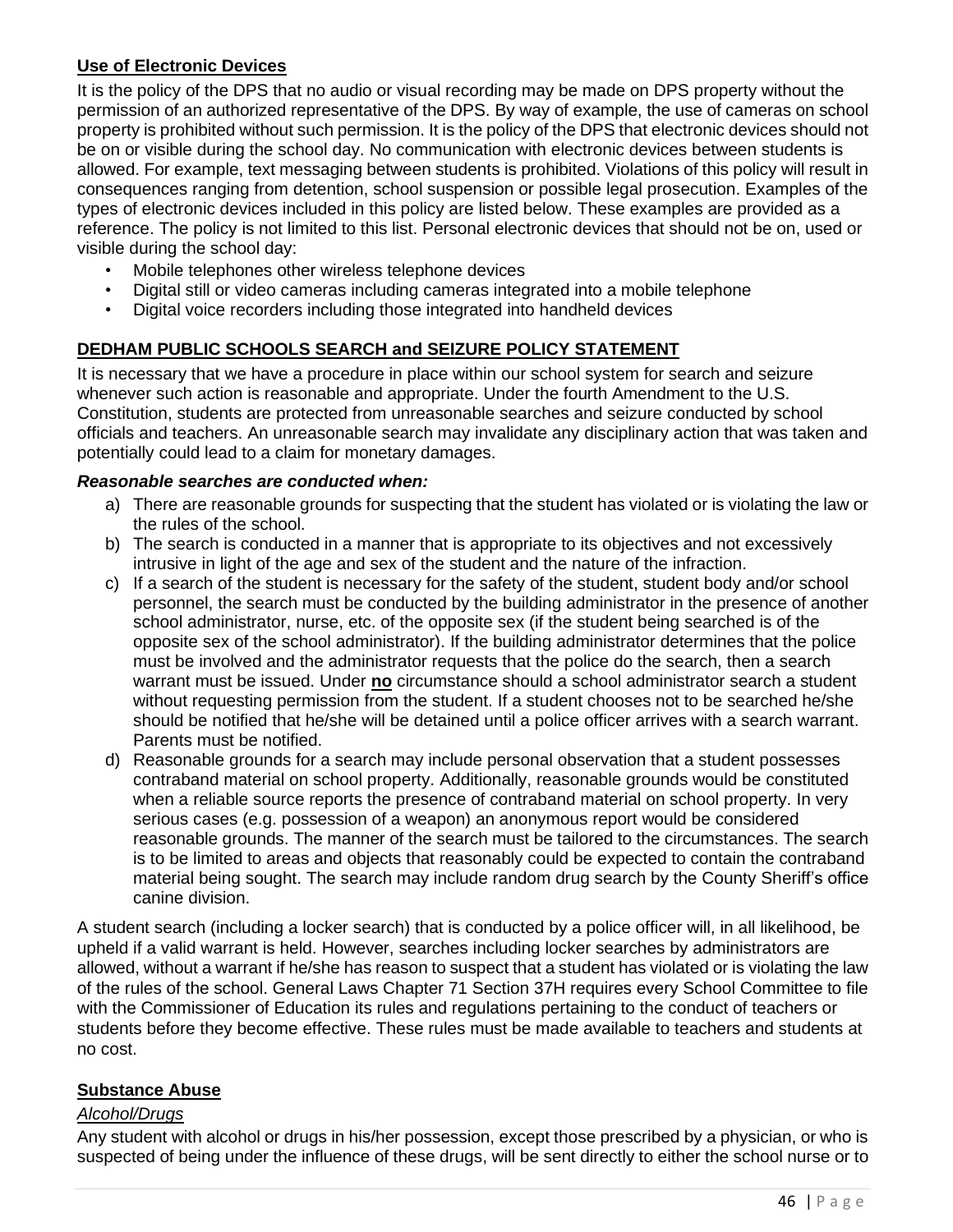the office as proper in each case. The student's parent/guardian will be contacted, and corrective action will be required prior to re-admission to the regular school program. Re-admission will follow suspension provided that the parent/guardian has come into school for a conference and a corrective plan for behavior modification has been developed by the student, parent/guardian and school representative.

- 1. Established use, possession or being present when and where there is use of non-medical drugs or alcohol while under school supervision or at a school event regardless of quantity, location or time will result in a three-to-ten day suspension for the first offense.
- 2. Established sale of drugs or alcohol will result in a ten-day (10) suspension and / or expulsion for the first offense.
- 3. First offense students will not be allowed to attend or participate in any school events or extra-curricular activities (music, athletics, drama events, etc., prom, class day, graduation) for forty-five (45) calendar days.
- 4. Students in a leadership position (class and club officers, captains) will be required to relinquish their positions for the remainder of the school year.
- 5. Any additional recurrence will result in a ten-day (10) suspension from the school with a referral for expulsion. In addition, the student will be excluded from attending or participating in any school events or extra-curricular activities for ninety (90) calendar days.
- 6. Any established use, possession or sale of non-medical drugs or alcohol would be reported to the police, as mandated by State Law.
- 7. The law pertaining to a drug-free school zone is stated on page 12 under Chapter 227 in this Handbook.
- 8. Disciplinary action pertaining to substance abuse, sale and/or possession may be taken against students with IEP's, for the purposes of educational programs and activities. As is permitted, circumstances may require a drug/alcohol-testing program as a condition for delivery of SPED services.

# *Smoking*

Any individual using tobacco products on school grounds and/or at an off-site school sponsored activity (e.g.) field trip, prom, social, etc., will be reported to an administrator for disciplinary action. Any student carrying smoking materials on his/her person will be given office detention. The penalty for smoking is, for the first offense, a \$100.00 fine or participation in a smoking cessation program. For second and subsequent offenses the penalty is a \$100.00 fine for each offense. Additional disciplinary consequences may apply.

This policy shall also apply to the possession/use of e-cigarettes, vaporizers, etc. and associated paraphernalia, including but not limited to all substances used for vaporization whether or not they contain nicotine.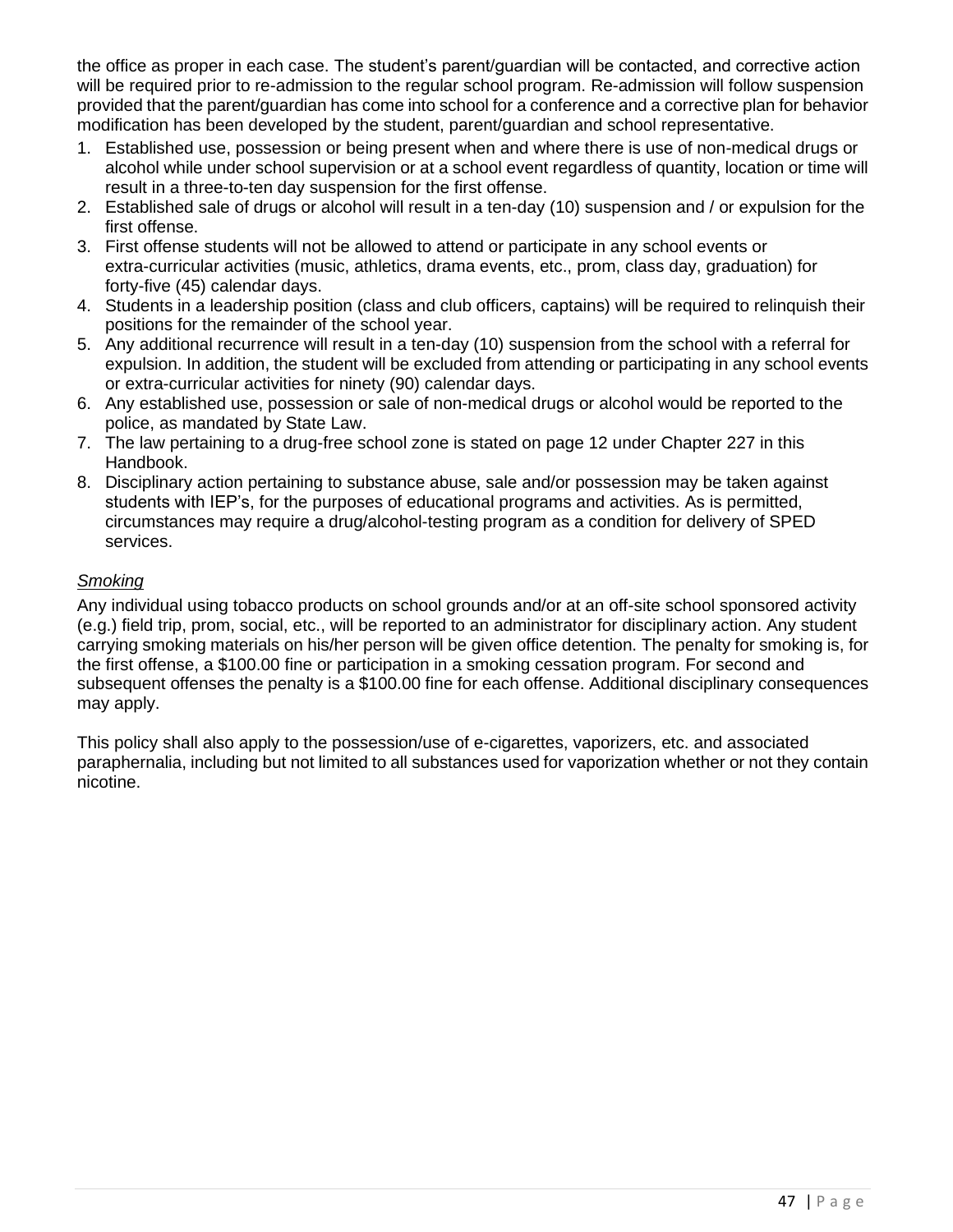#### **Memorandum of Understanding Between the Dedham Public Schools and the Dedham Police Department**

# **I. Statement of Purpose**

In order to achieve the goal of a safe, drug-free community, the cooperation of the community and coordination of its resources is essential. The Dedham Public Schools (the "DPS") and the Dedham Police Department (the "DPD") agree to engage in a collaborative effort to foster a safe school environment and to deter illegal drug and alcohol abuse involving DPS students. In furtherance of that goal, the Chief of Police, with the support of the Board of Selectmen, and the Superintendent of Schools, with the support of the School Committee, hereby agrees to follow the procedures as outlined in this Memorandum of Understanding to address, communicate and resolve the following mandatory reportable incidents.

# **II. Mandatory Reportable Incidents**

Mandatory reportable incidents shall include:

- **A.** Any incident in which any DPS student is in possession of, using, selling or distributing alcohol, or
- **B.** Any incident in which any DPS student is in possession of, using, selling or distributing an inhalant or any controlled substance, as defined in M.G.L. c. 94C, or
- **C.** Any incident, excluding accidents, in which any DPS student commits or threatens an act resulting in personal injury, property destruction or criminal theft, or
- **D.** Any incident in which any DPS student is in possession or threatens the use of a firearm or dangerous weapon as defined in M.G.L. c. 269, §10, or
- **E.** Any incident in which any DPS student commits a sexual assault and/or rape against a child, minor or adult, or
- **F.** Any incident involving the physical or sexual abuse of a DPS student and any 51A reports filed with the Department of Children & Families, or
- **G.** Any incident in which any DPS student engages in hazing as defined in M.G.L. c. 269, or
- **H.** Any incident in which any DPS student commits an act of domestic violence, dating violence or violates a restraining order as defined in M.G.L. c. 209A, or
- **I.** Any incident in which any DPS student commits a hate crime or a violation of civil rights, or
- **J.** For sections E, G, H, and I: In those situations where the alleged perpetrator and victim(s) are both DPS students the building principal(s) will be notified.
- **K.** Any incident in which any DPS student engages in fire-setting, is in possession of or threatens the use of an incendiary device or explosive, or
- **L.** Any incident in which any DPS student creates or possesses a "hit list" of individuals targeted for violence or death, or
- **M.** Any threat, direct or indirect, against a student or school personnel, or
- **N.** Any emergency situation that may pose a threat to human safety or which may result in property damage.

# **III. Police and School Department Designated Officials**

Where a DPS student is involved in a mandatory reportable incident, the Chief of Police designates the Juvenile Officer as the responsible police official to address the incident and the Superintendent of Schools designates the building principal of the school the student attends as the responsible school official to address the incident.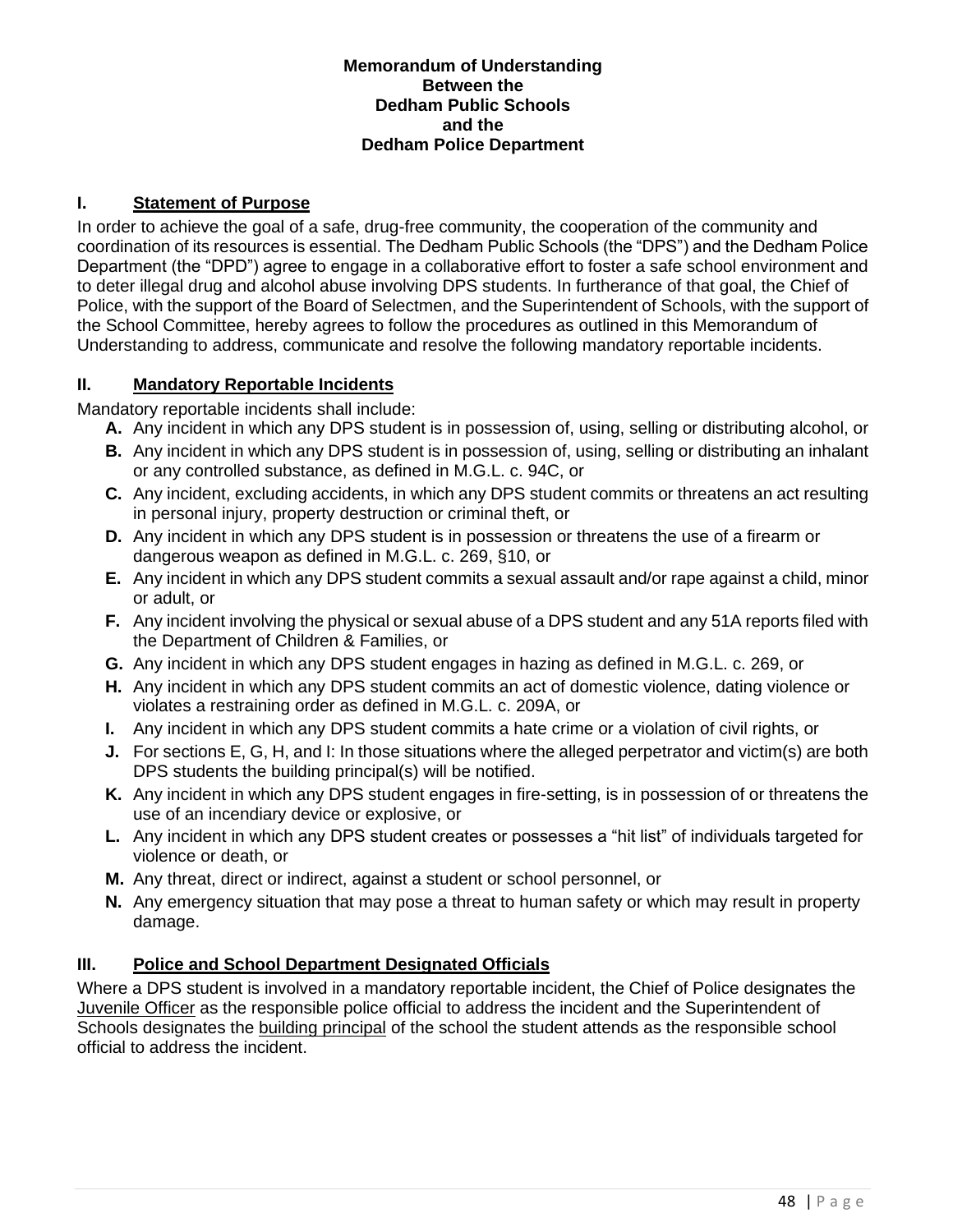# **IV. Reporting Requirements**

# **A. In General**

1. In General: As appropriate, and in accord with applicable laws, the designated officials shall report to each other all mandatory reportable incidents or information that may affect the safety of students and school employees. The reporting shall be done in a timely manner to promote public safety and to facilitate supportive intervention on behalf of the student.

# **B. Building Principal Reports to Juvenile Officer**

- 1. Mandatory Reportable Incidents Occurring on School Property: All mandatory reportable incidents involving a DPS student(s) occurring on school property or within a 1,000 foot radius of school property or at a school sponsored/related event shall be reported by the building principal to the Juvenile Officer.
- 2. Mandatory Reportable Incidents Involving DPS Student(s)**:** All mandatory reportable incidents involving a DPS student(s), occurring inside and/or outside the Town of Dedham, shall be reported by the building principal to the Juvenile Officer where the building principal determines that there are grounds for further investigation and the reporting of the event will facilitate supportive intervention for the DPS student(s).

# **C. Juvenile Officer Reports to Building Principal**

- 1. Arrests: When any DPS student is arrested as a result of their involvement in any mandatory reportable incident the Juvenile Officer shall share information regarding the criminal complaint application with the building principal.
- 2. Protective Custody: When any DPS student is taken into protective custody as a result of their involvement in any mandatory reportable incident the Juvenile Officer shall share information regarding the incident with the building principal.
- 3. Issues of Safety and Security: The Juvenile Officer shall report to the building principal any mandatory reportable incident involving a DPS student(s), occurring inside and/or outside the Town of Dedham, where the underlying conduct poses a threat to the safety and security of any member of the school community and/or school property.

# **D. School Employees**

All school employees are required to report any and all mandatory reportable incidents by students to the building principal.

# **E. Police Employees**

All police employees are required to report any and all mandatory reportable incidents by students to the Juvenile Officer.

# **V. Alcohol and Drug Related Violations Involving Dedham High School Students**

Any incident in which any Dedham High School ("DHS") student possessed, consumed, sold or distributed any drug alcohol on school premises or at school sponsored or school related event is subject to discipline by the DHS Principal. Such discipline is within the discretion of the DHS Principal and may include a school suspension and/or expulsion from the school district.

Any incident, in which any DHS student possessed, consumed, sold or distributed any drug and/or alcohol occurring beyond school property at non-school supervised events which amounts to a Mandatory Reportable Incident is subject to discipline by the DHS Principal as follows:

- **A.** The Juvenile Officer shall report to the DHS Principal any DHS student arrested or taken into protective custody for the violation of any Massachusetts General Law regarding the use, possession or distribution of alcohol or drugs.
- **B.** First Offense: When the DHS Principal confirms, following the opportunity for the DHS student to be heard, that a violation occurred:
	- 1. The DHS student may be suspended from all school activities for a period of up to two (2) weeks.
	- 2. A mandatory meeting will be arranged for the DHS student, his or her parent(s)/guardian(s) and the DHS Principal. At that meeting, an intervention plan shall be designed to modify the student's behavior and prevent a re-occurrence.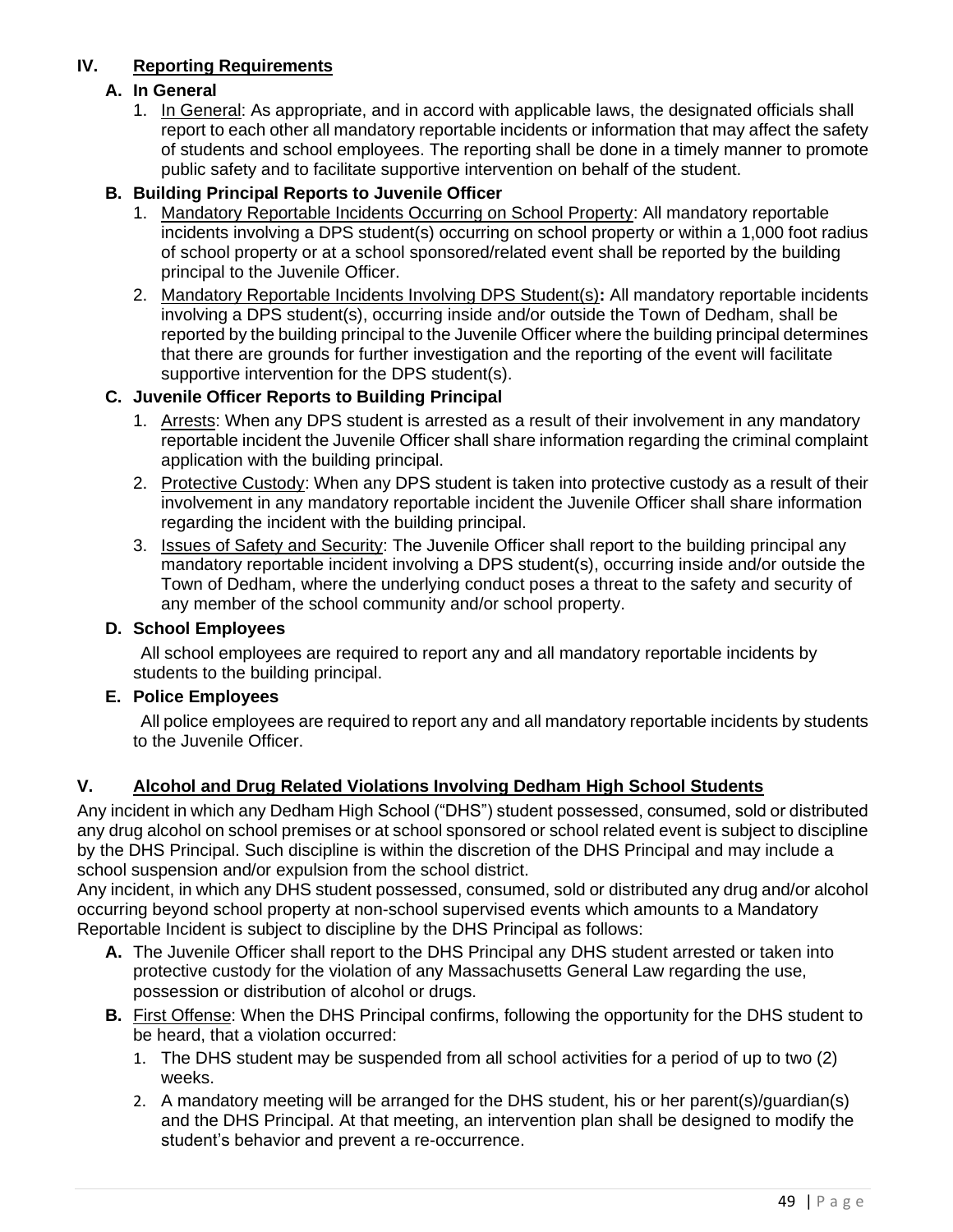- **C.** Second Offense: When the DHS Principal confirms, following the opportunity for the DHS student to be heard, that a violation occurred:
	- 1. The DHS student shall be suspended from all school activities for a period of four (4) weeks.
	- 2. A mandatory meeting will be arranged for the DHS student, his or her parent(s)/guardian(s), the school adjustment counselor and the DHS Principal.

# **VI. DPS Students In the Presence of Underage Drinking or Drug Use**

To deter DPS students from abusing alcohol, marijuana and/or controlled substances, when any DPS student is found to be present where underage drinking or drug use is taking place, the following shall occur:

- **A.** The DPD will take down the names, addresses, ages and telephone numbers of all the youths found to present at the scene and contact his or her parent(s) or legal guardian(s).
- **B.** Upon parent/guardian request, the DPS will make available to parents/guardians intervention information and support services as necessary.

# **VII. Implementation**

The provisions of this Memorandum of Understanding shall be effective as of September 6, 2012 and will remain in full force and effect until amended or rescinded by the parties. The Memorandum of Understanding shall be in effect from the first day of school through the last day of school in each school year.

# **Chapter 150. AN ACT RELATIVE TO WEAPONS CARRIED ON HIGH SCHOOLGROUNDS - STATE LAWS AND SCHOOL COMMITTEE POLICY INVOLVING SCHOOL CONDUCT**

Whoever not being a law enforcement officer, and not withstanding any license obtained by him under the provisions of chapter one hundred and forty, carries on his person a firearm or hereinafter defined, loaded or unloaded, in any building or on the grounds of any secondary school, college or university without the written authorization of the board or officer in charge of such secondary school, college or university shall be punished by a fine of not more than one thousand dollars or by imprisonment for not more than one year, or both. For the purpose of this paragraph, "firearms" shall mean any pistol, revolver, rifle or smoothbore arm from which a shot, bullet or pellet can be discharged by whatever means.

FOR DISCIPLINARY MEASURES TO BE TAKEN IN CASES INVOLVING THE POSSESSION OR USE OF ILLEGAL SUBSTANCES OR WEAPONS, THE USE OF FORCE, VANDALISM, OR VIOLATION OF OTHER STUDENT'S CIVIL RIGHTS (SEE EXPULSION).

# **Chapter 209A – AN ABUSE PREVENTION ORDER**

An Abuse Prevention Order sometimes called a "209A order," "protective order," or "restraining order," is a civil court order that seeks to provide protection from physical or sexual harm caused by force or threat of harm from a family or household member. The Abuse Prevention Order has recently been expanded to include substantive dating relationships. Unless there are specific conditions excluding contact on school grounds or in specific classes from the terms of the order, a 209A order must be obeyed by the abuser during school hours and on school grounds. A violation in any way of certain terms of a Temporary or Permanent 209A Protective Order is a criminal offense and the proper authorities will be notified. Once the school is notified in writing or by a copy of the order that a Protective Order exists between students, a separate meeting will be scheduled by administration, with each student involved to review the order and outline the steps that will be taken by the school to implement the order.

A "Safety Plan" will be established with the victim to address his/her needs, including "Safety Stops," and staff to report to if concerns arise or a violation occurs. Schedule changes and other adaptations such as changes of lockers, seating assignments, etc. may need to be made to avoid face-to-face contact with the defendant. In such cases, the victim's schedule will be accommodated, not the abuser's. The local police will be notified immediately if it is believed that any violation has occurred.

# **Chapter 227 DRUG FREE SCHOOL ZONE**

The controlled substance act provides that any person convicted of possessing, selling or using drugs within 1,000 feet of public or private school (elementary, vocational, middle or secondary) whether or not in session shall be punished by a minimum of a two-year term of imprisonment.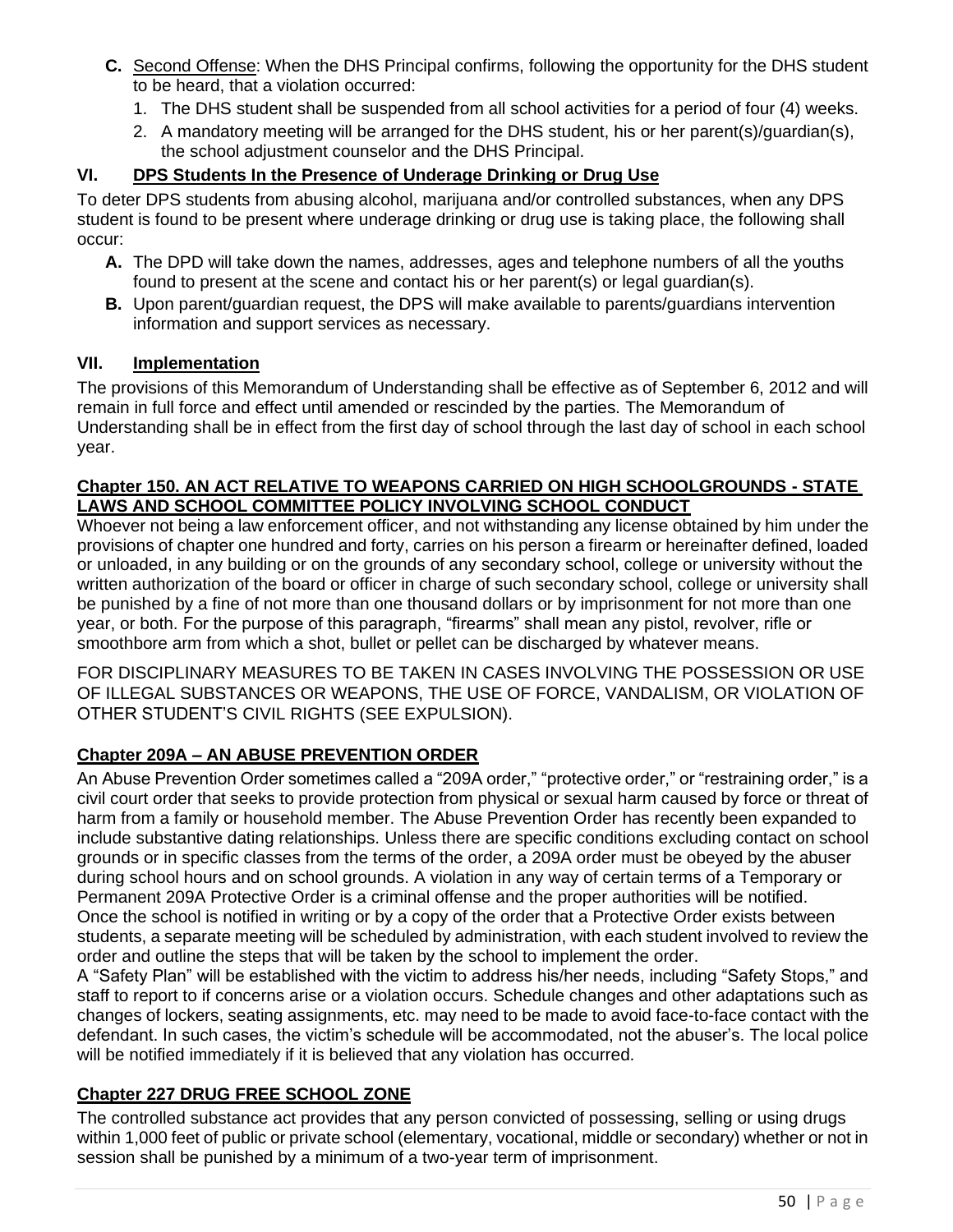The registrar shall suspend, without a hearing, the license or right to operate a motor vehicle of a person who is convicted of violation of this statute, however, that the period of such suspension shall not exceed five years; provided further that any person who is under the age of eighteen (18) and who has violated this provision shall not be licensed to operate a motor vehicle until such person reaches the age of twenty-one (21) years.

# **Chapter 269, AN ACT PROHIBITING THE ACT OF HAZING** *MGL ch269, s17*

Whoever is a principle organizer or participant in the crime of hazing as defined herein shall be punished by a fine of not more than one thousand dollars or by imprisonment in a house of correction for not more than one hundred days, or by both such fine and imprisonment. The term "hazing" as used in this section and in sections eighteen and nineteen, shall mean only conduct or method of initiation into any student organization, whether on public or private property, which willfully or recklessly endangers the physical or mental health of any student or other person. Such conduct shall include whipping, beating, branding, forced calisthenics, exposure to weather, forced consumption of food, liquor, beverage, drug or other substance, or any other brutal treatment or forced physical activity which is likely to adversely affect the physical health or safety of any such student or other person, or which subjects such student or other person to extreme mental stress, including extended deprivation of sleep or rest or extended isolation.

# *MGL ch269, s18*.

Whoever knows that another person is the victim of hazing as defined in section seventeen and is at the scene of such crime shall, to the extent that such person can do so without danger or peril to himself or others, report such crime to an appropriate law enforcement official as soon as reasonably practicable. A fine of not more than five hundred dollars shall punish whoever fails to report such crime.

# *MGL ch269, s19*

Each secondary school and each public and private school or college shall issue to every group or organization under its authority or operating or on in conjunction with its campus or school, and to every member, pledge or applicant for membership in such group or organization, a copy of this section and sections seventeen and eighteen. An officer of each such group or organization, and each individual receiving a copy of said sections seventeen and eighteen shall sign an acknowledgment stating that such group, organization or individual has received a copy of said sections seventeen and eighteen.

Each secondary school and each public or private school or college shall file, at least annually, a report with the regents of higher education and in the case of secondary schools, the board of education, certifying that such institution has complied with the provisions of this section and also certifying that said school has adopted a disciplinary policy with regards to the organizers and participants of hazing. The board of regents and in the case of secondary schools, the board of education shall promulgate regulations governing the content and frequency of such reports, and shall forthwith report to the attorney general such institution which fails to make such report.

#### **Excerpts from the Education Reform Act of 1993** *MGL CH71, 37H***: Not withstanding any general or special law to the contrary, all student handbooks shall contain the following provisions:**

- Any student who is found on school premises or at school-sponsored or school-related events, including athletic games, in possession of a dangerous weapon, including, but not limited to, a gun or a knife; or a controlled substance as defined in chapter ninety four C, including, but not limited to, marijuana, cocaine, and heroin, may be subject to expulsion from the school or school district by the principal.
- Any student, who assaults a principal, assistant principal, teacher, teacher's aide or other educational staff on school premises or at school-sponsored or school-related events, including athletic games, may be subject to expulsion from the school or school district by the principal.
- Any student who is charged with a violation of either paragraph (a) or (b) shall be notified in writing of an opportunity for a hearing; provided, however, that the student may have representation, along with the opportunity to present evidence and witnesses at said hearing before the principal. After said hearing, a principal may, in his discretion, decide to suspend rather than expel a student who has been determined by the principal to have violated either paragraph (a) or (b).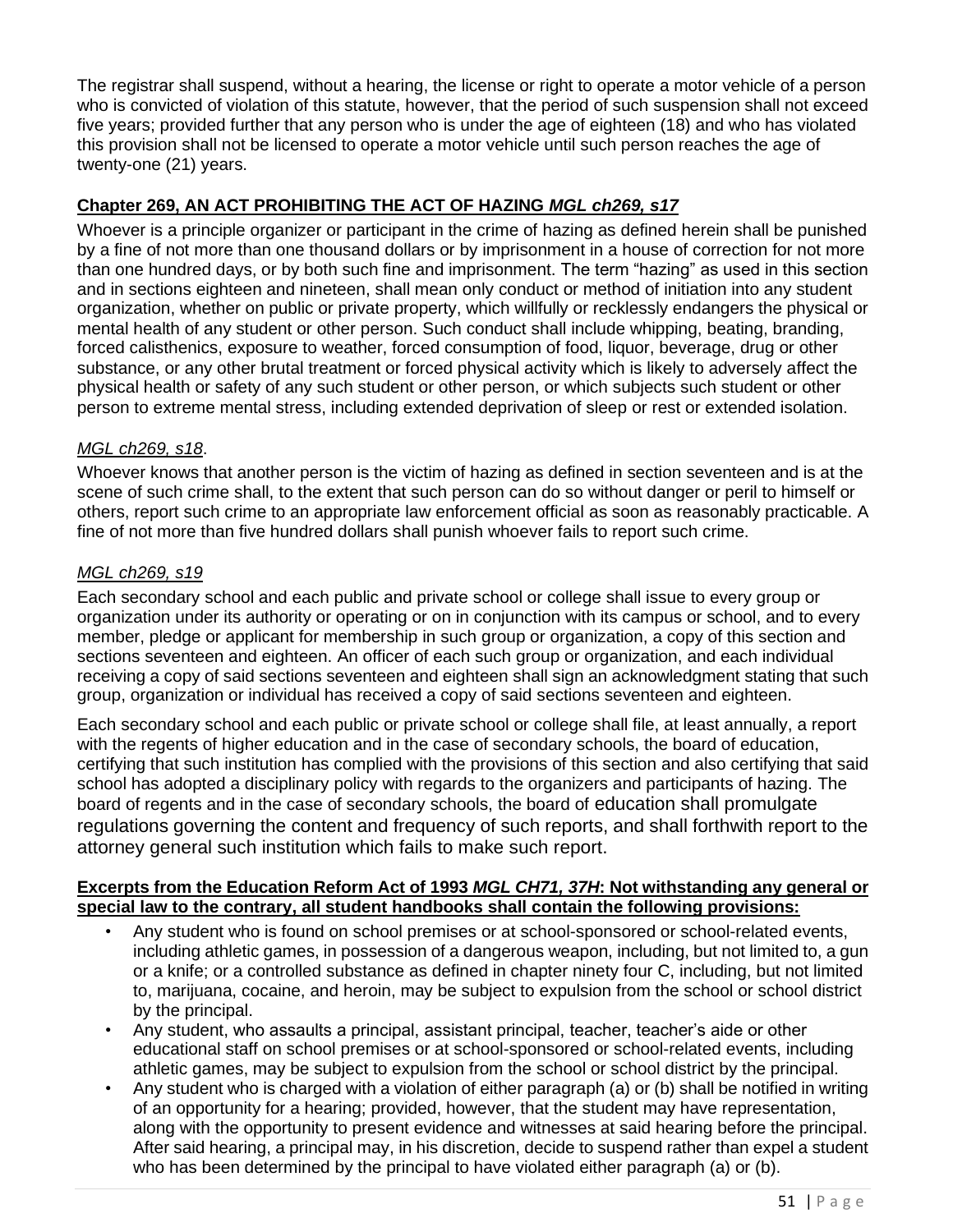- Any student who has been expelled from a school district pursuant to these provisions shall have the right to appeal to the superintendent. The expelled student shall have ten days from the date of the expulsion in which to notify the superintendent of his appeal. The student has the right to counsel at a hearing before the superintendent. The subject matter of the appeal shall not be limited solely to the factual determination of whether the student has violated any provisions of this section.
- Any school district that suspends or expels a student under this section shall continue to provide educational services to the student during the period of suspension or expulsion, under section 21 of chapter 76. If the student moves to another district during the period of suspension or expulsion, the new district of residence shall either admit the student to its schools or provide educational services to the student in an education service plan, under section 21 of chapter 76. *Amended by* St.1987, c.285: St.1989, c.603: St.1992, c.133,§ 430; St.1993, c71§ 36; St. 1993, c.380§ 1; St.1994, c.51; St. 2012, 222 sec. 1 effective July 1, 2014.

# *MGL CH71, S37H ½: Notwithstanding the provisions of section eighty-four and sections sixteen and seventeen of chapter seventy-six:*

- Upon the issuance of a criminal complaint charging a student with a felony or upon the issuance of a felony delinquency complaint against a student, the principal or headmaster of a school in which the student is enrolled may suspend such student for a period of time determined appropriate by said principal or headmaster if said principal or headmaster determines that the student's continued presence in school would have a substantial detrimental effect on the general welfare of the school. The student shall receive written notification of the charges and the reasons for such suspension prior to such suspension taking effect. The student shall also receive written notification of this right to appeal and the process for appealing such suspension; provided, however, that such suspension shall remain in effect prior to any appeal hearing conducted by the superintendent. The student shall have the right to appeal the suspension to the superintendent. The student shall notify the superintendent in writing of his request for an appeal no later than five calendar days following the effective date of the suspension. The superintendent shall hold a hearing with the student and the student's parent or guardian within three calendar days of the student's request for an appeal. At the hearing, the student shall have the right to present oral and written testimony on his behalf, and shall have the right to counsel. The superintendent shall have the authority to overturn or alter the decision of the principal or headmaster, including recommending an alternate educational program for the student. The superintendent shall render a decision on the appeal within five calendar days of the hearing. Such decision shall be the final decision of the city, town or regional school district with regard to the suspension.
- Upon a student being convicted of a felony or upon an adjudication or admission in court of guilt with respect to such a felony or felony delinquency, the principal or headmaster of a school in which the student is enrolled may expel said student if such principal or headmaster determines that the student's continued presence in school would have a substantial detrimental effect on the general welfare of the school. The student shall receive written notification of the charges and reasons for such expulsion prior to such expulsion taking effect. The student shall also receive written notification of his right to appeal and the process for appealing such expulsion; provided, however, that the expulsion shall remain in effect prior to any appeal hearing conducted by the superintendent.

The student shall have the right to appeal the expulsion to the superintendent. The student shall notify the superintendent, in writing, of his request for an appeal no later than five calendar days following the effective date of the expulsion. The superintendent shall hold a hearing with the student and the student's parent or guardian within three calendar days of the expulsion. At the hearing, the student shall have the right to present oral and written testimony on his behalf, and shall have the right to counsel. The superintendent shall have the authority to overturn or alter the decision of the principal or headmaster, including recommending an alternate educational program for the student. The superintendent shall render a decision on the appeal within five calendar days of the hearing. Such decision shall be the final decision of the city, town or regional school district with regard to the expulsion. Upon expulsion of such student, no school or school district shall be required to provide educational services to such student.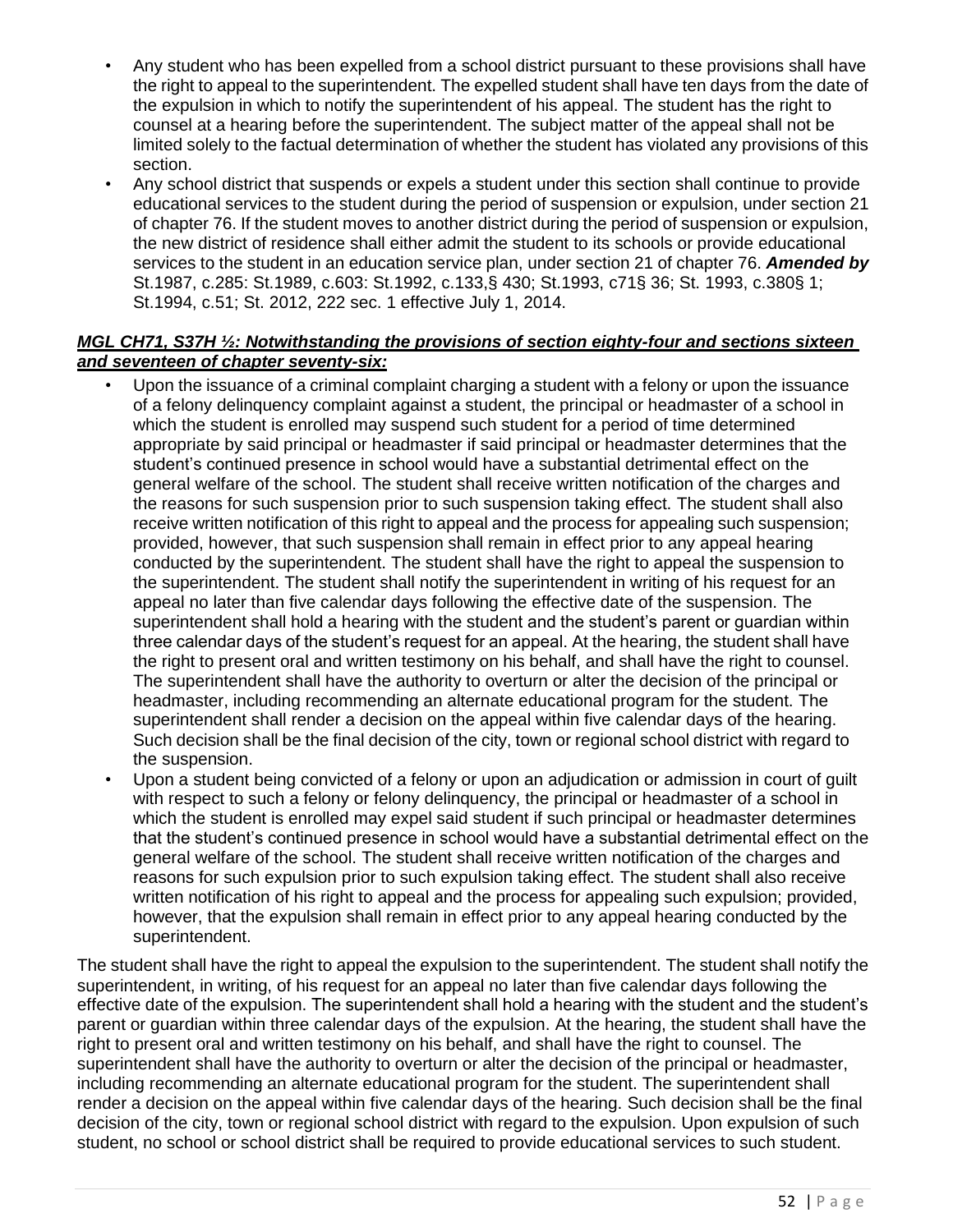The Administration of the Dedham Public Schools (DPS) shall ensure compliance with the policy and procedures developed in adherence to 105 CMR 201.000: Head Injuries and Concussions in Extracurricular Athletic Activities.

To prevent complications and promote proper diagnosis, management, and optimal recovery from head injuries or concussions, the procedures ensure that the required documentation of physical examination, history of head injuries or concussions, and medical evaluation and clearance are completed. The procedures adhere to prevention, education, training, post concussion response and management, academic accommodations, and plans for graduated return to full academic and extracurricular athletic activities, in accordance with 105 CMR 201.000